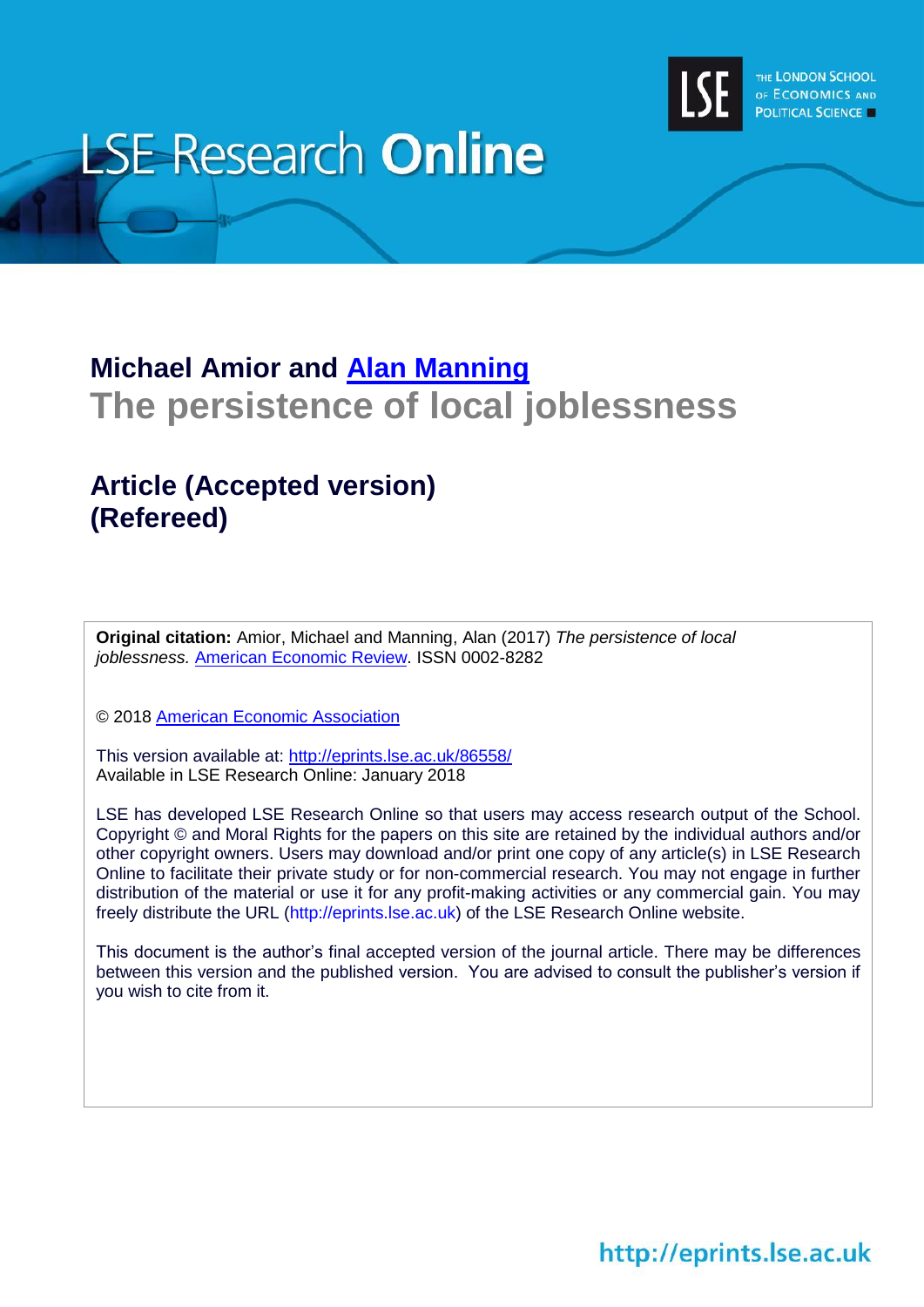### The Persistence of Local Joblessness

By MICHAEL AMIOR AND ALAN MANNING<sup>\*</sup>

Differences in employment-population ratios across US commuting zones have persisted for many decades. We claim these disparities represent real gaps in economic opportunity for individuals of fixed characteristics. These gaps persist despite a strong migratory response, and we attribute this to high persistence in labor demand shocks. These trends generate a "race" between local employment and population: population always lags behind employment, yielding persistent deviations in employment rates. Methodologically, we argue the employment rate can serve as a sufficient statistic for local well-being; and we model population and employment dynamics using an error correction mechanism, which explicitly allows for disequilibrium. (JEL J21, J23, J61, J64, R23)

It is well known that local joblessness is very persistent: see Kline and Moretti (2013) on the US, Overman and Puga (2002) on Europe, and OECD (2005) for cross-country comparisons. This is illustrated in the first panel of Figure 1, which compares employment-population ratios (from here on, "employment rates") in 1980 and 2010 among 16-64s, for the 50 largest US commuting zones. The correlation is 0.42. We show later this persistence for both men and women and in both labor force participation and unemployment rates (see Online Appendix E for further graphical illustrations).

The persistence might naturally be interpreted as an equilibrium phenomenon, driven by local variation in demographic composition or compensated by local amenities. In this view, utility is equalized across areas (at least for marginal residents) and we would therefore not expect any systematic relationship between employment rates and population growth. However, the second panel of Figure 1 shows a strong population response: those areas with the highest employment rates in 1980 grew by over 50 percentage points more in the subsequent three decades than those with the lowest.<sup>1</sup> This suggests that persistent joblessness is not an equilibrium phenomenon and that migration contributes to local adjustment - as Blanchard and Katz (1992) show. But given this population response,

<sup>1</sup>These population responses to initial employment rates were previously documented by Glaeser, Scheinkman and Shleifer (1995) and Glaeser and Shapiro (2001) using similar data.

<sup>∗</sup> Amior: Hebrew University of Jerusalem, Mount Scopus, Jerusalem 91905, Israel, and Centre for Economic Performance; michael.amior@mail.huji.ac.il. Manning: London School of Economics, Houghton Street, London WC2A 2AE, UK, and Centre for Economic Performance; a.manning@lse.ac.uk. We are grateful to the editor, referees and seminar participants at the Centre for Economic Performance, the Spatial Economics Research Centre, the SOLE-EALE conference, the NBER Summer Institute and the University of Cambridge, and to Jack DeWaard, Joe Grover, Kin Koerber, Enrico Moretti and Jordan Rappaport for sharing data. The authors declare that they have no relevant or material financial interests that relate to the research described in this paper.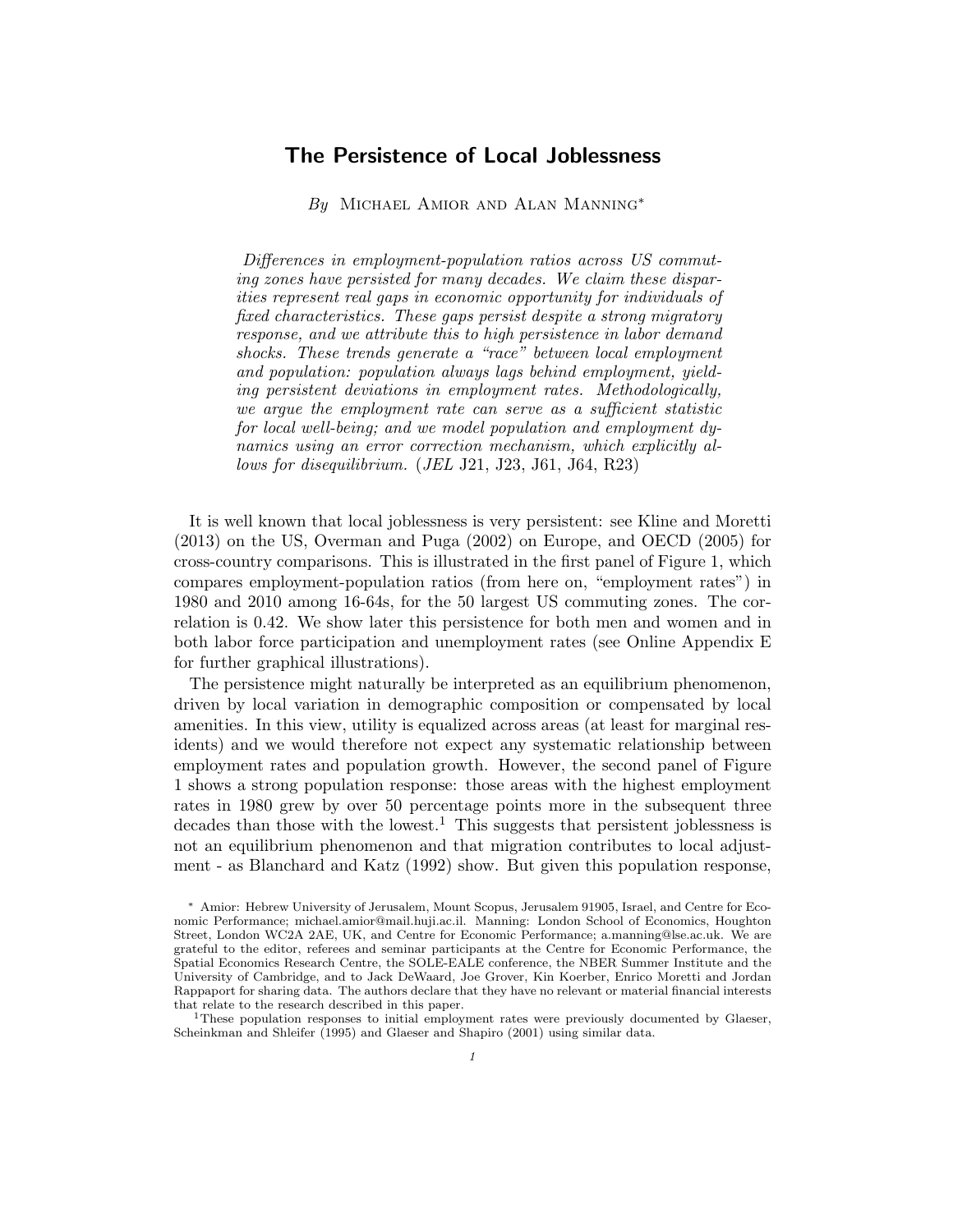

Figure 1. Persistence in employment-population ratios and population response

Note: Data-points denote commuting zones (CZs). Sample is restricted to the 50 largest CZs in 1980, for individuals aged 16-64, and divided into CZs above and below the 37th parallel (i.e. the Sun Belt).

it is surprising that jobless rates are so persistent. The central aim of this paper is to explain how persistent joblessness and a strong migratory response can coexist.

We claim that large persistence in local labor demand shocks can resolve this puzzle. As Figure 2 shows, employment growth between 1950 and 1980 is strongly correlated with growth between 1980 and  $2010<sup>2</sup>$  We argue this generates a "race" between local employment and population, a geographical analogue of the more famous race from Tinbergen (1974) and Goldin and Katz (2008) between technology (on the demand side) and skills (supply). While local population does respond strongly to demand shocks, it always lags behind employment. This results in fairly static local deviations in jobless rates, despite large changes in employment and population.

In Section I, we use a variant of the classic Rosen-Roback framework to investigate the dynamics of population and employment (Rosen, 1979; Roback, 1982). We begin by characterizing local equilibrium for a fixed population. We modify the standard model by including a classical labor supply curve or "wage curve" (Blanchflower and Oswald, 1994), so labor supply is not completely inelastic. This means that local demand shocks affect employment rates and not just wages, which is consistent with existing evidence (Blanchard and Katz, 1992; Beaudry, Green and Sand, 2014b). One contribution of the paper is to show how the employment rate can then serve as a "sufficient statistic" for local economic well-being, as an alternative to the more common real consumption wage. This approach has precedent in Blanchard and Katz (1992), who implicitly rely on a similar claim in their empirical model. This change in focus from wages to employment rates has practical advantages: employment rates are easier to measure

<sup>2</sup>Similar patterns have previously been documented by Blanchard and Katz (1992) and Dao, Furceri and Loungani (2017).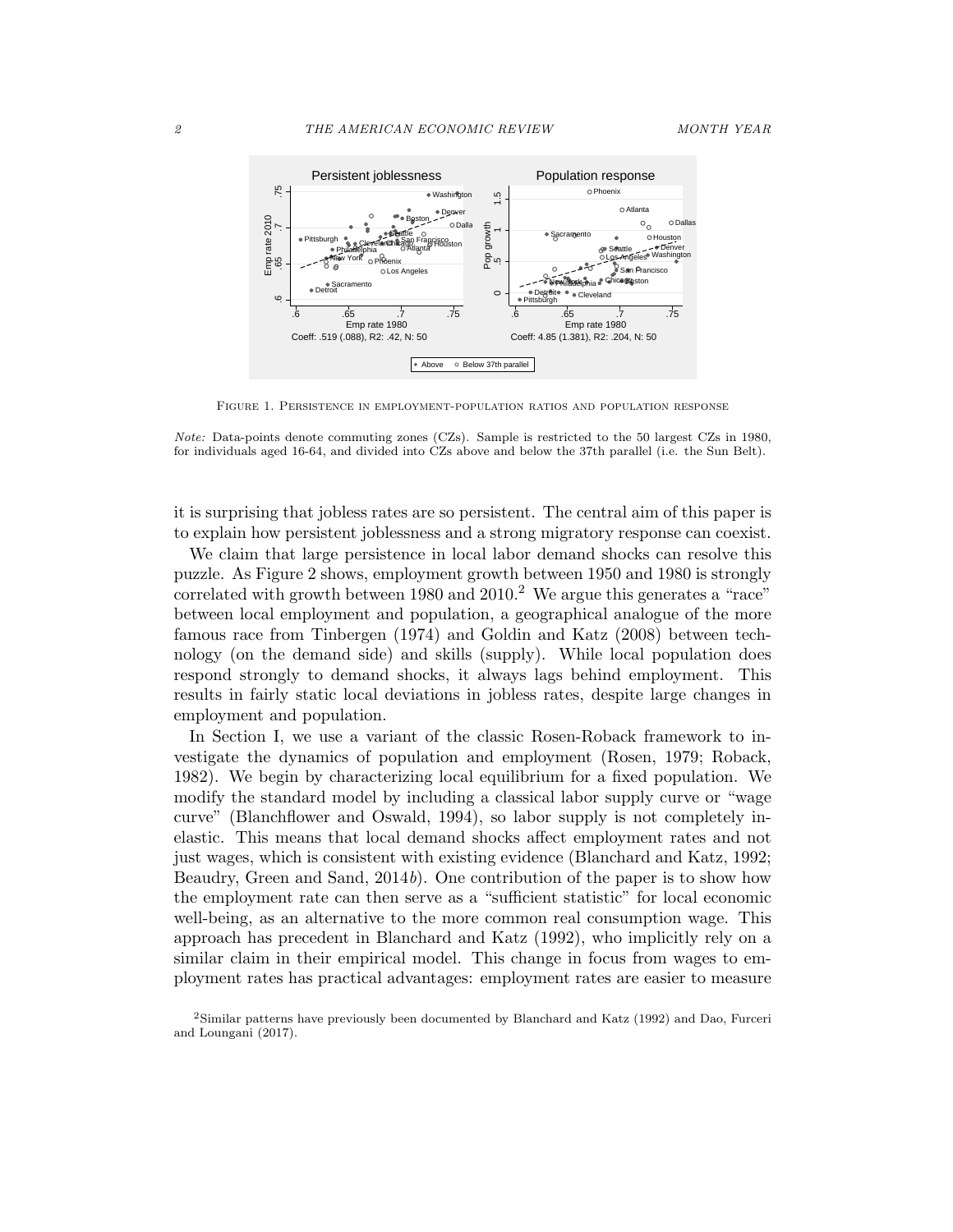

Figure 2. Persistence in local employment growth

Note: Data-points denote CZs. Sample is restricted to 50 largest CZs in 1950, for individuals aged 16-64, and divided into CZs above and below the 37th parallel (i.e. the Sun Belt).

than real wages for our detailed local geographies. Also, since the employment rate is a stock measure like population, our estimates are directly informative of the speed of adjustment.

We combine our local equilibrium model for fixed population with a dynamic migration equation: workers move to areas offering higher utility, but this process takes time. This yields an error correction model (ECM), where changes in log local population are influenced by (i) changes in log local employment (driven by demand shocks) and (ii) the lagged log local employment rate (representing the extent of disequilibrium). We estimate this model on decadal census data going back to 1950 for 722 commuting zones (CZs).

This ECM approach naturally encapsulates the "race" between population and employment. Many existing studies of decadal population growth control for contemporaneous shocks, but they typically omit the disequilibrium term (e.g. Bound and Holzer, 2000; Glaeser, Gyourko and Saks, 2006; Notowidigdo, 2011; Autor, Dorn and Hanson, 2013; Beaudry, Green and Sand, 2014b; Diamond, 2016). This can be problematic if the two are correlated, as they will be if demand shocks are persistent. There is already evidence that these long run dynamics matter. For example, Hornbeck (2012) shows that population adjustment away from the Great Plains, following the 1930s Dust Bowl crisis, continued through the 1950s. And the fact that local shocks have long-lasting effects on labor force participation (see Bound and Holzer, 2000; Black, Daniel and Sanders, 2002; Autor and Duggan, 2003; Autor, Dorn and Hanson, 2013; Yagan, 2017) is suggestive of sluggish adjustment. Partridge et al. (2012) and Beaudry, Green and Sand (2014b) make the explicit claim that the system may not be close to spatial equilibrium.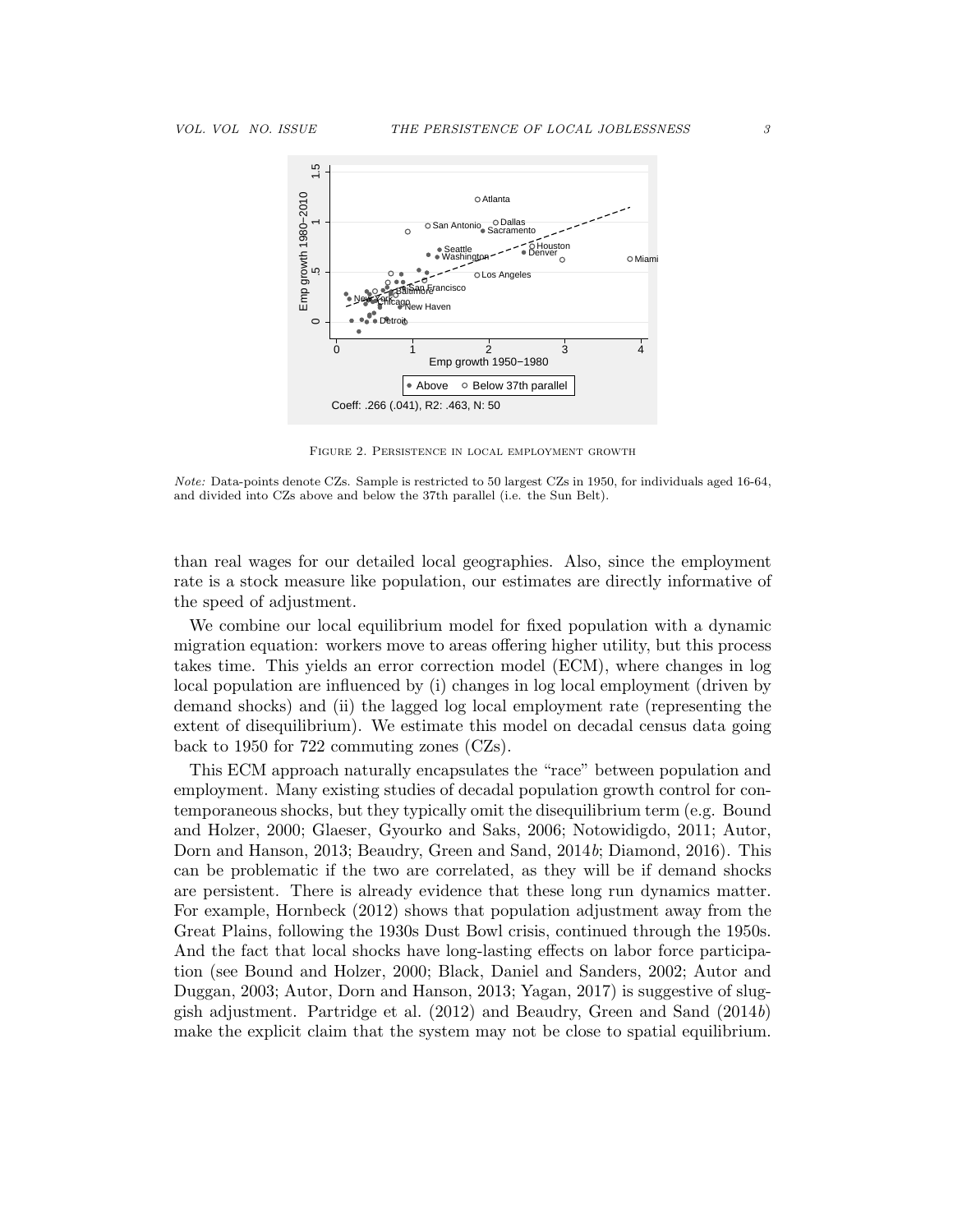And Jaeger, Ruist and Stuhler (2017) have emphasized the long run dynamics in their analysis of local adjustment to foreign migration.

Section II describes the data and estimates local persistence in the employment rate. This is remarkably strong over many decades, for both men and women, and both before and after 1980 - though it is weaker among better educated workers and labor force participants. Critically, we argue this persistence reflects real differences in employment opportunities for individuals of fixed characteristics. In particular, it cannot be explained by individuals trading off employment opportunities against permanent amenities such as climate (see e.g. Roback, 1982) or differences in demographic composition. Adjusting local employment rates for a detailed set of amenities and individual characteristics does little to the estimated persistence.

Section III presents estimates of our model for population growth. We instrument contemporaneous employment growth with an industry shift-share (following Bartik, 1991) and the lagged employment rate with the lagged shift-share. The model fits the data well: our preferred estimates imply that, over one decade, population corrects for 40 percent of the initial deviation in the local employment rate - a large response, but more sluggish than in Blanchard and Katz (1992). We also find some heterogeneity in these responses: the college graduate population adjusts more quickly than the non-graduate, the prime-aged population more quickly than older workers, and the labor force more quickly than the general population. There is some (mixed) evidence that the population response fell over time, which may reflect declining gross migration rates (see e.g. Molloy, Smith and Wozniak, 2011; Partridge et al., 2012; Beyer and Smets, 2015; Dao, Furceri and Loungani, 2017).

The estimates discussed so far take employment as given. But to derive the dynamic response to a local demand shock, we must recognize that employment is itself endogenous. In Section IV, we estimate an ECM for employment growth. Employment responds negatively to the initial employment rate (which hastens adjustment) and positively to population. Based on our preferred estimates of the two ECMs, we predict the employment rate follows an  $AR(1)$  process with a decadal persistence of 0.68. Though this number is substantial, it is clearly insufficient to explain the degree of persistence (over 30 years) illustrated in Figure 1. Instead, we match the data by injecting persistence into the demand shock *itself*: we find that an  $AR(1)$  parameter of between 0.5 and 0.8 (in the demand innovation process) is needed to achieve this. This is a high number, but the persistence in our demand instrument (the industry shift-share) falls in the same range; and this reassures us that these numbers are plausible.

As well as providing an explanation for the persistence in joblessness (which we have argued represents real differences in utility for individuals of fixed characteristics), the paper makes two methodological contributions: first, that the employment rate can serve as a sufficient statistic for local economic well-being; and second, that an error correction mechanism that explicitly allows for dise-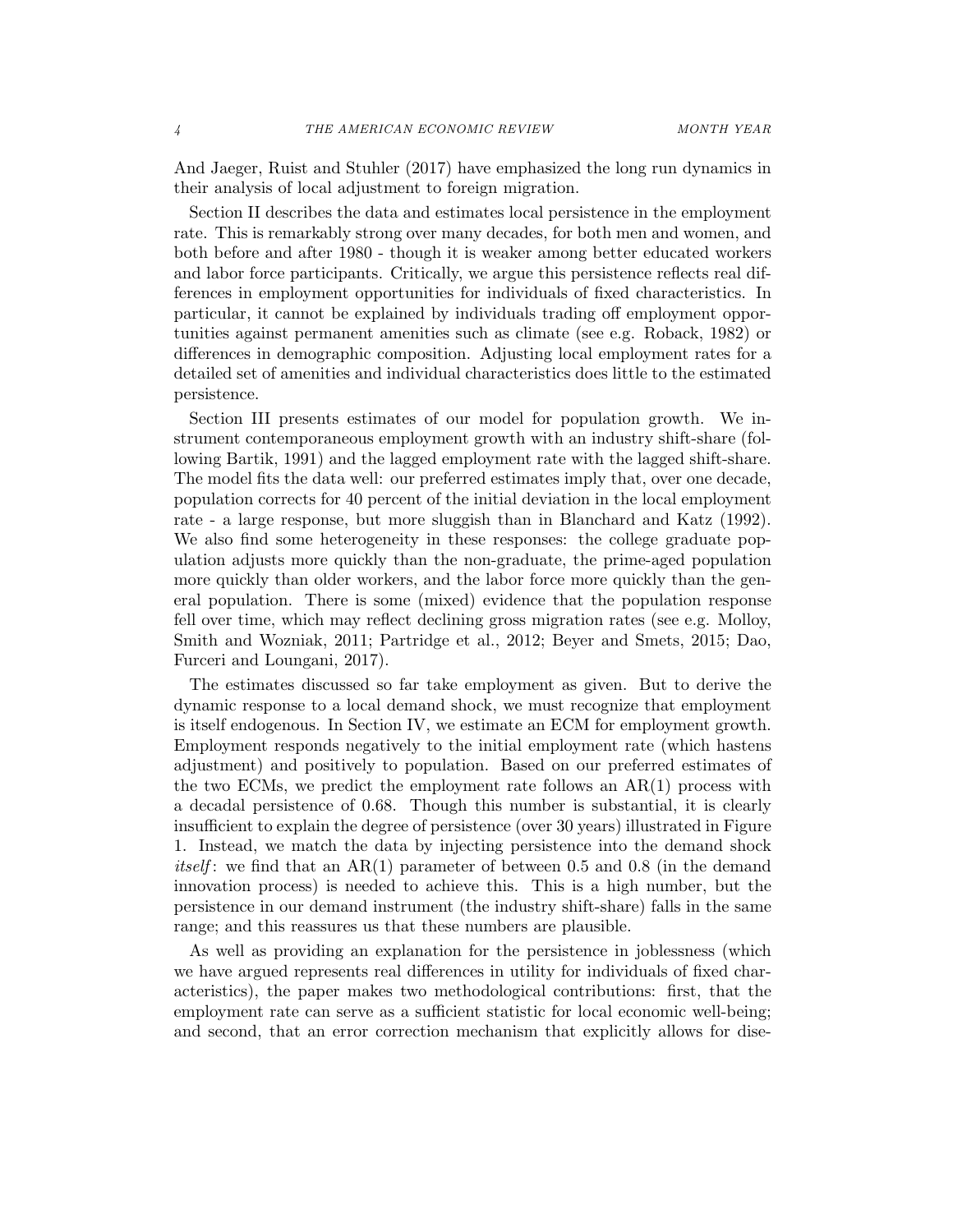quilibrium is a useful way of modeling population and employment dynamics. The ECM captures the idea of a race between local employment and population in the face of persistent demand shocks. Although migration helps reduce these disparities, serial correlation in local demand growth ensures it is insufficient to equalize economic opportunity across areas.

#### I. A simple model

In this section, we present a slightly modified version of the classic Rosen-Roback model (Rosen, 1979; Roback, 1982); see also the recent overviews by Glaeser and Gottlieb (2009) and Moretti (2011), and the survey by Spring, Tolnay and Crowder (2016) for a broader perspective on these issues which spans many disciplines. First, we describe the short run equilibrium with local population fixed. And then, we show how this can be combined with a dynamic migration equation to yield our ECM model.

There is a single traded good with price P, common across all areas. And there is a single non-traded good, housing, with price  $P_r^h$  which does vary across areas, r. Assuming preferences are homothetic (perhaps for convenience more than realism), there is a unique price index,  $P_r$ , in each area given by:

$$
(1) \t\t P_r = Q\left(P, P_r^h\right)
$$

where  $Q()$  is a price index. We assume here that individuals are homogeneous ex ante (see Online Appendix A.6 for a discussion of alternative assumptions), though we do seek to convince that our results are not driven by omitted skill differences. Total population is given by  $L_r$  and employment by  $N_r$ . In the standard Rosen-Roback framework, employment and population are synonymous; but this is an important distinction to make in our model. Individuals earn  $W_r$ in employment and  $B$  when out of work, e.g. through unemployment insurance or disability benefits. Labor income is taxed at rate  $\tau$  (see e.g. Albouy, 2008). Total income in an area is then given by<sup>3</sup>:

(2) 
$$
Y_r = (1 - \tau) W_r N_r + B (L_r - N_r)
$$

Using (1) and basic consumer theory, housing demand can then be written in log-linearized form as:

<sup>3</sup>This implicitly assumes that everyone rents their housing, which rules out the possibility of wealth effects if individuals own housing equity. We discuss the theoretical and empirical implications of these wealth effects in Section III.C.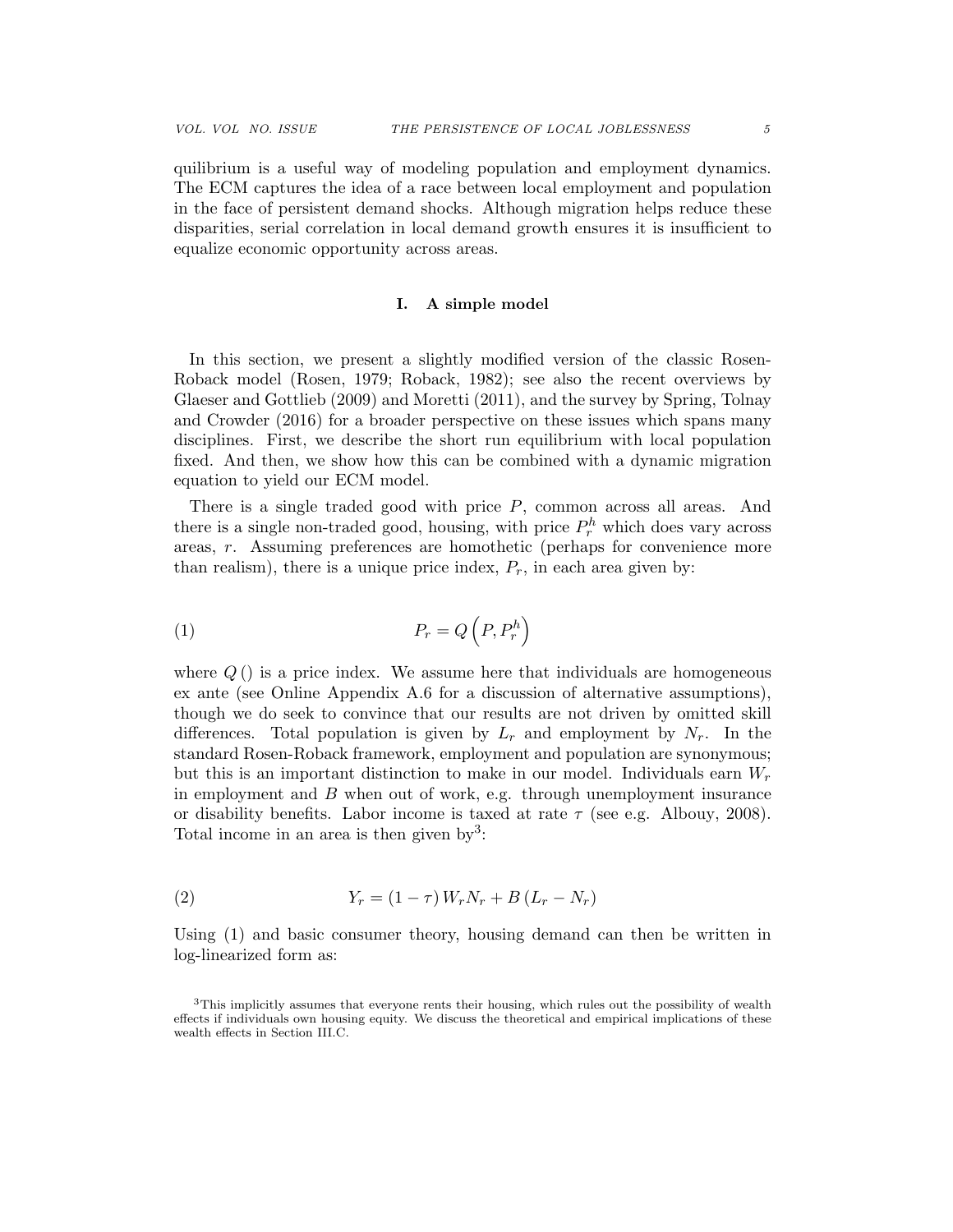(3) 
$$
h_r^d = y_r - p + \epsilon^{hd} \left( p_r^h - p \right)
$$

$$
= w_r - p + l_r + \kappa (n_r - l_r) + \epsilon^{hd} \left( p_r^h - p \right)
$$

where lower case variables denote logs,  $h_r^d$  is the log of housing demand,  $\epsilon^{hd}$ the price elasticity of housing demand, and  $\kappa$  its elasticity with respect to the employment rate. The final line substitutes a log-linear approximation of (2).

We now turn to production. We assume here that housing production does not depend on local labor, though Online Appendix A.1 shows this does not affect the main results. Housing supply can then be written as:

(4) 
$$
h_r^s = \epsilon_r^{hs} \left(p_r^h - p\right)
$$

where  $h_r^s$  is the log of housing supply and  $\epsilon_r^{hs}$  the price elasticity of housing supply, which we allow to vary by area in line with Saiz  $(2010)$ . We also assume production of the traded good does not depend on land. Consequently, the demand for labor in area  $r$  can be written as:

(5) 
$$
n_r^d = \epsilon^{nd} (w_r - p) + z_r^d
$$

where  $n_r^d$  is the log of labor demand,  $\epsilon^{nd}$  the wage elasticity of labor demand, and  $z_r^d$  an area-specific shifter that will be the source of local shocks. Implicitly, we assume capital is supplied perfectly elastically at a regionally invariant cost; one could alter this assumption and model capital more explicitly. To close the model, we need a labor supply curve or its non-competitive equivalent. In contrast to the standard Rosen-Roback framework, we will assume there is some elasticity in this relationship:

(6) 
$$
n_r^s = l_r + \epsilon^{ns} (w_r - p_r) + z_r^s
$$

where  $n_r^s$  is the log of labor supply,  $\epsilon^{ns}$  the wage elasticity of labor supply, and  $z_r^s$ an area-specific deviation in the labor supply curve. Assuming  $\epsilon^{ns} > 0$ , there is a positive relationship between an area's real consumer wage and its employment rate. (6) can be interpreted as an elastic labor supply curve if the labor market is competitive, or as a "wage curve" (Blanchflower and Oswald, 1994) in some other labor market model.

Consider a short run equilibrium with local population fixed. If labor is inelastically supplied, an increase in demand  $z_r^d$  is fully manifested in wages. From (3), this raises housing demand and prices. Prices grow more if housing supply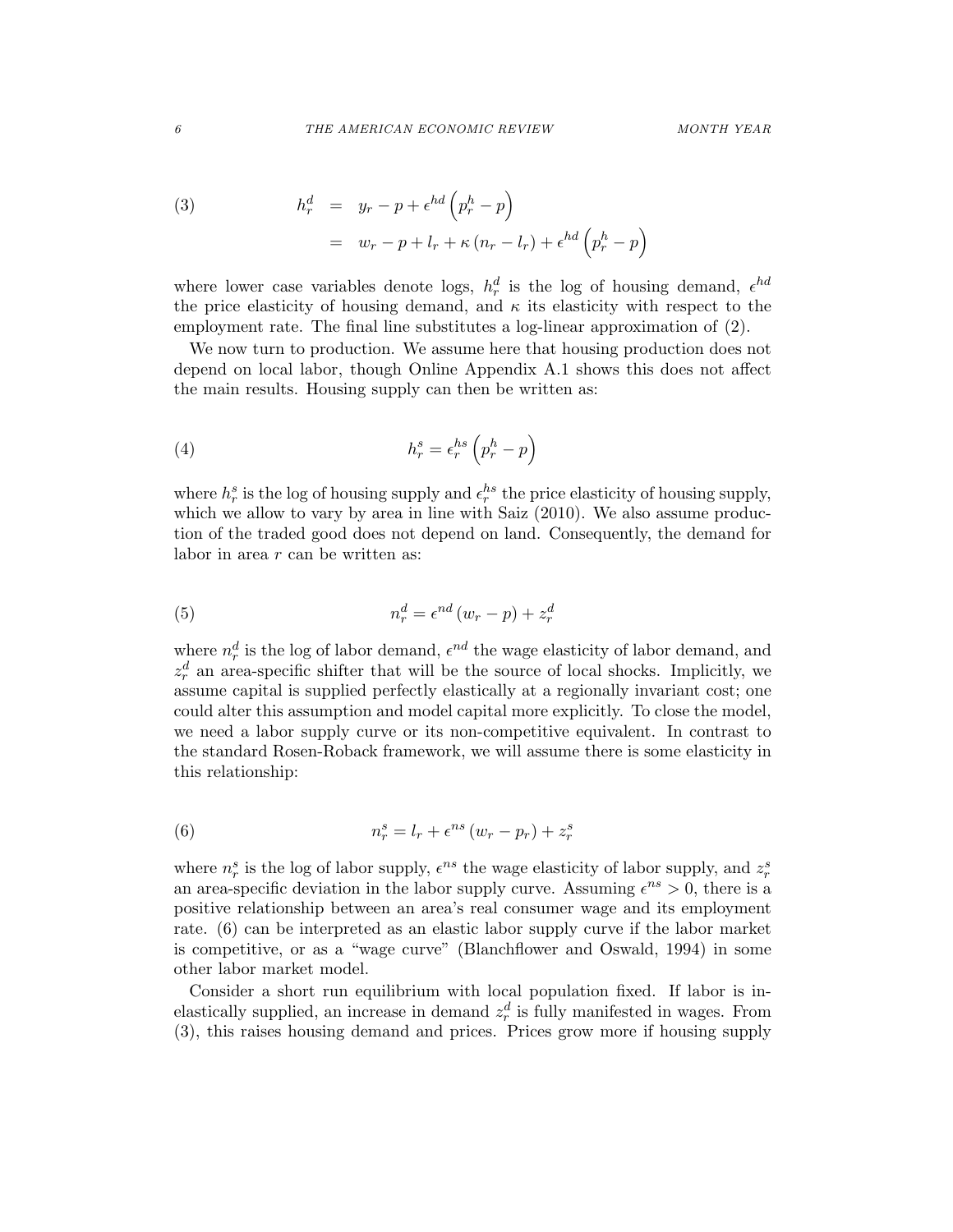is less elastic, but this will not generally offset the growth in wages; so the real consumer wage increases overall. If labor supply is somewhat elastic, the effect on real wages is more muted as the employment rate also grows.

We define expected utility in area  $r$  as:

$$
(7) \t\t u_r = \sigma (n_r - l_r) + (w_r - p_r) + a_r
$$

where  $a_r$  is the value of local amenities. Utility is a function of the employment rate and the real consumer wage. But, it is difficult to empirically disentangle the effect of employment and wages.<sup>4</sup> In particular, a labor demand shock in this model will not yield independent variation in these two variables. In these circumstances, either the employment rate or real consumer wage alone can serve as a one-dimensional measure of local labor market conditions: the other variable can be eliminated in (7) using the labor supply curve (6). In particular, substituting for the real consumer wage gives:

(8) 
$$
u_r = \left(\sigma + \frac{1}{\epsilon^{ns}}\right)(n_r - l_r) + a_r - \frac{1}{\epsilon^{ns}}z_s^r
$$

so utility is reduced to the employment rate and an area fixed effect, which is an amalgam of the amenity effect  $a_r$  and labor supply shifter  $z_r^s$ . Blanchard and Katz (1992) implicitly perform a similar transformation in deriving a VAR model in local quantities (employment growth, employment rate and participation rate). One does lose information in reducing utility to one dimension; but if there is a single shock, it is not information that could be identified in any case. Note that this transformation does not require us to assume the elasticity of housing supply is the same in all areas<sup>5</sup>, though this will influence the extent to which labor demand shocks affect the employment rate.<sup>6</sup>

One could perform a similar substitution to eliminate the employment rate from (7) and write everything in terms of the real consumer wage as most of the literature does. There is nothing to choose between the approaches theoretically, except in the extreme cases where labor supply is perfectly elastic or inelastic. Practically though, local wage deflators are available for shorter periods and fewer

<sup>4</sup>See Beaudry, Green and Sand (2014b) for one attempt to do so. Interestingly, they show the local population response to employment is larger and more robust than to wages or prices. They suggest this may be because employment transitions are discrete shocks with larger implications for individual income. In Online Appendix J, we attempt a similar strategy to Beaudry, Green and Sand to simultaneously identify the effect of both employment and wages; and we also find the employment effect is much more robust.

<sup>&</sup>lt;sup>5</sup>Glaeser and Gyourko (2005) argue housing supply is inelastic in cities with declining population because housing is durable. However, population decline in our sample of CZs is largely confined to small rural areas. Among the 50 largest CZs in 1950, only one (Pittsburgh) lost population in the subsequent six decades. Urban population decline is typically associated with suburbanization (away from central cities) within broader CZs.

 $6$ That is, it only matters for the first stage of our ECM empirical model (11) - but as we show, our instruments yield sufficient power in the first stage without accounting for this.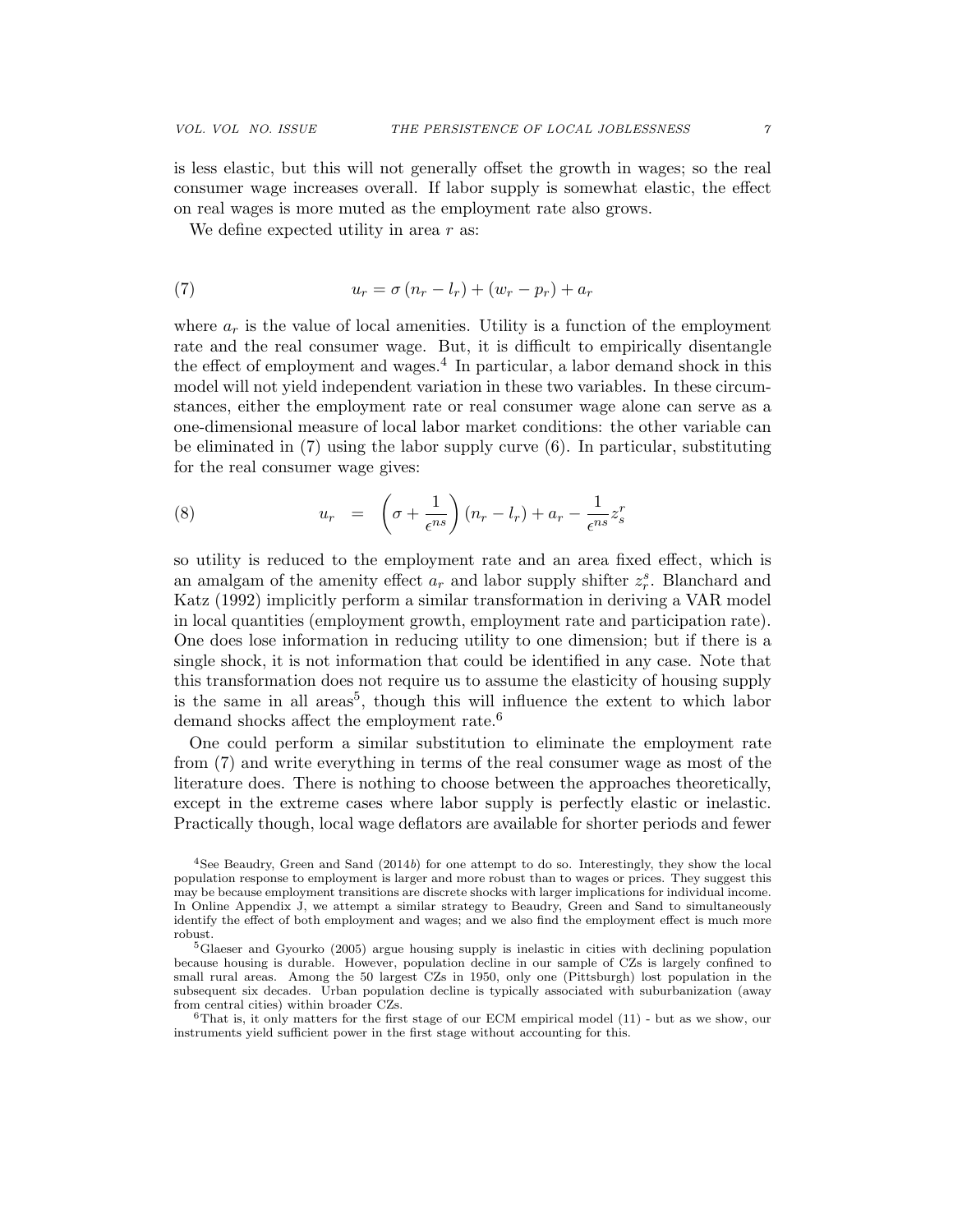geographies than employment rates and are notoriously difficult to estimate in any case.<sup>7</sup> Also, employment is measured in the same units as population, and this allows us to more directly assess the speed of adjustment using an ECM model. Our approach can be interpreted as "semi-structural": as we describe below, we instrument the sufficient statistic (the employment rate) with proxies for local demand shocks. An alternative "reduced form" approach would be to write utility as a direct function of population and all the shocks affecting the local economy.

In this section, we have presented a simple framework which underlies our empirical model. Online Appendix A shows how the same type of equation as (8) can be derived from more complex models with many traded sectors, a non-traded sector that employs local labor (as in Moretti, 2010), agglomeration effects (see Glaeser and Gottlieb, 2009; Moretti, 2011 for overviews), endogenous amenities (e.g. Glaeser, Kolko and Saiz, 2001; Diamond, 2016), frictional labor markets (e.g. Beaudry et al., 2012;  $2014a$ ;  $2014b$ ) and heterogeneous skills (e.g. Moretti, 2011; Diamond, 2016). In Section III.C, we consider the implications of modeling housing equity: this could theoretically yield an independent impact of house prices on migration (for a given employment rate); but the sign of this effect is ambiguous, and it seems empirically unimportant.

Next, we combine our model for short run equilibrium (with fixed population) with a simple specification for the migratory dynamics, where population responds to the gap between local utility  $u_r$  and aggregate utility u:

(9) 
$$
\frac{\partial l_r(t)}{\partial t} = f(u_r(t) - u(t))
$$

$$
= \gamma [\tilde{a}_r(t) + n_r(t) - l_r(t)]
$$

where t denotes time. The second line substitutes (7) for  $u_r(t)$ , with  $\tilde{a}_r(t)$  denoting a combination of area and time fixed effects. There are various models of migration (with explicit moving costs) which could explain why the migratory response is sluggish (i.e.  $\gamma$  less than infinite); see Kennan and Walker (2011) for a recent analysis and Online Appendix B for further discussion. As these models are typically observationally equivalent for our data, we do not seek to explain this sluggishness. Rather, our question is whether this sluggishness can help account for the persistence of local joblessness. (9) is written as a myopic model, but Online Appendix B.1 shows how an equivalent equation can be derived if agents are forward-looking and the local utility level is expected to follow a mean-reverting process.<sup>8</sup> Also,  $(9)$  is agnostic about whether it is the currently

<sup>7</sup>The typical approach is to use only housing costs (though non-traded goods prices are also likely to matter) or a regional price index. The most popular such index is compiled by the American Chamber of Commerce Research Association (ACCRA), based on the prices of 59 items across 300 cities. But this has been shown to suffer from some serious deficiencies: see e.g. Koo, Phillips and Sigalla (2000); Albouy (2008); Phillips and Daly (2010).

<sup>&</sup>lt;sup>8</sup>The adjustment parameter  $\gamma$  would then depend on the persistence of utility differentials. Since we do not seek to offer a deep structural interpretation of the coefficients in our population growth equation,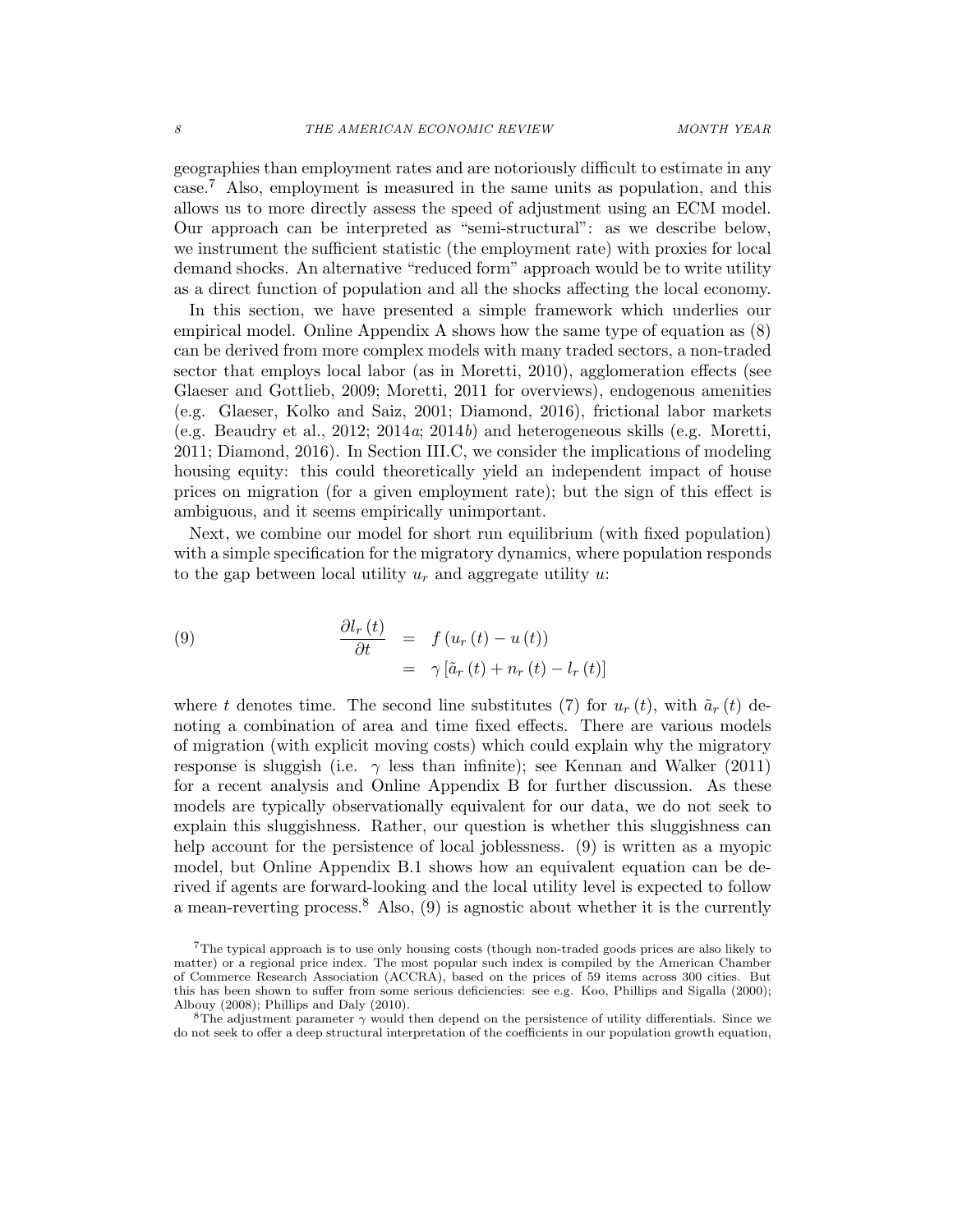employed or unemployed who are moving. As we show in Online Appendix B.2, these groups will have slightly different levels of utility; but these differences will be small, given the size of labor market flows. Consequently, the incentives to move for both groups will depend on the employment rate.

In the steady-state, "spatial arbitrage" ensures utility is equal everywhere. A positive local demand shock initially drives up real wages and the employment rate. But population also increases, pushing real wages back down again. If the shock is small enough to have no effect on the aggregate economy, utility is unaffected in the long run, with population growth eventually ensuring higher local wages are perfectly offset by house prices. But population adjusts sluggishly, and this process is encapsulated in (9).

As we show in Online Appendix B.3, a discrete-time approximation of (9) gives:

(10)  

$$
l_r(t) - l_r(0) = \left[1 - \left(\frac{1 - e^{-\gamma t}}{\gamma t}\right)\right] [n_r(t) - n_r(0) + \tilde{a}_r(t) - \tilde{a}_r(0)] + (1 - e^{-\gamma t}) [n_r(0) - l_r(0) + \tilde{a}_r(0)]
$$

assuming a constant rate of adjustment, which suggests the following empirical specification:

(11) 
$$
\Delta l_{rt} = \beta_0 + \beta_1 \Delta n_{rt} + \beta_2 (n_{rt-1} - l_{rt-1}) + \beta_3 \Delta \tilde{a}_{rt} + \beta_4 \tilde{a}_{rt-1} + \varepsilon_{rt}
$$

where t denotes time periods at decadal intervals,  $\Delta$  is a decadal change,  $\Delta \tilde{a}_{rt}$ and  $\tilde{a}_{rt-1}$  are observed supply-side changes and levels respectively (driven by amenities or the labor supply shifter), and  $\varepsilon_{rt}$  includes any supply effects which are unobserved. Note the  $\tilde{a}_{rt}$  contain a full set of time effects reflecting changes in the aggregate level of utility in (9), and we also consider specifications which include area  $r$  fixed effects  $\overline{\phantom{a}}$  to absorb unobserved time-invariant supply effects.

(11) is an ECM, with the change in log population  $\Delta l_{rt}$  responding to the (demand-driven) change in log employment  $\Delta n_{rt}$  and the lagged log employment rate  $n_{rt-1}-l_{rt-1}$  (initial disequilibrium). If population adjusts instantaneously,  $\beta_1$ and  $\beta_2$  would both equal 1 (though if  $\beta_1 = 1$ , it would not be possible to identify  $\beta_2$  - since there would be no deviations from equilibrium).  $\beta_1$  and  $\beta_2$  are not informative of deep structural parameters: they depend on various (unobservable) migratory frictions, as well as any expected persistence in the utility differentials. However, they do describe how local population performs in the "race" against employment - and this is what concerns us here. In (10),  $\beta_1$  and  $\beta_2$  are determined by a single parameter,  $\gamma$ . We choose not to impose this restriction as more general models would not predict it: e.g. if there is heterogeneity across workers in mobility rates, one might expect that  $\beta_1$  reflects the response of the more mobile individuals and  $\beta_2$  the less mobile.

this does not affect the validity of what we do.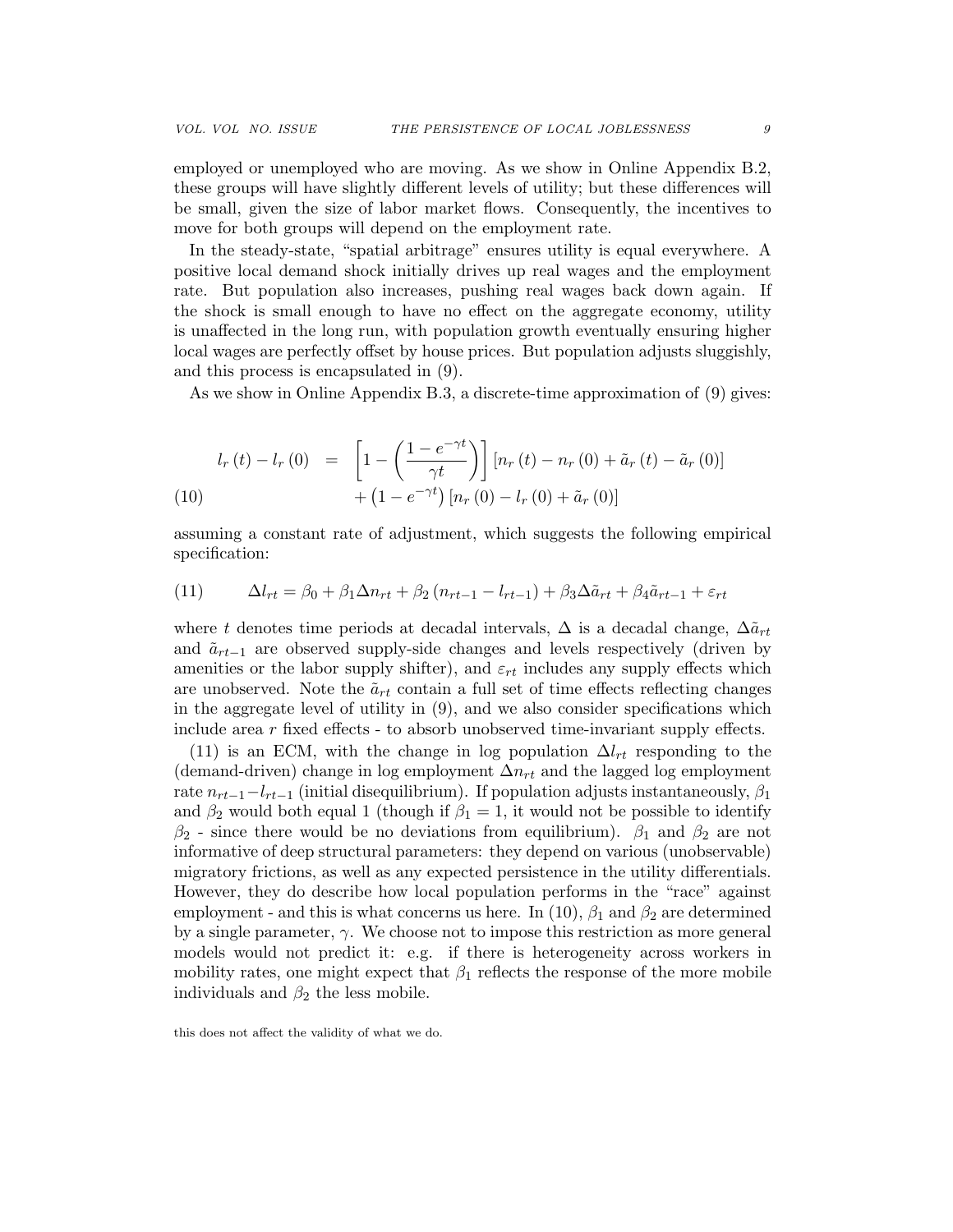This ECM can be interpreted as a generalization of the models usually estimated in the literature. Like other studies of decadal changes (e.g. Autor, Dorn and Hanson, 2013), we control for contemporaneous shocks and identify these with suitable instruments. But this work typically excludes the disequilibrium term, implicitly assuming the local economy is in equilibrium at each observation. We claim these dynamics matter even over decadal horizons because demand shocks are very persistent. On the other hand, Blanchard and Katz (1992) do account for dynamics in their annual VAR model - but they do not control for contemporaneous shocks, which clearly matter for the decadal intervals which interest us.

#### II. Data

#### A. Local population and employment

We identify local labor markets r with commuting zones  $(CZs)$ , collections of counties with strong commuting ties, originally developed by Tolbert and Sizer (1996) and popularized by Autor and Dorn (2013) and Autor, Dorn and Hanson (2013). We restrict our analysis to the 722 CZs of the continental US, over the period 1950-2010. Our main estimates are based on local population and employment counts for all individuals aged 16-64, but we also estimate the model separately for different demographic groups. These count variables are largely based on county-level aggregates from the census (until 2010) and pooled 2009-11 American Community Survey (ACS) samples (for our 2010 cross-section), extracted from the National Historical Geographic Information System (Manson et al., 2017). The published aggregates do not cover all variables of interest, so we supplement these where required with information from census and ACS micro-data samples, taken from the Integrated Public Use Microdata Series (Ruggles et al., 2017). We describe how we construct our variables in Online Appendix D.1.

As we explain below, credible identification of (11) requires an instrument which is uncorrelated with unobserved supply shocks in the error term  $\varepsilon_{rt}$ . In keeping with much of the literature<sup>9</sup>, we use an industry shift-share variable  $b_{rt}$  originally proposed by Bartik (1991). This is the predicted growth of local employment (over one decade), assuming employment in each industry  $i$  grows in line with the national rate in all areas  $r$ . See Online Appendix D.2 for details on data construction. Specifically:

(12) 
$$
b_{rt} = \sum_{i} \phi_{rt-1}^{i} \left[ n_{i(-r)t} - n_{i(-r)t-1} \right]
$$

<sup>9</sup>See, for example, Blanchard and Katz (1992); Bound and Holzer (2000); Notowidigdo (2011); Beaudry et al. (2012; 2014a; 2014b).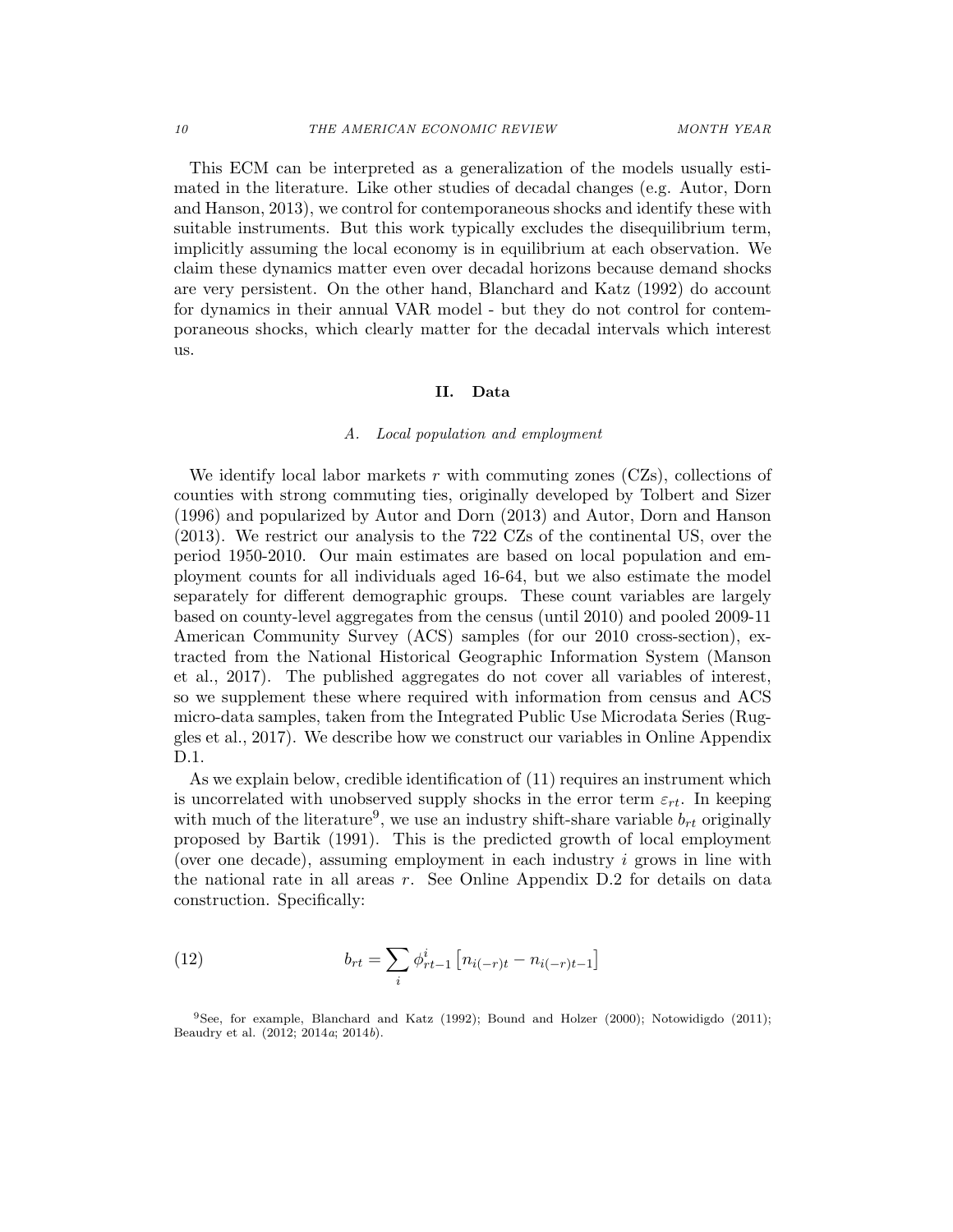where  $\phi_{rt-1}^i$  is the share of employed individuals in area r at time  $t-1$  working in a 2-digit industry *i*, and  $\left[ n_{i(-r)t} - n_{i(-r)t-1} \right]$  is the change in log national employment in industry *i*, excluding area  $r^{10}$  In Online Appendix A.2, we show how this instrument can be derived from a multi-sector version of our model.

There may be concern that the local industrial composition  $\phi_{rt-1}^i$  lagged one decade may not be sufficiently exogenous to local supply shocks. An alternative approach is to construct the shift-shares in all years based on local industrial composition at a single historical date. We have experimented with using 1940 as our base year, but this makes little difference to our estimates (see Online Appendix G.5). This is presumably because of strong persistence in local industrial composition, which we discuss further in Section IV.D. In the same online appendix, we also study the implications of decomposing the Bartik instrument into broad industry components (agriculture/mining, manufacturing and services): again, our estimates of the population response look similar.

We instrument current employment growth  $\Delta n_{rt}$  using the contemporaneous Bartik shift-share  $b_{rt}$ ; and we instrument the lagged employment rate  $(n_{rt-1} - l_{rt-1})$ using the lagged shift-share  $b_{rt-1}$ . The intuition for the lagged instrument is that the employment rate, at any point in time, can be written as a distributed lag of past labor demand shocks. In practice, it is sufficient to instrument using the first lag alone.

#### B. Supply controls

We control for a range of observable amenities in place of  $\Delta \tilde{a}_{rt}$  and  $\tilde{a}_{rt-1}$  in (11). See Online Appendix D.3 for details on data sources. First, we include a binary indicator for presence of coastline (ocean or Great Lakes) borrowed from Rappaport and Sachs (2003). Following Rappaport (2007), we control for maximum January temperature, maximum July temperature and mean July relative humidity. We also control for log population density (measured in 1900 - to ease concerns over endogeneity) and log distance to the closest CZ, where distance is measured between population-weighted centroids. Since the impact of these amenities may vary over time (as Rappaport and Sachs, 2003, and Rappaport, 2007, argue), we interact each of them with a full set of year effects.

We do not control for amenities which are likely to be endogenous to current labor market conditions, such as crime and local restaurants. As we discuss in Online Appendix A.4, this means the  $\beta_1$  and  $\beta_2$  coefficients in equation (11) account for all effects of employment on local population growth, both through direct labor market effects (discussed in Section I above) and any indirect effects due to changes in local amenities (see Diamond, 2016).

An important contributor to local population growth is foreign migration. Of course, inflows from abroad are partly a response to demand. But as is well

 $10$ This modification to standard practice, recommended by Goldsmith-Pinkham, Sorkin and Swift (2017), was originally proposed by Autor and Duggan (2003) to address concerns about endogeneity to local employment counts.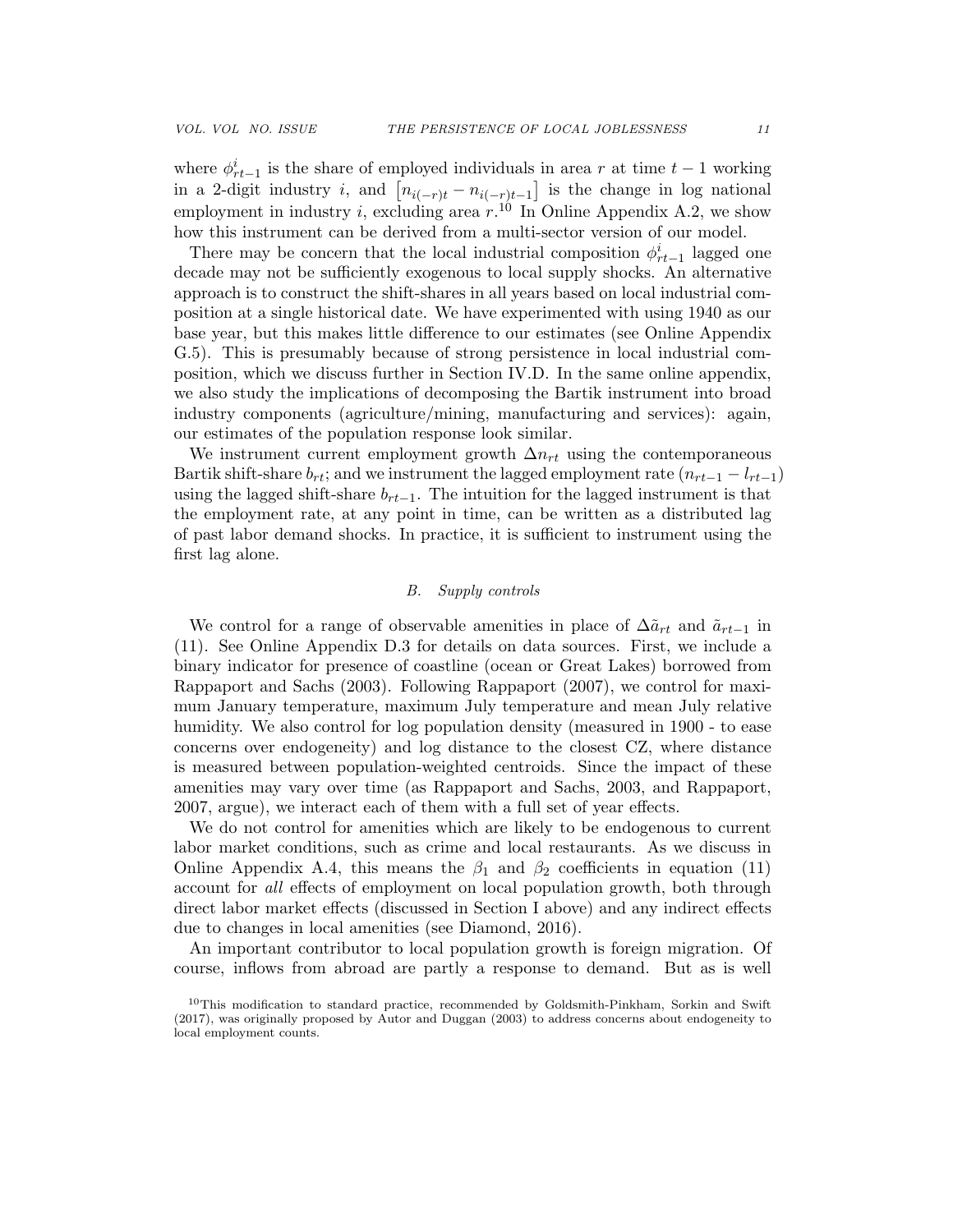known, migrants are often guided in their location choice by the "amenity" of established co-patriot communities.<sup>11</sup> In the empirical literature, there is a long tradition (popularized by Altonji and Card, 1991, and Card, 2001) of proxying these preferences with historical settlement patterns - and using a Bartik-style shift-share to predict the migration shock to an area. Details of this variable's construction are left to Online Appendix D.3.

The supply controls in (11) should also include factors that shift the labor supply curve, such as welfare allowances, state-specific supplements to Earned Income Tax Credit and minimum wages. It turns out that controlling for these has little effect on our results, whether we condition on policy levels or changes. We choose not to include them in the specifications in the main text because we do not have data for the full set of years - but Online Appendix G.2 offers estimates of the population response when they are included.

#### C. Estimates of employment rate persistence

We now offer some estimates of the persistence of local joblessness. In the first row of Table 1, we set out the autocorrelation function (ACF) of the timedemeaned log local employment rate, based on all CZs and census years. The persistence is very strong: the ACF remains above one half even at the sixth (decadal) lag. This reflects the patterns of Figure 1 above. The persistence is similar before and after 1980 (see rows 2 and 3). It is stronger among the full working-age population (row 1) than the labor force (row 4), largely due to the strong persistence of labor force participation (row 17);<sup>12</sup> see Yagan (2017), who also emphasizes the role of the participation margin. And it is largely driven by non-graduates (less than four years of college), especially at the larger lags (rows 5 and 6).

We claim that these results reflect persistent differences in economic opportunity for individuals of fixed characteristics. There are three principal challenges to this contention, and we attempt to address these here. First, one might think the persistence is driven by geographical variation in women's preferences for labor market participation. The ACF at smaller lags is indeed larger for women then men (see rows 7 and 8), but the difference is not large: the correlation coefficients are 0.90 and 0.79 respectively at the first lag.

Second, local variation in demographic composition might be responsible. In particular, regional skill differences are very persistent over time, and low skilled workers have lower employment rates (Rappaport, 2012). Also, the low skilled may sort into cities with poor employment opportunities and cheap housing

 ${}^{11}E.g.$  because of job networks (Munshi, 2003) or cultural amenities (Gonzalez, 1998).

 $12$ Note the autocovariance of the overall employment rate can be written as the sum of the autocovariances of (i) the employment rate among the labor force and (ii) the participation rate, as well as (iii) "off-diagonal" terms, specifically the covariances between the labor force employment rate and lagged participation rate, and vice versa. The autocovariance is largely driven by (ii), especially at the larger lags.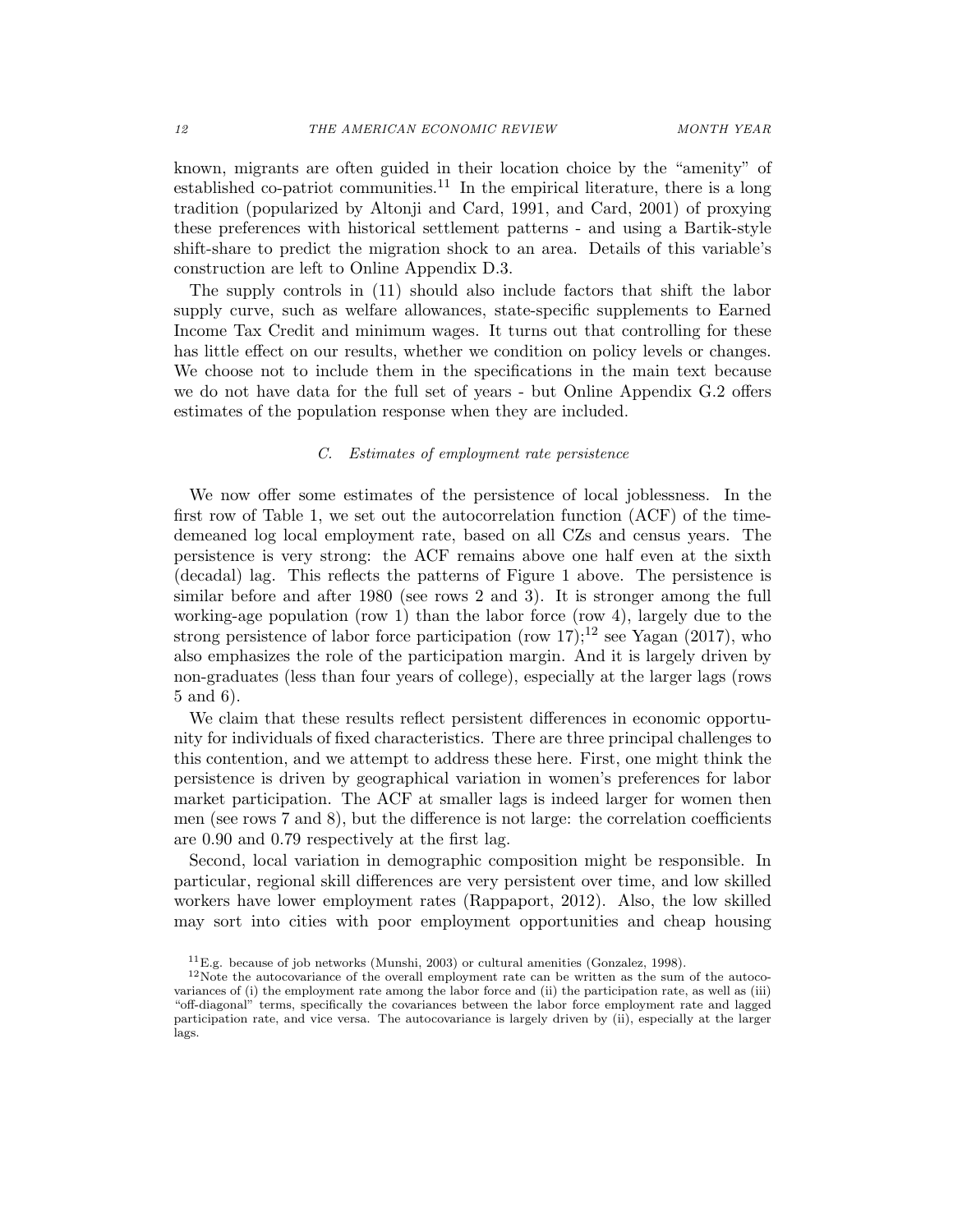|      | Employment rate variant     |      | Lag<br>3<br>$\mathbf{1}$<br>$\overline{2}$<br>$\overline{4}$<br>5<br>0.86<br>0.79<br>0.72<br>0.62<br>0.56<br>0.87<br>0.81<br>0.72<br>0.85<br>0.73<br>0.73<br>0.55<br>0.46<br>0.47<br>0.39<br>0.36<br>$-0.01$<br>0.37<br>0.25<br>0.16<br>0.08<br>0.81<br>0.72<br>0.64<br>0.51<br>0.43<br>0.68<br>0.79<br>0.71<br>0.57<br>0.51<br>0.67<br>0.40<br>0.90<br>0.78<br>0.54<br>0.67<br>0.47<br>0.83<br>0.74<br>0.58<br>0.87<br>0.81<br>0.76<br>0.64<br>0.57<br>0.68<br>0.42<br>0.35<br>0.79<br>0.58<br>0.82<br>0.75<br>0.69<br>0.53<br>0.58<br>0.33<br>$-0.28$<br>$-0.62$<br>$-0.08$<br>$-0.48$<br>0.66<br>0.58<br>0.40<br>0.35<br>0.79 |      |      |      |              |
|------|-----------------------------|------|----------------------------------------------------------------------------------------------------------------------------------------------------------------------------------------------------------------------------------------------------------------------------------------------------------------------------------------------------------------------------------------------------------------------------------------------------------------------------------------------------------------------------------------------------------------------------------------------------------------------------------|------|------|------|--------------|
|      |                             |      |                                                                                                                                                                                                                                                                                                                                                                                                                                                                                                                                                                                                                                  |      |      |      | 6            |
|      |                             |      |                                                                                                                                                                                                                                                                                                                                                                                                                                                                                                                                                                                                                                  |      |      |      |              |
| (1)  | Emp rate (time-demeaned)    |      |                                                                                                                                                                                                                                                                                                                                                                                                                                                                                                                                                                                                                                  |      |      |      | 0.52         |
|      | $Sub-samples$               |      |                                                                                                                                                                                                                                                                                                                                                                                                                                                                                                                                                                                                                                  |      |      |      |              |
| (2)  | Years 1950-80               |      |                                                                                                                                                                                                                                                                                                                                                                                                                                                                                                                                                                                                                                  |      |      |      |              |
| (3)  | Years 1980-10               |      |                                                                                                                                                                                                                                                                                                                                                                                                                                                                                                                                                                                                                                  |      |      |      |              |
| (4)  | Labor force                 |      |                                                                                                                                                                                                                                                                                                                                                                                                                                                                                                                                                                                                                                  |      |      |      | 0.28         |
| (5)  | College graduate            |      |                                                                                                                                                                                                                                                                                                                                                                                                                                                                                                                                                                                                                                  |      |      |      | $-0.05$      |
| (6)  | Non-graduate                |      |                                                                                                                                                                                                                                                                                                                                                                                                                                                                                                                                                                                                                                  |      |      |      | 0.39         |
| (7)  | Male                        |      |                                                                                                                                                                                                                                                                                                                                                                                                                                                                                                                                                                                                                                  |      |      |      | 0.25         |
| (8)  | Female                      |      |                                                                                                                                                                                                                                                                                                                                                                                                                                                                                                                                                                                                                                  |      |      |      | 0.42         |
| (9)  | Composition-adjusted        |      |                                                                                                                                                                                                                                                                                                                                                                                                                                                                                                                                                                                                                                  |      |      |      | 0.39         |
| (10) | CZ amenity controls         |      |                                                                                                                                                                                                                                                                                                                                                                                                                                                                                                                                                                                                                                  |      |      |      | 0.46         |
| (11) | Within-state                |      |                                                                                                                                                                                                                                                                                                                                                                                                                                                                                                                                                                                                                                  |      |      |      | 0.28         |
| (12) | Collapsed to state          |      |                                                                                                                                                                                                                                                                                                                                                                                                                                                                                                                                                                                                                                  |      |      |      | 0.51         |
|      | $Within-CZ$                 |      |                                                                                                                                                                                                                                                                                                                                                                                                                                                                                                                                                                                                                                  |      |      |      |              |
| (13) | Unadjusted                  |      |                                                                                                                                                                                                                                                                                                                                                                                                                                                                                                                                                                                                                                  |      |      |      | $-0.47$      |
| (14) | Bias-corrected: $\pi = 0.9$ |      |                                                                                                                                                                                                                                                                                                                                                                                                                                                                                                                                                                                                                                  |      |      |      | 0.31         |
| (15) | Bias-corrected: $\pi = 0.5$ | 0.71 | 0.53                                                                                                                                                                                                                                                                                                                                                                                                                                                                                                                                                                                                                             | 0.41 | 0.17 | 0.10 | 0.05         |
| (16) | Bias-corrected: $\pi = 0$   | 0.69 | 0.51                                                                                                                                                                                                                                                                                                                                                                                                                                                                                                                                                                                                                             | 0.38 | 0.13 | 0.05 | $\mathbf{0}$ |
| (17) | Participation rate          | 0.89 | 0.82                                                                                                                                                                                                                                                                                                                                                                                                                                                                                                                                                                                                                             | 0.74 | 0.64 | 0.57 | 0.60         |

Table 1—The autocorrelation function of the log employment rate

(Glaeser and Gyourko, 2005; Notowidigdo, 2011). But, adjusting local employment rates for demographic composition<sup>13</sup> (age, education, gender and ethnicity) makes remarkably little difference to the result (see row 9). Of course, it is not possible to rule out sorting on unobservable traits (such as preferences for leisure); but the strong evidence on observables casts doubt on its importance. In Online Appendix F.3, we control for the presence of higher education institutions: this may proxy for local variation in the quality of human capital not captured by

Note: This table summarizes autocorrelation functions of the time-demeaned log employment rate, across six decadal lags. These are estimated as the ratio of the lag-specific autocovariance to the product of the current and lagged standard deviations (weighted by CZ population share), across all CZs. Rows 2-8 estimate ACFs for particular subsamples of the data. Row 9 reports the ACF after adjusting for local demographic composition, row 10 after adjusting for observed amenities, row 11 after controlling for state fixed effects, and row 12 reports the basic ACF for state-level data. Rows 13-16 report ACFs controlling for CZ fixed effects; see Online Appendix F for further details. Finally, row 17 sets out the ACF for the time-demeaned log labor force participation rate.

<sup>&</sup>lt;sup>13</sup>To do this, we run logit regressions of employment on a detailed range of individual characteristics (age and age squared; four education indicators, each interacted with age and age squared; a gender dummy, interacted with all the earlier-mentioned variables; and black, Hispanic and foreign-born indicators) and a set of location fixed effects, separately for each census cross-section. We then predict the average employment rate in each location - assuming the local demographic composition in each location is identical to the national composition. See Online Appendix F.1 for further details.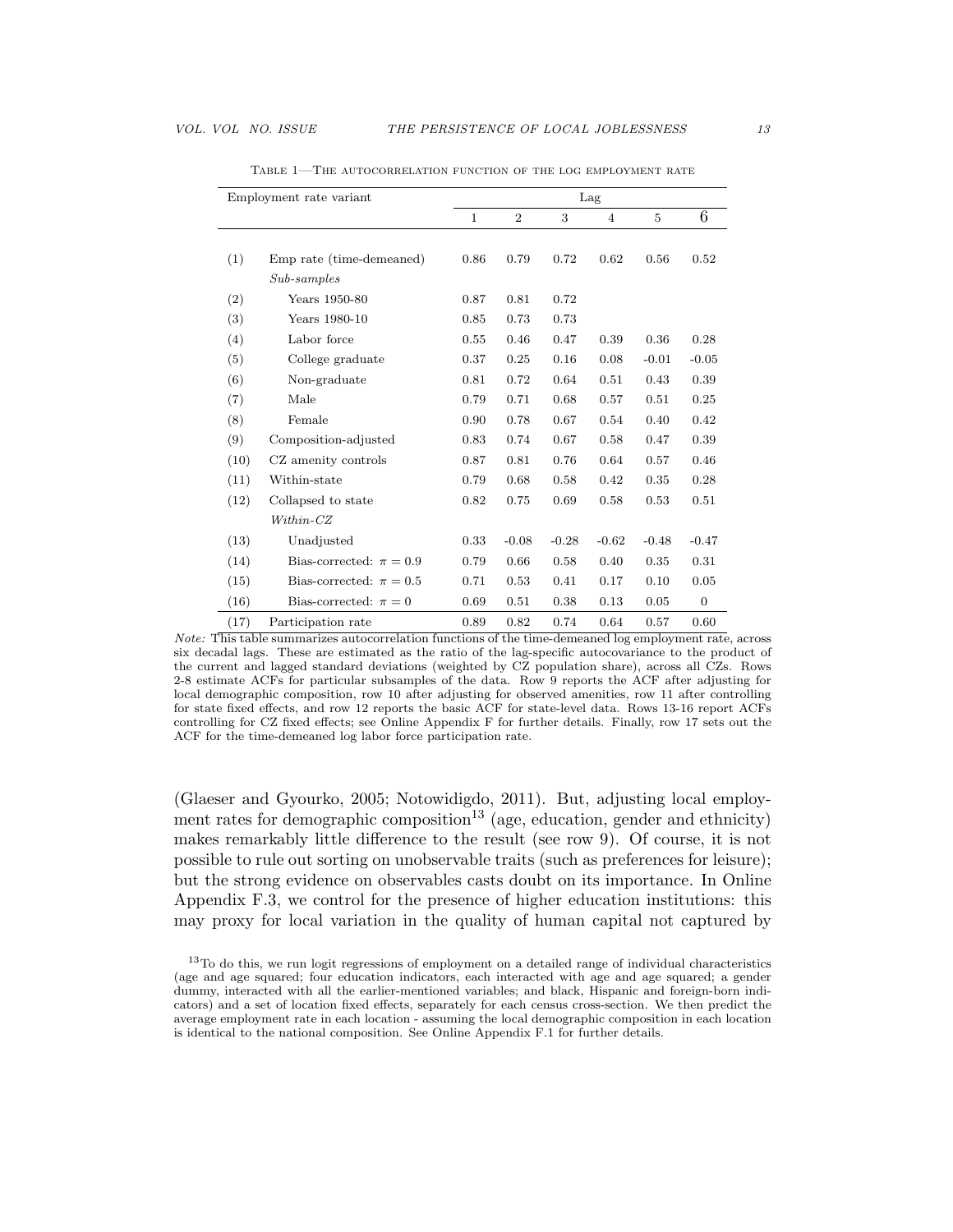the education variable in the census, but we find it has little effect on our ACF estimates.

A third possibility is that permanent differences in amenities may compensate individuals for the persistent employment rates. We test this by purging log employment rates of our full set of supply controls (described in Section D.3 above); see Online Appendix F.1 for further details. But again, this makes little difference to the observed persistence (row 10). Though we believe we have controlled for the most important permanent amenities, there may be some local variation which is unobserved. But controlling for a full set of state fixed effects<sup>14</sup> has little effect on the ACF (row 11), at least at the first few lags. It is also noteworthy that, at these smaller lags, the level of persistence is similar both within and between states. The between-state results are reported in row 12, where we trace out the ACF for state-level employment rates.

In rows 13-16, we include CZ fixed effects. Given the panel is short (only seven observations per CZ), these fixed effects are estimated with substantial error. This creates a downward bias in the ACF, as purging these effects introduces an artificial negative correlation between the employment rate and its lags. This is clear from the implausibly negative correlation coefficients in row 13. Fortunately, this bias is quantifiable. Online Appendix F.2 shows how one can derive biascorrected estimates of the true ACF from the sample ACF, though one identifying assumption is required. Our approach is to fix the ratio  $\pi$  of the sixth to fifth autocorrelation: we report results for  $\pi = 0.9$ ,  $\pi = 0.5$  and  $\pi = 0$ . The ACF for  $\pi = 0.9$  looks similar to the basic ACF in row 1. And even for  $\pi = 0$ , the correlation is strong at the first few lags - though the fixed effects (artificially) explain much of the correlation thereafter.

We conclude that there is considerable persistence in employment rates that cannot be explained by differences in demographic composition or amenities.

#### III. Estimates of the population response

#### A. Baseline estimates

Panel A of Table 2 presents OLS and IV estimates of (11) using three specifications: (i) a "basic" specification which includes the standard amenity controls; (ii) a fixed effect specification, where the time-invariant component of the supply effects  $\tilde{a}_{rt-1}$  and  $\Delta \tilde{a}_{rt}$  is modeled as an area fixed effect; and (iii) a first differenced specification (which also eliminates this fixed effect), where the dependent variable is the double differenced log population, and the endogenous right-hand side variables are the double differenced log employment and the lagged change in the log employment rate. Throughout, we include the amenity controls and their interactions with year effects, though time-invariant variables are of course omit-

<sup>&</sup>lt;sup>14</sup>Some CZs straddle state boundaries, so we allocate these to the state accounting for the largest population share of the CZ.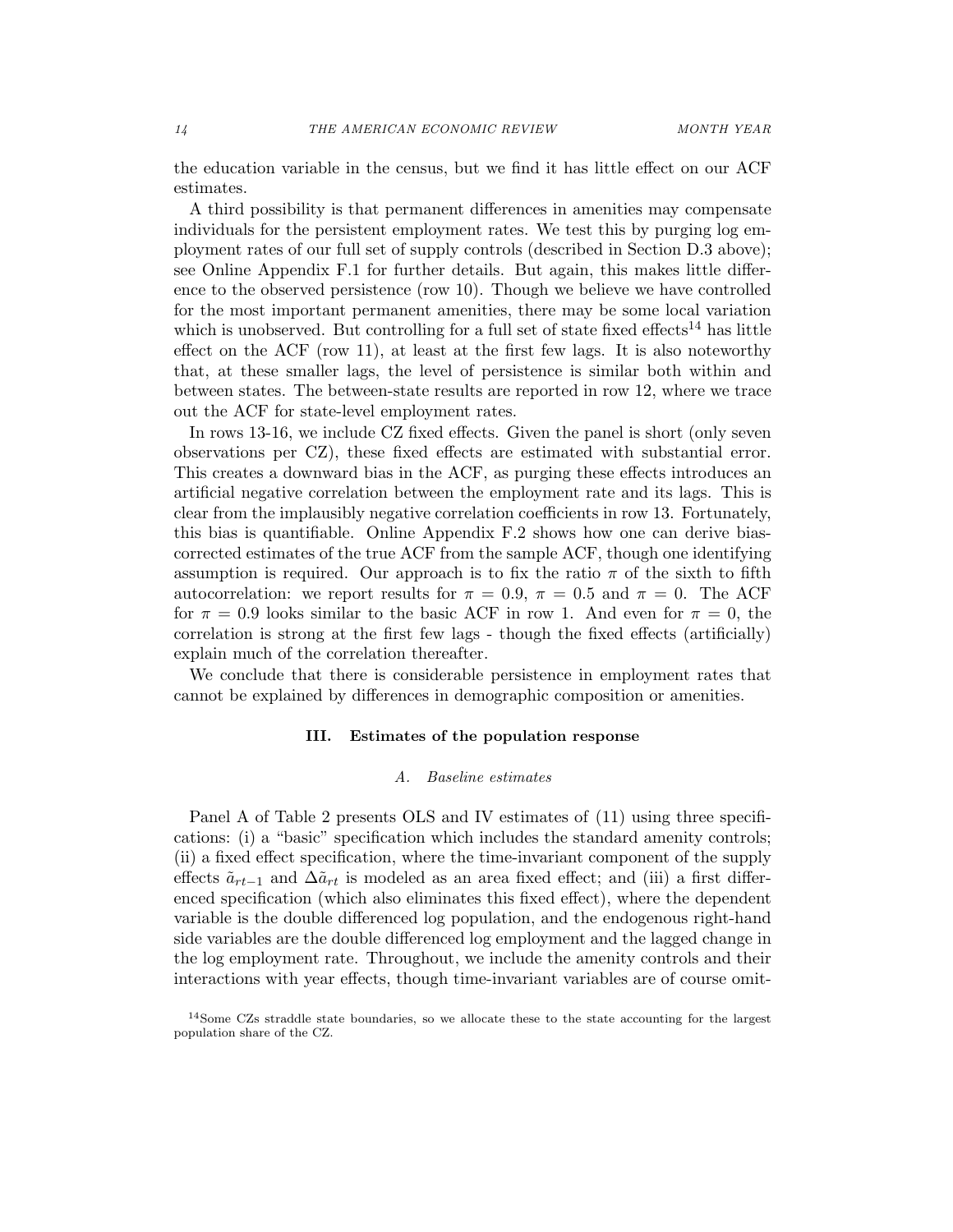|                     |              | <b>OLS</b> |          |                   | IV      |         |
|---------------------|--------------|------------|----------|-------------------|---------|---------|
|                     | <b>Basic</b> | FE         | FD       | <b>Basic</b>      | FE      | FD      |
|                     | (1)          | (2)        | $^{(3)}$ | $\left( 4\right)$ | (5)     | (6)     |
|                     |              |            |          |                   |         |         |
| $\Delta$ log emp    | 0.814        | 0.806      | 0.831    | 0.702             | 0.889   | 0.748   |
|                     | (0.012)      | (0.014)    | (0.012)  | (0.031)           | (0.052) | (0.035) |
| Lagged log emp rate | 0.171        | 0.513      | 0.960    | 0.392             | 1.223   | 0.782   |
|                     | (0.014)      | (0.031)    | (0.027)  | (0.056)           | (0.256) | (0.165) |
|                     |              |            |          |                   |         |         |
| Observations        | 4,332        | 4,332      | 3,610    | 4,332             | 4,332   | 3,610   |

Table 2—Baseline estimates of population response

PANEL B: First stage

|                |              | $\Delta$ log emp  |          |              | Lagged log emp rate |          |
|----------------|--------------|-------------------|----------|--------------|---------------------|----------|
|                | <b>Basic</b> | FE                | FD       | <b>Basic</b> | FE                  | FD       |
|                | (1)          | $\left( 2\right)$ | $^{(3)}$ | (4)          | $\left( 5\right)$   | (6)      |
|                |              |                   |          |              |                     |          |
| Current Bartik | 0.972        | 0.930             | 0.756    | 0.041        | $-0.111$            | $-0.020$ |
|                | (0.074)      | (0.079)           | (0.071)  | (0.040)      | (0.035)             | (0.028)  |
| Lagged Bartik  | 0.094        | $-0.024$          | $-0.118$ | 0.453        | 0.131               | 0.150    |
|                | (0.059)      | (0.059)           | (0.072)  | (0.046)      | (0.035)             | (0.022)  |
| Observations   | 4.332        | 4.332             | 3,610    | 4,332        | 4,332               | 3,610    |

*Note:* This table reports OLS and IV estimates of  $\beta_1$  and  $\beta_2$  in equation (11), as well as first stage estimates (Panel B), across 722 CZ over 1950-2010. The dependent variable is the decadal change in log population, and the endogenous variables are the change in log employment and the lagged log employment rate, for individuals aged 16-64. These are instrumented with the current and lagged Bartik shift-shares. Throughout, we control for year effects, amenity measures (interacted with all the year effects) and the migrant shift-share. Columns 2 and 5 also control for CZ fixed effects, and columns 3 and 6 report a first differenced specification. Robust standard errors, clustered by CZ, are reported in parentheses. Observations are weighted by the lagged local population share.

ted from (ii) and (iii). We weight all observations by the lagged local population share and cluster standard errors by CZ.

The fixed effect and first differenced specifications are empirically very demanding, and other studies which analyze decadal or long term differences (such as Bound and Holzer, 2000; Autor, Dorn and Hanson, 2013; Beaudry, Green and Sand,  $2014b$ ) have not estimated them. Given the short time dimension (just six observations), it is difficult to empirically disentangle a "genuine" supply fixed effect (driven by local variation in the amenity or labor supply curve) from persistent joblessness driven by sluggish migratory adjustment. We might then expect the fixed effect and first differenced specifications to overstate the migratory re-

PANEL A: OLS and IV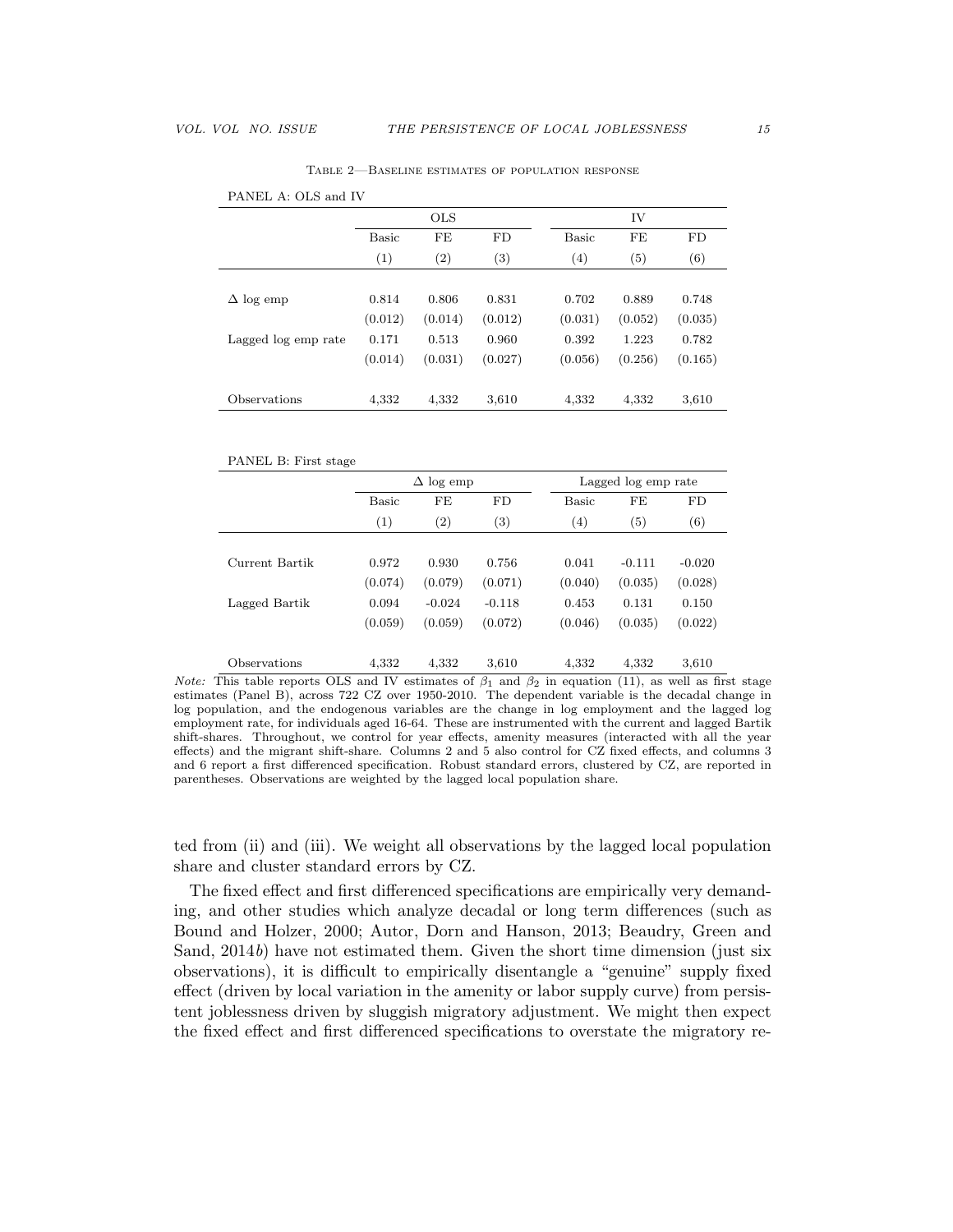sponse to initial local deviations in the employment rate. For this reason, we prefer the basic specification estimates.

In all three OLS specifications, the coefficient signs are what we would expect. Higher contemporaneous employment growth is associated with higher population growth; and our  $\beta_1$  estimate varies little across specifications, hovering around 0.8. The OLS coefficient on the lagged employment rate is positive, implying that areas that are doing better initially tend to gain population; but this effect is much more sensitive to specification, ranging from 0.17 to 0.96.

But there is good reason to think the OLS estimates suffer from various biases. First, population and employment growth are jointly determined<sup>15</sup>, so the coefficient on employment growth cannot be interpreted as causal. Specifically, unobserved supply-side shocks to population (due to e.g. local amenities) will affect local job creation, and this should bias the OLS estimate of  $\beta_1$  upwards. Furthermore, if these unobserved supply shocks are persistent, OLS estimates of  $\beta_2$  may be biased downwards. For example, an improvement in local amenities should affect local population growth positively but the employment rate negatively. To the extent that these amenity effects are persistent, some of these biases may be addressed somewhat in the fixed effect specification. But, the inclusion of fixed effects may introduce a "Nickell bias" (Nickell, 1981): demeaning creates an artificial correlation between the lagged employment rate (which contains a lagged dependent variable: population) and the regression error. To deal with these problems, we instrument the variables of interest using current and lagged Bartik shift-shares, as described in Section II above. The identifying assumption is that the lagged local industry shares underlying the Bartik shift-share (i.e. the  $\phi_{rt-1}^{i}$  in (12)) are exogenous to omitted amenities and labor supply shifters: see Goldsmith-Pinkham, Sorkin and Swift (2017) for a useful discussion. And when we control for CZ fixed effects or take first differences, it is the interaction of these local shares with aggregate-level industry trends that our instrument exploits.<sup>16</sup>

We would expect the current Bartik shift-share to be most strongly correlated with current employment growth and the lagged shift-share with the lagged employment rate. The first stages are reported in Panel B of Table 2. In the basic specification, this pattern materializes very strongly. The instruments have considerable power<sup>17</sup> and sufficient independent variation despite substantial serial correlation in the Bartik shift-share (see Section IV.D below). Contemporaneous employment growth is only responsive to the current Bartik shift-share, with a coefficient close to 1. And the lagged employment rate is only responsive to the lagged instrument, with a coefficient of about 0.5 in the basic specification. The

<sup>15</sup>We estimate the employment response to population in Section IV below.

<sup>&</sup>lt;sup>16</sup>In principle, the instrument is also exploiting local changes in industry shares over time: it is based on local shares at a single lag; see (12). But as Online Appendix G.5 shows, fixing the shares at 1940 levels makes little difference to the estimates.

<sup>&</sup>lt;sup>17</sup>The Cragg-Donald test statistics for a null of weak instruments are 108, 37 and 58 for the basic, fixed effect and first differenced specifications respectively. These are well in excess of the critical value of 7.03 for two endogenous variables and two instruments (Stock and Yogo, 2005), for a maximal IV size of 10 percent.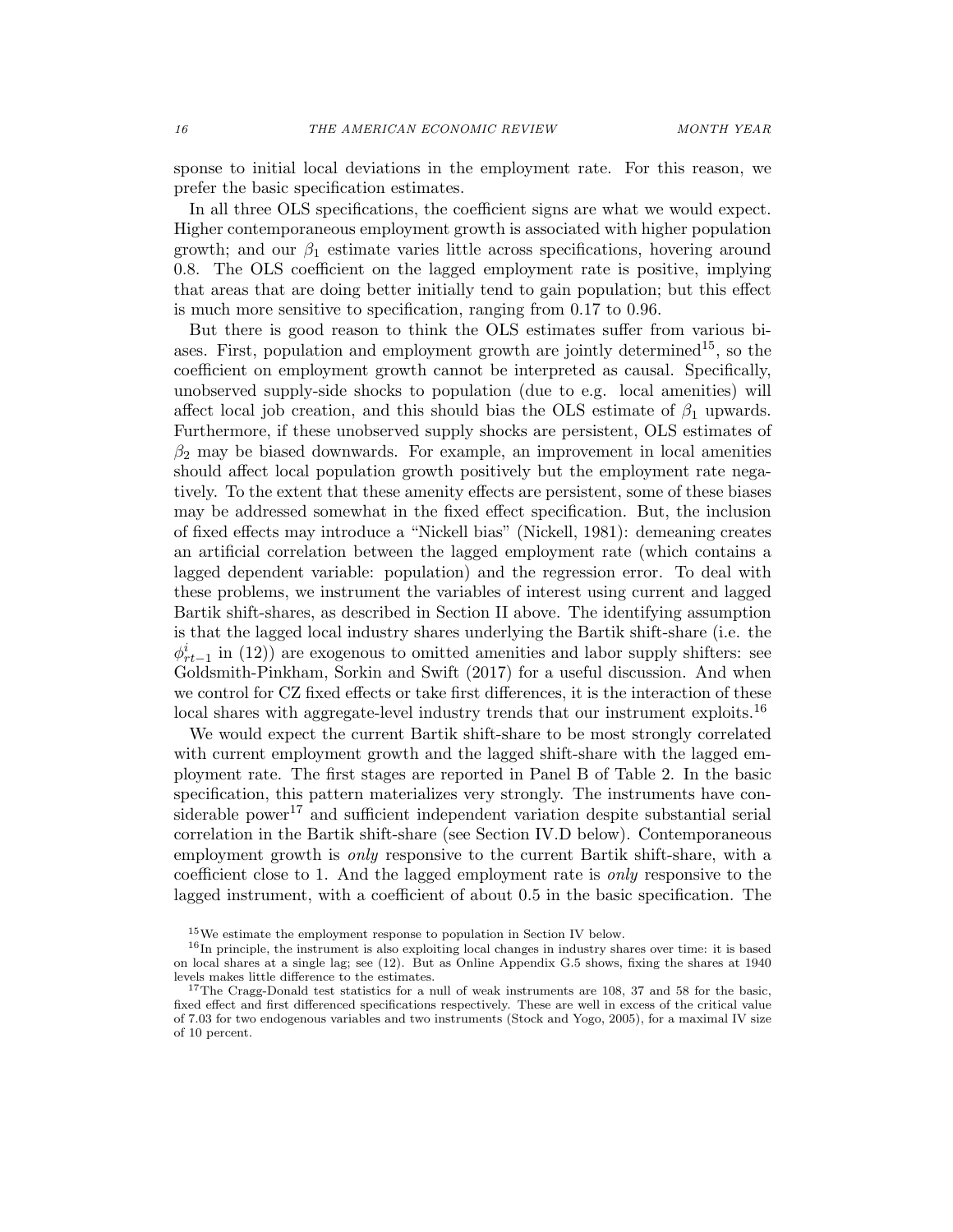smaller effect of the latter is indicative of a sizable population response, consistent with our second stage results. When we introduce fixed effects or estimate in first differences<sup>18</sup>, the patterns of correlation between the endogenous variables and the instruments become more complicated - though the instruments remain powerful.

The IV estimates are reported in columns 4-6 of Table 2; and overall, the model performs well in all specifications. At least in the basic specification, using IV shifts the estimates in the expected direction compared to OLS. The lagged error-correction term, a novel feature of our specification, is strongly significant in all specifications in Table 2, taking a value of 0.39 in our (preferred) basic specification. We show in Online Appendix G.1 that omitting this term yields a larger coefficient on contemporaneous local employment growth: 0.85 compared to the 0.70 in the basic specification of column 4. At least in relation to a value of 1 (commensurate with a complete population response), this is an important difference. This is indicative of serial correlation in the Bartik shift-share: we return to this in Section IV.D.

Our IV estimates of  $\beta_1$  and  $\beta_2$  are closer to 1 under fixed effects and first differences, though they look more similar to the basic specification in various robustness exercises in Online Appendix G.<sup>19</sup> More broadly, this appendix shows our IV results are robust to different choices about weighting, controls (for amenities, state welfare policies, the presence of local colleges, and predicted shifts in local industry rents), instruments and outliers. In Online Appendix I, we show the population response is largely driven by variation in migratory inflows rather than outflows. This is consistent with earlier work by Coen-Pirani (2010) and Monras (2015).

Broadly speaking, Table 2 reveals a robust relationship between population growth on the one hand and employment growth and the lagged employment rate on the other.<sup>20</sup> One way to summarize the results is to consider the response to a fixed change in employment, from an initial equilibrium. Based on the basic IV estimates (column 4), a 10 percent contraction of local employment pushes population down by 7.0 percent in the first decade - a large change, but not sufficient to remove the impact of the shock. As the employment rate is 3.0 percent lower after 10 years, population continues to decline by 1.2 percent in the second decade (based on our  $\beta_2$  estimate). So after 20 years, the employment rate would be 1.8 percent below the pre-shock level.

<sup>&</sup>lt;sup>18</sup>The instruments in the first differenced specification are the first differenced Bartik shift-shares, both current and lagged.

 $19$ Specifically, they are closer to the basic specification when we do not weight the observations by population (Online Appendix G.1) and when we disaggregate the Bartik instruments into broad industry components (Online Appendix G.5).

 $^{20}$ Our ECM exploits our claim that the employment rate can be used as a sufficient statistic for economic opportunity. But as we noted earlier, one might also use the real wage. Online Appendix J shows one can obtain sensible estimates of the population response to real wages, but these are sensitive to assumptions about the importance of housing costs in consumer price indices. If both the real wage and employment rate are included, then the latter appears more important in practice. We take this as evidence that our approach is sensible, but that one could reach similar conclusions using real wages.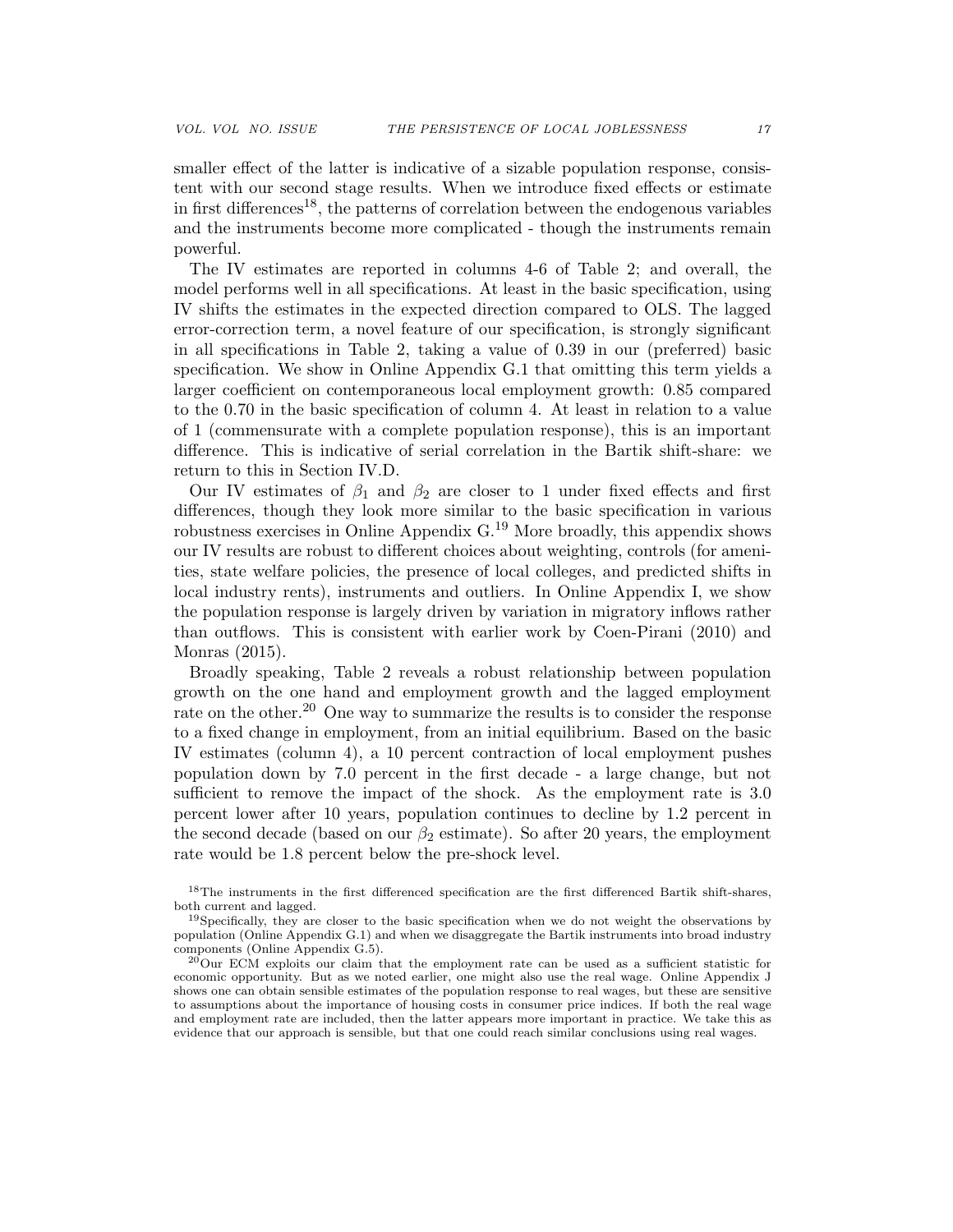|                     | 1950    | 1980    | Lab     | Coll    | Non     | $16-24s$ | $25 - 44s$ | $45-64s$ |
|---------------------|---------|---------|---------|---------|---------|----------|------------|----------|
|                     | $-1980$ | $-2010$ | force   | grad    | grad    |          |            |          |
|                     | (1)     | (2)     | (3)     | (4)     | (5)     | (6)      | (7)        | (8)      |
|                     |         |         |         |         |         |          |            |          |
| Basic specification |         |         |         |         |         |          |            |          |
|                     |         |         |         |         |         |          |            |          |
| $\Delta$ log emp    | 0.811   | 0.393   | 0.880   | 0.913   | 0.673   | 0.613    | 0.788      | 0.660    |
|                     | (0.038) | (0.055) | (0.018) | (0.041) | (0.036) | (0.033)  | (0.037)    | (0.043)  |
| Lagged log ER       | 0.247   | 0.573   | 1.371   | 1.037   | 0.456   | 0.431    | 0.506      | 0.356    |
|                     | (0.076) | (0.095) | (0.336) | (0.269) | (0.069) | (0.043)  | (0.084)    | (0.092)  |
|                     |         |         |         |         |         |          |            |          |
| CZ fixed effects    |         |         |         |         |         |          |            |          |
|                     |         |         |         |         |         |          |            |          |
| $\Delta$ log emp    | 0.918   | 0.428   | 1.041   | 0.894   | 0.855   | 0.768    | 0.905      | 0.881    |
|                     | (0.042) | (0.065) | (0.114) | (0.048) | (0.071) | (0.058)  | (0.039)    | (0.097)  |
| Lagged log ER       | 0.757   | 0.615   | 4.539   | 0.731   | 1.660   | 0.923    | 2.028      | 1.371    |
|                     | (0.236) | (0.117) | (3.429) | (0.125) | (0.460) | (0.168)  | (0.687)    | (0.571)  |
|                     |         |         |         |         |         |          |            |          |
| First differences   |         |         |         |         |         |          |            |          |
| $\Delta$ log emp    | 0.885   | 0.149   | 0.883   | 0.782   | 0.709   | 0.619    | 0.821      | 0.760    |
|                     | (0.048) | (0.152) | (0.022) | (0.116) | (0.034) | (0.036)  | (0.027)    | (0.051)  |
| Lagged log ER       | 0.500   | 0.214   | 1.265   | 1.176   | 0.953   | 0.582    | 1.388      | 1.202    |
|                     | (0.461) | (0.232) | (0.288) | (0.335) | (0.195) | (0.132)  | (0.223)    | (0.258)  |
|                     |         |         |         |         |         |          |            |          |
| Obs (basic, FE)     | 2,166   | 2,166   | 4,332   | 4,331   | 4,332   | 4,332    | 4,332      | 4,332    |

Table 3—Heterogeneity in IV population responses

*Note:* Each column reports IV estimates of  $\beta_1$  and  $\beta_2$  in the population response equation (11) for a different subsample. Columns 1 and 2 report estimates for 1950-1980 and 1980-2010 respectively. In column 3, population is replaced by labor force, and the employment rate is measured as a share of labor force participants only (i.e. excluding the inactive). Columns 4 and 5 split the sample by education, and columns 6-8 by age. In columns 4-8, all variables and instruments are constructed using group-specific data. For other columns, variables and instruments are based on individuals aged 16-64. Observation counts for the basic and fixed effect specifications are given in the final row. The first differenced sample is 772 smaller in each case. Column 4 is missing one observation, because in one largely rural CZ (centered around Mecosta County MI), there were no working-age employed graduates in the 1950 micro-data extract. See notes under 2 for further details on empirical specification and right hand side controls. Robust standard errors, clustered by CZ, are reported in parentheses. Observations are weighted by the lagged local population share.

Overall, the evidence suggests our model for population growth performs well and is a useful framework for studying the response to employment shocks.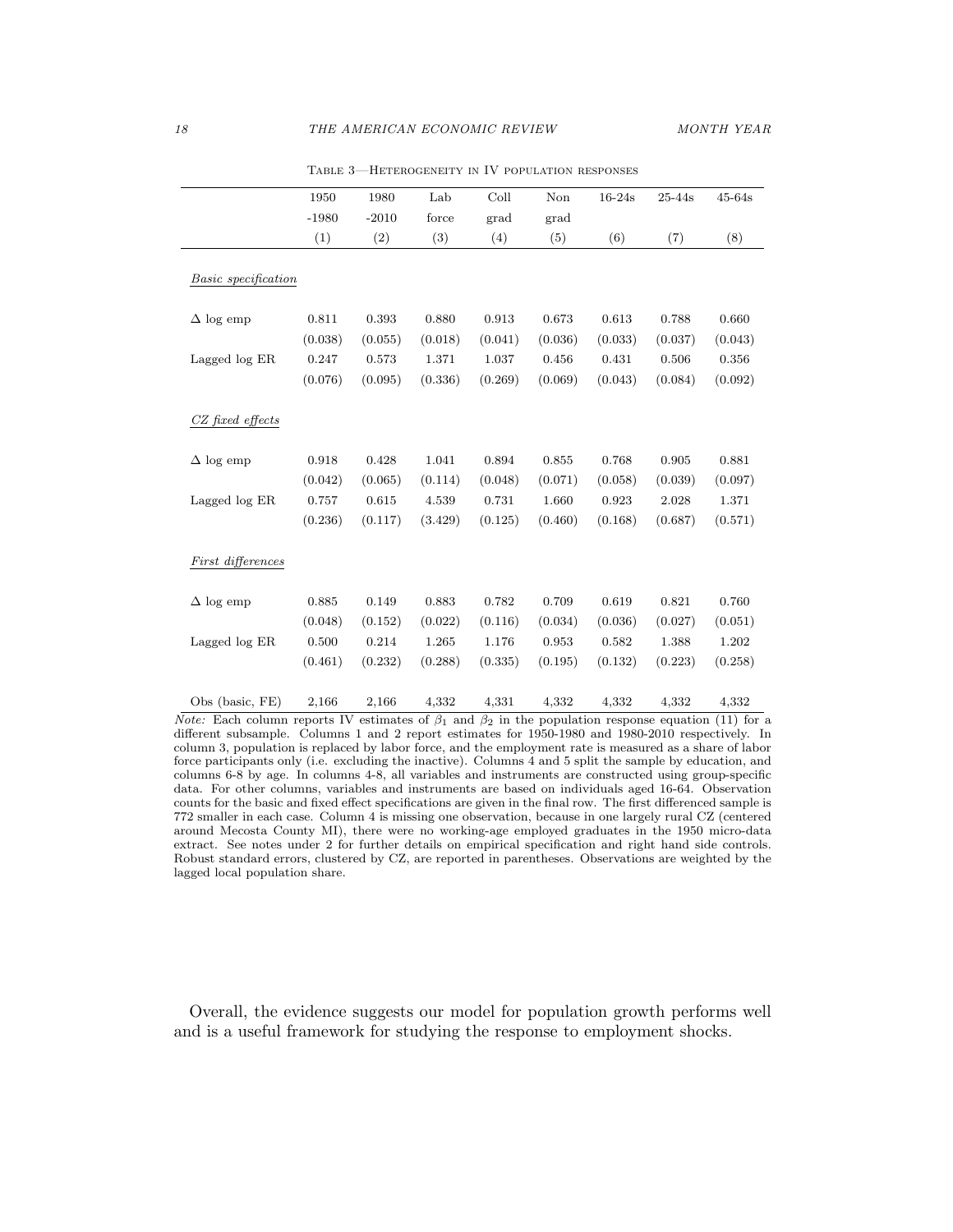#### B. Heterogeneity in responses

The estimates above describe aggregate population responses, across six decades of data and all working-age individuals. Table 3 reports heterogeneity in the IV estimates by time, economic activity, education and age. We leave the corresponding OLS and first stage estimates to Online Appendix H. Also, we do not consider origin country here - but using the same data and empirical model, Amior (2017a) shows that foreign migrants make a disproportionate contribution to local population adjustment.<sup>21</sup>

The first two columns of Table 3 report estimates for before and after 1980. Gross migration rates have declined since 1980 (see Molloy, Smith and Wozniak, 2011, 2017; Kaplan and Schulhofer-Wohl, 2017), and there is concern that population may have become less responsive to local shocks (Partridge et al., 2012; Beyer and Smets, 2015; Dao, Furceri and Loungani, 2017). The fixed effect and first differenced specifications do suggest the population response is weaker after 1980, though these specifications are especially demanding given a time dimension of just four observations. Having said that, the evidence from the basic specification is mixed: while the IV coefficient on employment growth is smaller after 1980, the coefficient on the lagged employment rate is larger. It is also worth noting that the persistence of the local employment rate changes little after 1980: see Table 1.

Next, we turn to economic activity. Our model in Section I abstracts from the participation decision: it does not distinguish between working-age population and labor force. The third column of Table 3 reports estimates of our basic equation when we substitute labor force for population. Specifically, the dependent variable becomes the change in log labor force, and the lagged employment rate is now measured relative to the labor force rather than population. Similar patterns emerge, but the labor force responds more strongly to both regressors than population. In particular, the  $\beta_2$  estimates are insignificantly different from  $1<sup>22</sup>$  The implication is that any sluggishness in the population response to initial local employment rate differentials is entirely manifested on the participation margin. The importance of the participation margin tallies with findings from Black, Daniel and Sanders (2002), Autor and Duggan (2003), Rappaport (2012) and Autor, Dorn and Hanson (2013), who identify large declines in participation (and rising take-up of disability benefits) in cities subject to adverse shocks. This is also consistent with the finding that the employment rate is less persistent among labor force participants than the broader population: see Table 1.

In columns 4 and 5, we estimate population responses separately for college graduates and non-graduates. As the theory would suggest (see Online Appendix A.6), we use group-specific stocks for all relevant variables: population growth, employment growth and the lagged employment rate. We construct the indus-

<sup>21</sup>This is consistent with Borjas (2001) and Cadena and Kovak (2016).

 $22$ This is in line with the results of Beaudry, Green and Sand (2014b), who restrict their sample to the labor force.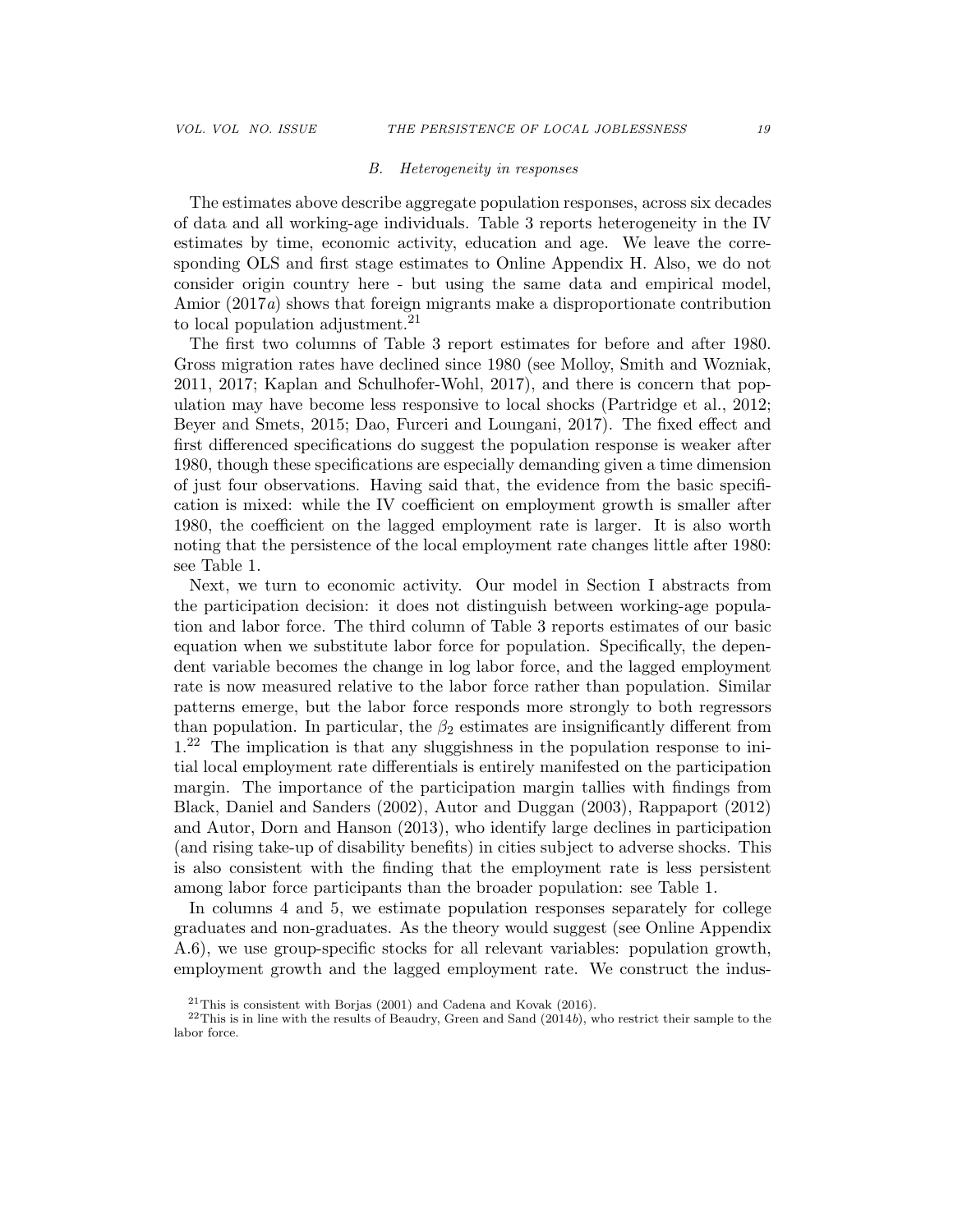try shift-share instruments using group-specific employment counts (see Online Appendix D.2), and we also construct our migrant shift-share controls separately for each group (Online Appendix D.3). In line with other work (e.g. Bound and Holzer, 2000; Wozniak, 2010; Notowidigdo, 2011), we estimate larger population responses among better educated workers, at least in our (preferred) basic specification.<sup>23</sup> This is also consistent with our finding in Table 1 that their employment rates are less persistent. In our basic IV results,  $\beta_1$  is 0.91 for graduates and 0.67 for non-graduates. And the elasticity  $\beta_2$  to the lagged employment rate is 1.04 for graduates and 0.46 for non-graduates; though  $\beta_2$  is larger among non-graduate workers in the IV fixed effect specification.

Finally, in columns 6-8, we study heterogeneous population responses by age. The equation works well for all age groups, though the 25-44s respond somewhat more strongly than older or younger individuals. Despite this, we show in Online Appendix H that the labor force responses are similarly large across age groups. This is consistent with the view that, following adverse shocks, older workers disproportionately drop out of the labor force rather than relocate.

The coefficients on the lagged employment rate are more varied among the fixed effect and first differenced specifications in Table 3. But these specifications are more demanding empirically, and this is reflected in the larger standard errors.

#### C. Implications of housing wealth

Our baseline model implicitly assumes all workers are renters, so housing costs only affect welfare through the real consumption wage - or, by the sufficient statistic result, through the employment rate. But if some residents are owneroccupiers, our sufficient statistic result may be violated: changes in house prices may now affect population even after controlling for the employment rate. But the sign of this effect is theoretically ambiguous; and empirically, it does not seem very large.

The ambiguity arises from two offsetting effects. First, housing wealth may exert a direct effect on utility - conditional on the local employment rate. If housing wealth is transferable geographically, a fall in local house prices means that someone considering moving to another area can now only afford a lower level of housing services in potential destinations. This discourages migration from areas with declining relative house prices.<sup>24</sup> The effect may be amplified if declining prices push households into negative equity (see e.g. Ferreira, Gyourko

 $^{23}$ It is often argued that workers with less education face higher migration costs (Bound and Holzer, 2000; Wozniak, 2010). Notowidigdo (2011) claims they are relatively sheltered from local demand shocks because of declining housing costs and transfer payments. Amior (2017b) argues the major obstacle to their mobility is the meager wage rents accruing to their job matches. It should be stressed however that our estimates in Table 1 focus on education-specific population changes, so they conflate both mobility and local cohort effects.

<sup>24</sup>Intuitively, as Sinai and Souleles (2005) have argued, home-ownership can serve as a form of insurance against fluctuations in rents: housing assets effectively pay dividends which offset the implicit rental costs. However, households do not benefit from this insurance if they move to another location whose prices are uncorrelated with their initial place of residence (Sinai and Souleles, 2013).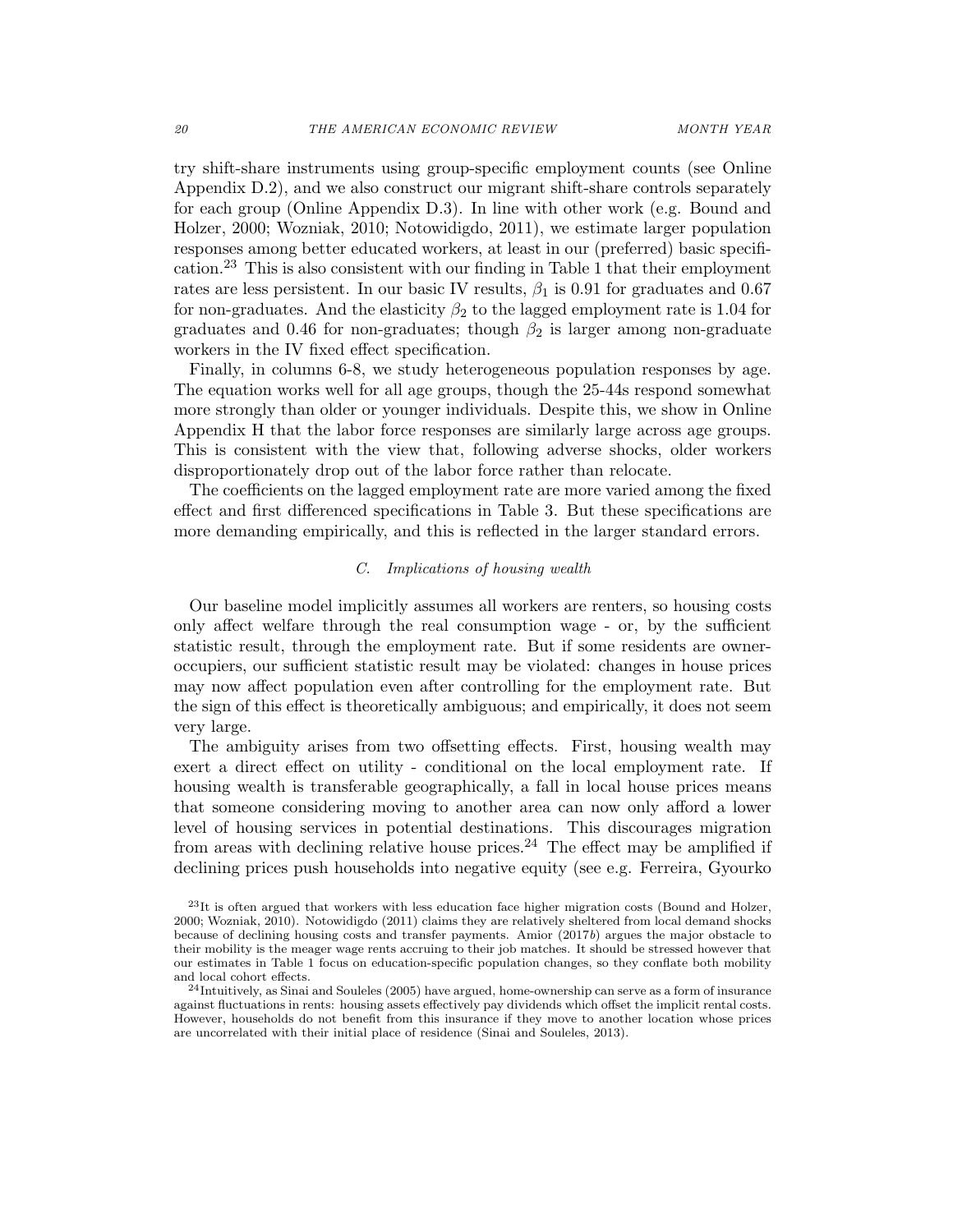and Tracy 2010; Foote 2016). On this basis, conditional on the local employment rate, we would expect population to be decreasing in local house prices - relative to elsewhere. Thus, the employment rate would no longer serve as a sufficient statistic for utility.

But housing wealth may also exert an indirect effect through labor supply. Local house price appreciation would expand housing wealth, and this would shift the labor supply curve downwards if leisure is a normal good. A low employment rate may then not necessarily reflect low real wages: it could also mean that housing equity has grown. House prices would then enter utility positively, conditional on the employment rate - thus offsetting the direct wealth effect.

If the sufficient statistic result is indeed violated, this would yield an ECM for population adjustment in which the change in log house prices and its lagged level are included as right hand side controls (following the reasoning in Section I). We present IV estimates of such an equation in Table 4. We use a residualized index of local prices of owner-occupied housing, purged of variation in observed housing characteristics, based on census and ACS micro-data (see Online Appendix D.4 for details). The price variables are clearly endogenous, and we instrument them using Saiz's (2010) estimates of the elasticity of housing supply and its interactions with current and lagged Bartik shift-shares. Intuitively, labor demand shocks should have a smaller impact on house prices in areas where housing is supplied more elastically. At least in the basic specification, this prediction is supported by the first stage estimates in Panel B. Our sample is restricted to the period since 1960 (since the 1950 census does not report house prices) and the 248 CZs for which we have elasticity estimates from Saiz (see Online Appendix D.4).

Columns 1-3 of Panel A reproduce our main specification (11) for the restricted sample, and the results are similar to Table 2. Columns 4-6 then include the change in residualized log house prices and the lagged log price. The associated coefficients are mostly insignificantly different from zero, and the effects of employment are similar to columns 1-3. So it does not appear that accounting for housing wealth alters our substantive conclusions.

#### IV. Dynamic response to demand shocks

#### A. Estimates of employment response

The estimates above allow us to predict the population response, conditional on local employment. But, this is is not the same as the response to a labor demand shock, because employment itself is endogenous. If the adjustment of labor demand is sluggish (like population), we show in Online Appendix C that we can derive a similar ECM equation for employment growth:

(13) 
$$
\Delta n_{rt} = \alpha_0 + \alpha_1 \Delta l_{rt} + \alpha_2 (n_{rt-1} - l_{rt-1}) + \alpha_3 b_{rt} + d_t + \omega_{rt}
$$

where  $b_{rt}$  is the Bartik shift-share, the  $d_t$  are time effects, and  $\omega_{rt}$  is an unobserved component. This is similar to the population response equation, but with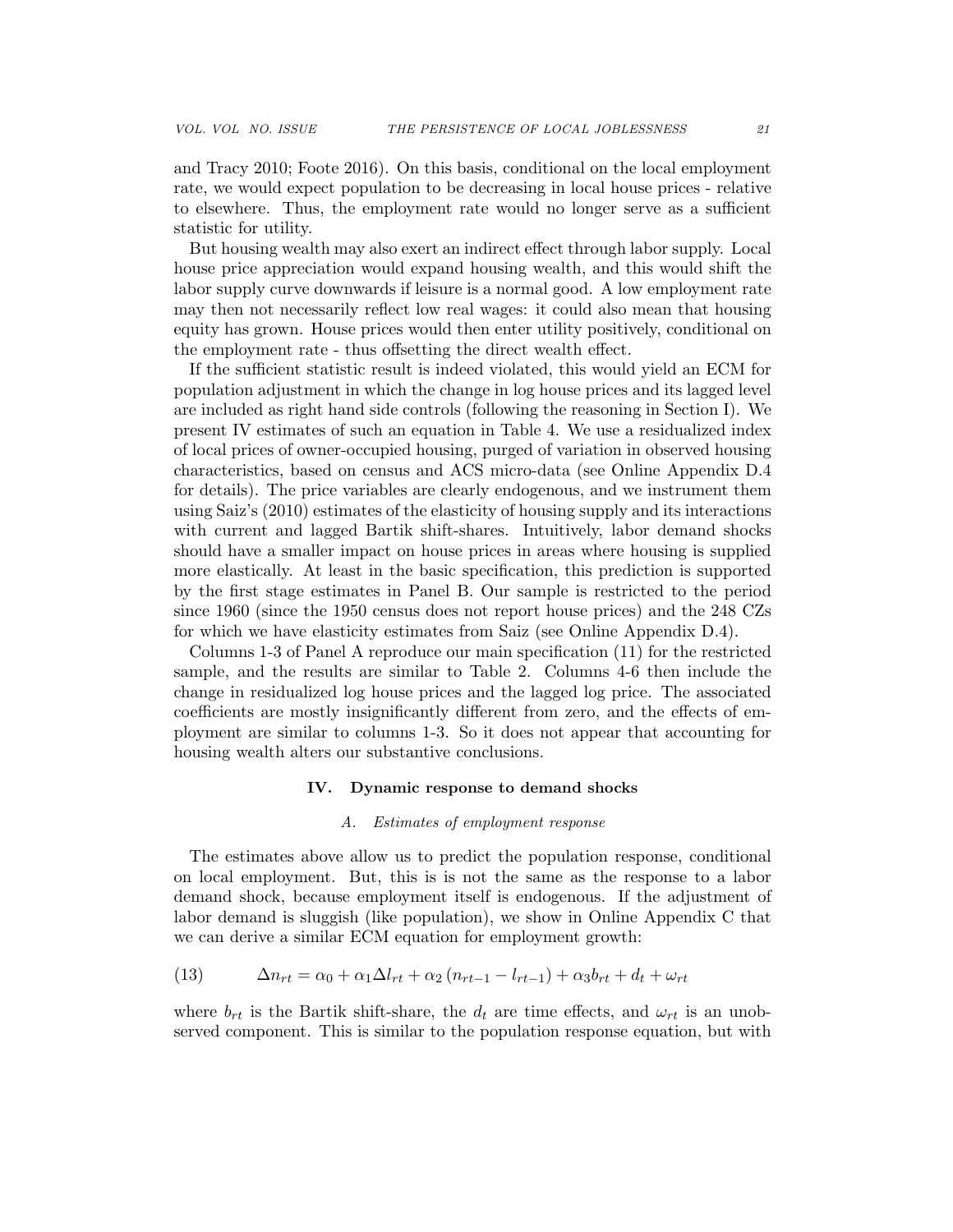|                     | Basic   | FE      | FD      | Basic   | FE       | FD       |
|---------------------|---------|---------|---------|---------|----------|----------|
|                     | (1)     | (2)     | (3)     | (4)     | (5)      | (6)      |
|                     |         |         |         |         |          |          |
| $\Delta$ log emp    | 0.646   | 0.705   | 0.682   | 0.612   | 0.902    | 0.855    |
|                     | (0.052) | (0.075) | (0.054) | (0.085) | (0.151)  | (0.151)  |
| Lagged log emp rate | 0.398   | 1.507   | 0.873   | 0.382   | 1.250    | 0.507    |
|                     | (0.100) | (0.498) | (0.244) | (0.232) | (0.484)  | (0.388)  |
| $\Delta$ log price  |         |         |         | 0.027   | $-0.251$ | $-0.068$ |
|                     |         |         |         | (0.077) | (0.142)  | (0.068)  |
| Lagged log price    |         |         |         | 0.010   | $-0.054$ | 0.161    |
|                     |         |         |         | (0.041) | (0.106)  | (0.223)  |
|                     |         |         |         |         |          |          |
| Observations        | 1,240   | 1,240   | 992     | 1,240   | 1,240    | 992      |
|                     |         |         |         |         |          |          |

Table 4—IV estimates of population response controlling for house prices

| PANEL B: First stage for house prices |  |  |  |
|---------------------------------------|--|--|--|
|                                       |  |  |  |

PANEL A: IV estimates

|                             |          | $\Delta$ log price |          |          | Lagged log price |          |
|-----------------------------|----------|--------------------|----------|----------|------------------|----------|
|                             | Basic    | FE                 | FD       | Basic    | FE               | FD       |
|                             | (1)      | (2)                | (3)      | (4)      | (5)              | (6)      |
|                             |          |                    |          |          |                  |          |
| Current Bartik              | 1.322    | 0.820              | 0.483    | $-0.146$ | $-1.385$         | $-0.777$ |
|                             | (0.288)  | (0.444)            | (0.680)  | (0.346)  | (0.376)          | (0.301)  |
| Lagged Bartik               | $-0.247$ | $-0.018$           | 0.134    | 2.070    | 0.905            | 0.482    |
|                             | (0.218)  | (0.343)            | (0.683)  | (0.470)  | (0.241)          | (0.200)  |
| Current Bartik * elasticity | $-0.103$ | 0.086              | 0.321    | 0.050    | 0.249            | 0.069    |
|                             | (0.060)  | (0.085)            | (0.197)  | (0.113)  | (0.109)          | (0.075)  |
| Lagged Bartik * elasticity  | $-0.080$ | $-0.092$           | $-0.242$ | $-0.328$ | $-0.132$         | $-0.043$ |
|                             | (0.050)  | (0.066)            | (0.116)  | (0.111)  | (0.040)          | (0.044)  |
| Elasticity                  | 0.005    |                    |          | $-0.039$ |                  |          |
|                             | (0.008)  |                    |          | (0.020)  |                  |          |
|                             |          |                    |          |          |                  |          |
| Observations                | 1,240    | 1,240              | 992      | 1,240    | 1,240            | 992      |

*Note:* Panel A reports IV estimates of the population response equation  $(11)$ , though in columns 4-6, we also include the change in log (residualized) house prices and the lagged house price on the right hand side. See Online Appendix D.4 for details on the residualization process. Panel B reports the first stage for changes in house prices and for lagged prices. The sample is restricted to the five (decadal) periods since 1960 (since the 1950 census does not report house prices) and the 248 CZs for which we have housing supply elasticity estimates from Saiz (2010). See notes under Table 2 for details on the right-hand side controls. Errors are clustered by CZ, and robust standard errors are reported in parentheses. Each observation is weighted by the lagged local population share.

population and employment reversed. In the simple model above, population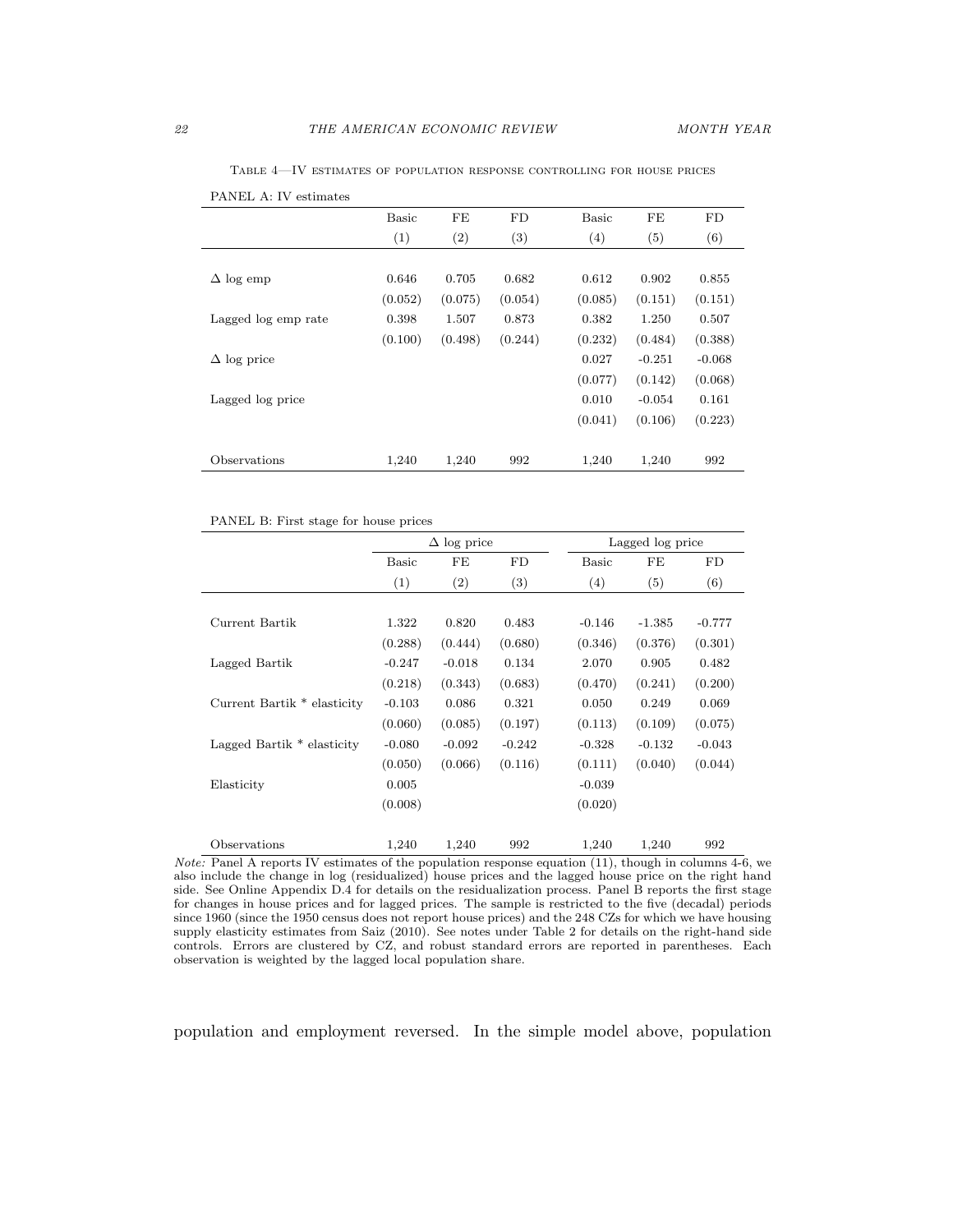affects employment only through wage changes. But in practice, an expanding population will also raise demand for non-traded goods: see, for example, Moretti (2010) and Howard (2017), or the model extension in Online Appendix A.1. And if the demand response is sluggish, employment will also depend on the lagged employment rate - which accounts for deviations from equilibrium (see Online Appendix C). This equation considers employment as a whole, though a disaggregation into number of establishments and workers per establishment might also be of interest: see Online Appendix K for empirical estimates.

To estimate this equation, we need instruments for both  $\Delta l_{rt}$  and  $n_{rt-1} - l_{rt-1}$ . Naturally, for the latter, we use the lagged Bartik shift-share, while controlling for the current shift-share  $b_{rt}$  in the regression. But, it is harder to identify a convincing instrument for population growth which is exogenous to changes in labor demand. Our strategy is to use the maximum January temperature (also interacted with a time trend) as our instrument, as Americans have increasingly been attracted to cities with mild winters (Rappaport, 2007). We control for all the other usual amenity controls on the right hand side, including maximum July temperature and mean July humidity on the right-hand side: hot summers may conceivably be linked to growing labor demand, if the expansion of air conditioning increased labor productivity (Oi, 1996). Beaudry et al.  $(2014a; 2014b)$ also use climate instruments as well as the migrant shift-share to identify supply shocks, though the latter is a weak instrument in our data.<sup>25</sup>

The results are reported in Table 5. Across all specifications, the OLS estimate of  $\alpha_1$  (the response to population) is equal to 1. The IV elasticity in the basic specification is smaller, at  $0.79<sup>26</sup>$  This difference is to be expected: we know from Table 2 that population responds positively to employment.

Next consider  $\alpha_2$ , the coefficient on  $n_{rt-1}-l_{rt-1}$ . In our basic IV specification, a positive 10 percent deviation in the initial employment rate leads to a 2.1 percent decrease in subsequent employment growth. Again, this seems sensible: tighter labor markets (with higher wages) should discourage job creation.

The fixed effect and first differenced IV estimators have little power, but the identification (purely through the interaction between January temperature and the time trend) is clearly demanding. Given this, we rely on the basic IV estimates (column 4) in the analysis which follows.

#### B. Impulse response

Our estimates of the population and employment equations (11, 13) allow us to simulate the dynamic response to a local labor demand shock. Specifically, we rely on the following simultaneous equation model:

<sup>&</sup>lt;sup>25</sup>This may be suggestive of geographical displacement of previous residents by new migrants: see Amior (2017a) for further analysis using the same data.

 $^{26}$ To compare, Beaudry et al. (2014a; 2014b) estimate an IV elasticity of employment with respect to the labor force of close to 1. The difference is largely explained by the choice of right hand side variable: we estimate a coefficient of 0.93 when we substitute labor force for population in equation (13).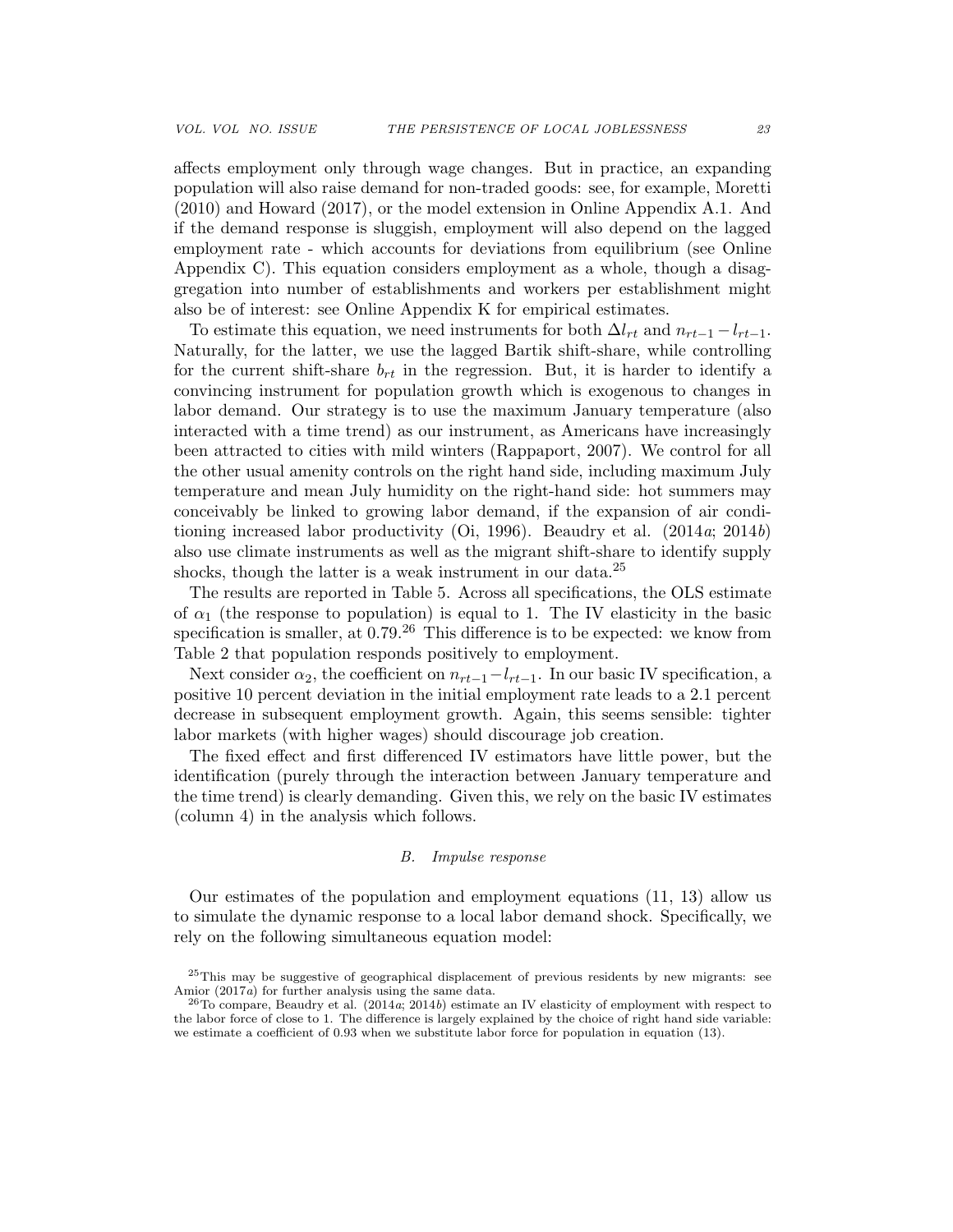|                     |              | <b>OLS</b>        |                  |                  | IV                |          |
|---------------------|--------------|-------------------|------------------|------------------|-------------------|----------|
|                     | <b>Basic</b> | FE                | FD               | <b>Basic</b>     | FE                | FD       |
|                     | (1)          | $\left( 2\right)$ | $\left(3\right)$ | $\left(4\right)$ | $\left( 5\right)$ | (6)      |
|                     |              |                   |                  |                  |                   |          |
| $\Delta$ log pop    | 1.027        | 1.023             | 1.032            | 0.788            | $-0.297$          | 3.319    |
|                     | (0.011)      | (0.015)           | (0.014)          | (0.052)          | (0.763)           | (4.002)  |
| Lagged log emp rate | $-0.122$     | $-0.646$          | $-1.172$         | $-0.207$         | 0.176             | $-1.586$ |
|                     | (0.012)      | (0.044)           | (0.038)          | (0.056)          | (0.587)           | (1.676)  |
| Current Bartik      | 0.177        | 0.111             | 0.160            | 0.425            | 1.155             | $-1.092$ |
|                     | (0.024)      | (0.035)           | (0.023)          | (0.055)          | (0.621)           | (2.209)  |
|                     |              |                   |                  |                  |                   |          |
| Observations        | 4,332        | 4,332             | 3,610            | 4,332            | 4,332             | 3,610    |

Table 5—Estimates of employment response

| PANEL A: OLS and IV |
|---------------------|
|---------------------|

#### PANEL B: First stage

|                         |          | $\Delta$ log pop  |                   |          | Lagged log emp rate |          |
|-------------------------|----------|-------------------|-------------------|----------|---------------------|----------|
|                         | Basic    | FE                | FD                | Basic    | FE                  | FD       |
|                         | (1)      | $\left( 2\right)$ | $\left( 3\right)$ | (4)      | (5)                 | (6)      |
|                         |          |                   |                   |          |                     |          |
| Max temp January        | 0.359    |                   |                   | $-0.005$ |                     |          |
|                         | (0.082)  |                   |                   | (0.056)  |                     |          |
| Max temp January * time | $-0.005$ | $-0.008$          | $-0.025$          | $-0.043$ | $-0.041$            | $-0.045$ |
|                         | (0.014)  | (0.015)           | (0.019)           | (0.015)  | (0.013)             | (0.013)  |
| Lagged Bartik           | 0.249    | 0.152             | 0.037             | 0.452    | 0.136               | 0.158    |
|                         | (0.056)  | (0.051)           | (0.061)           | (0.044)  | (0.035)             | (0.022)  |
| Current Bartik          | 0.697    | 0.692             | 0.549             | 0.044    | $-0.107$            | $-0.009$ |
|                         | (0.064)  | (0.064)           | (0.055)           | (0.039)  | (0.034)             | (0.027)  |
| Observations            | 4,332    | 4,332             | 3,610             | 4,332    | 4,332               | 3,610    |

Note: This table reports estimates of  $\alpha_1$  and  $\alpha_2$  in the employment response equation (13). Methods and sample are the same as in Table 2. The dependent variable is now the change in log employment, and the change in log population and current Bartik shift-share are regressors. As in Table 2, we instrument the lagged employment rate with the lagged Bartik shift-share. And we instrument local population growth with the maximum January temperature and its interaction with a time trend. Otherwise, we use the same controls as in Table 2. Robust standard errors, clustered by CZ, are reported in parentheses. Observations are weighted by the lagged local population share.

(14) 
$$
\Delta n_{rt} = \alpha_0 + \alpha_1 \Delta l_{rt} + \alpha_2 (n_{rt-1} - l_{rt-1}) + \Delta z_{rt}^d
$$

(15) 
$$
\Delta l_{rt} = \beta_0 + \beta_1 \Delta n_{rt} + \beta_2 (n_{rt-1} - l_{rt-1})
$$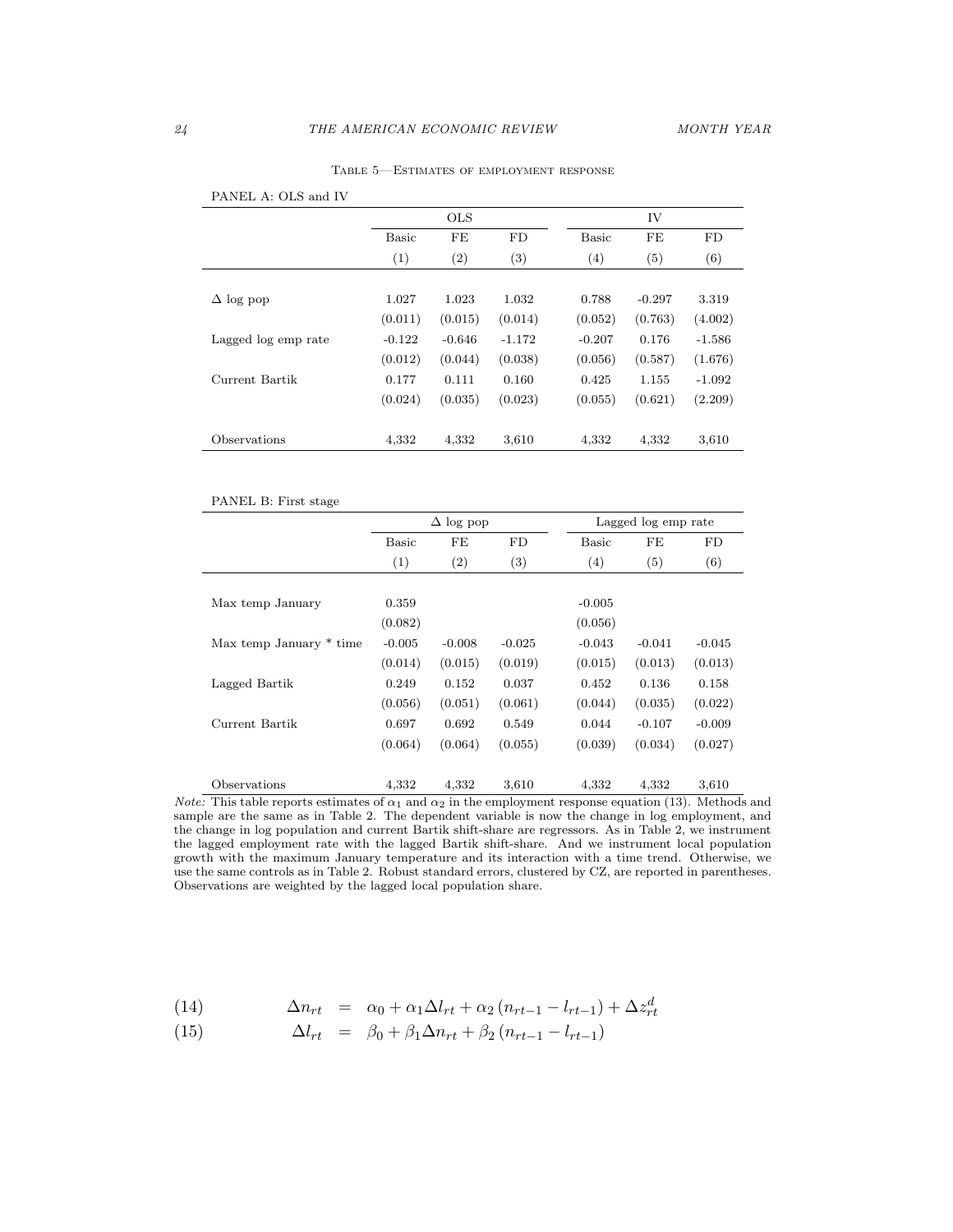|                 |                |       | AR(1) persistence $\theta_1$ |        |        |          | Shock amplification $\theta_2$ |        |        |
|-----------------|----------------|-------|------------------------------|--------|--------|----------|--------------------------------|--------|--------|
|                 |                |       | Value of $\alpha$ 2:         |        |        |          | Value of $\alpha_2$ :          |        |        |
|                 |                | 0     | $-0.207$                     | $-0.6$ | $-0.9$ | $\theta$ | $-0.207$                       | $-0.6$ | $-0.9$ |
|                 |                |       |                              |        |        |          |                                |        |        |
|                 | $\overline{0}$ | 0.608 | 0.546                        | 0.429  | 0.340  | 0.298    | 0.298                          | 0.298  | 0.298  |
| Value           | 0.3            | 0.653 | 0.574                        | 0.426  | 0.313  | 0.377    | 0.377                          | 0.377  | 0.377  |
| of $\alpha_1$ : | 0.788          | 0.814 | 0.676                        | 0.414  | 0.214  | 0.667    | 0.667                          | 0.667  | 0.667  |
|                 | 0.9            | 0.894 | 0.726                        | 0.408  | 0.165  | 0.809    | 0.809                          | 0.809  | 0.809  |

Table 6—Sensitivity of computed persistence and amplification parameters

*Note:* This table computes the AR(1) persistence  $\theta_1$  and the shock amplification  $\theta_2$  in equation (16), for different values of  $\alpha_1$  and  $\alpha_2$ . In each instance, we set  $\beta_1$  and  $\beta_2$  to 0.702 and 0.392 respectively, our estimates from the basic specification of the population equation (11) in Table 2. Notice the  $\alpha_1 = 0.788$ and  $\alpha_2 = -0.207$  cases correspond to our basic IV estimates of the employment equation (13) in column 4 of Table 5.

where  $\Delta z_{rt}^d$  represents the demand shock. From these two equations, one can derive a model for the evolution of  $x_{rt}$ , the deviation of the employment rate from its steady-state value:

(16) 
$$
x_{rt} = \theta_1 x_{rt-1} + \theta_2 \Delta z_{rt}^d
$$

$$
= \left[1 - \frac{(1 - \alpha_1)\beta_2 - (1 - \beta_1)\alpha_2}{1 - \alpha_1\beta_1}\right] x_{rt-1} + \left[\frac{1 - \beta_1}{1 - \alpha_1\beta_1}\right] \Delta z_{rt}^d
$$

The employment rate follows an  $AR(1)$  process. We denote the persistence by θ<sub>1</sub>: this is dampened by larger  $β_1$  and  $β_2$  as well as larger (more negative)  $α_2$ , though the sign of  $\alpha_1$ 's effect depends on the other parameters. The shock's initial amplification,  $\theta_2$ , is increasing in  $\alpha_1$  but moderated by  $\beta_1$ .

Our preferred estimates of the  $\alpha$ s and  $\beta s^{27}$  place the AR(1) persistence  $\theta_1$  at 0.68 and the shock amplification  $\theta_2$  at 0.67. As noted above, we are less confident about our identification of the employment equation - and  $\alpha_1$  specifically. In Table 6, we study the sensitivity of the persistence and amplification to  $\alpha_1$  and  $\alpha_2$ , given our preferred estimates of  $\beta_1$  and  $\beta_2$ . For comparison, we have included our estimates of  $\alpha_1$  and  $\alpha_2$  in the table: 0.788 and -0.207 respectively. The amplification is invariant to  $\alpha_2$ , though does vary markedly with  $\alpha_1$ . In contrast, the persistence is (reassuringly) not so sensitive to  $\alpha_1$  and depends much more on  $\alpha_2$  (whose estimate we trust more).

Significantly, turning the employment response off entirely (setting both  $\alpha$  parameters to zero) slightly *reduces* the  $AR(1)$  persistence - from our estimate of 0.68 to 0.61. This suggests that population movements (rather than employment) account for the entire adjustment to local demand shocks, consistent with

<sup>&</sup>lt;sup>27</sup>From our basic IV specifications:  $\alpha_1 = 0.788$  and  $\alpha_2 = -0.207$  (column 4, Panel A, Table 5), and  $\beta_1 = 0.702$  and  $\beta_2 = 0.392$  (column 4, Panel A, Table 2).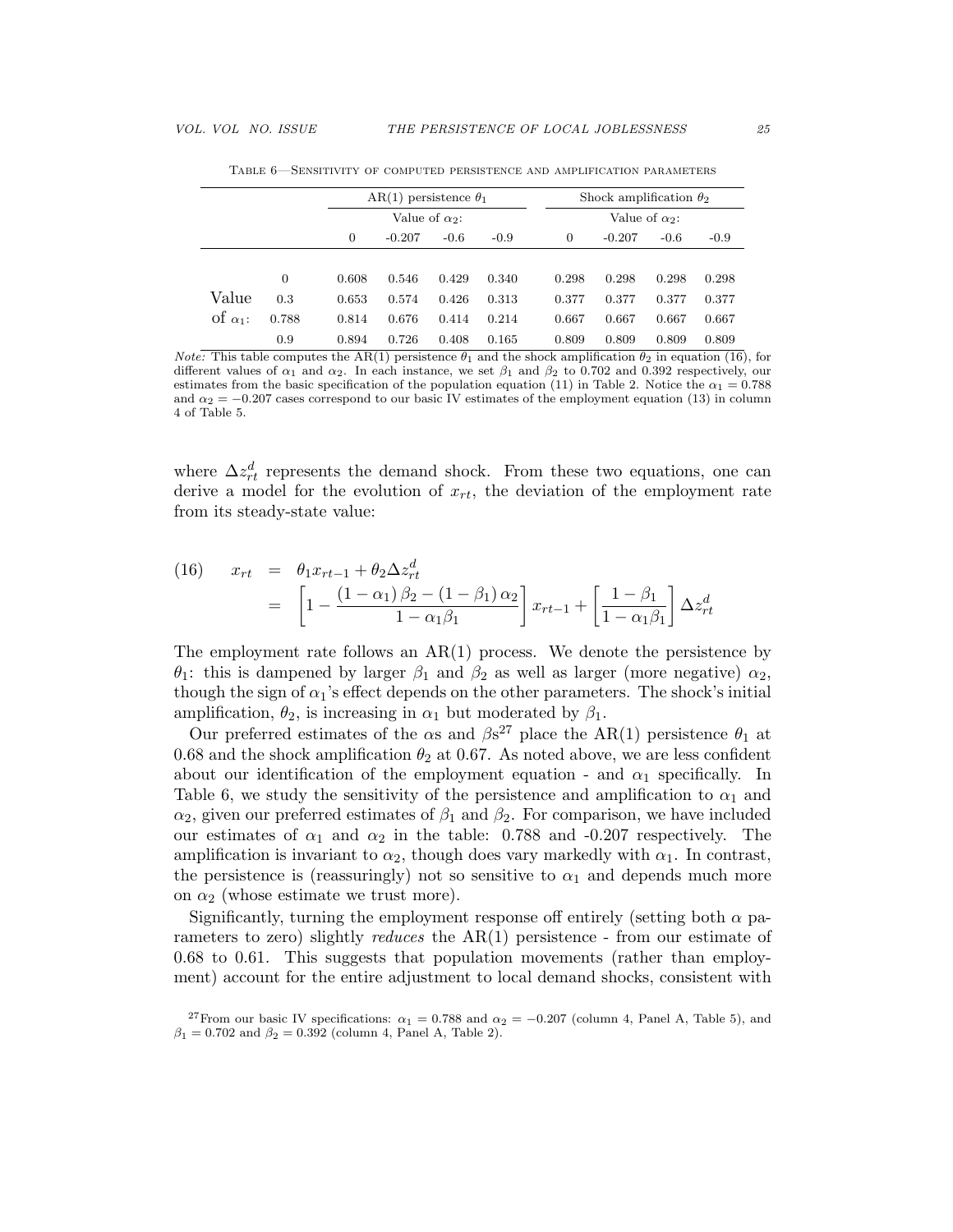

Figure 3. Impulse response function

Blanchard and Katz (1992) and Hornbeck (2012). We do estimate a significant (equilibrating) response of employment to an initially slack labor market, i.e.  $\alpha_2$ ; but this effect is undone by the employment response to population,  $\alpha_1$ .

For example, consider a one-off permanent local demand shock: an innovation of 0.1 log points in  $z_{rt}^d$  in area r at  $t = 1$ , from an initial steady-state. Figure 3 shows the impulse response, based on our preferred  $\alpha$  and  $\beta$  estimates. The large employment response (to population growth) greatly amplifies the impact on local stocks, with employment and population coming to rest about 0.25 log points above their original level. In terms of the dynamics, notice employment increases somewhat following the initial shock, while population converges towards it confirming the burden of adjustment falls on population.

Figure 3 also traces the employment rate. Population adjustment is somewhat sluggish, so the effect persists beyond one decade. Having said that, the model alone certainly cannot match the magnitude of persistence in the data, especially after the first lag or two. While equilibrium is largely restored in the model three or four decades after the shock (in Figure 3), the ACF of the local employment rate only reaches 0.5 by the sixth decadal lag (see Table 1).

#### C. Matching model to data

What explains this excess persistence in the data? In Section II.C, we found little evidence that demographic composition or supply-side factors play a substantial role. We argue instead that persistent shocks to local demand may be responsible - as Figure 2 in the introduction suggests.

*Note:* This figure illustrates the impulse response following an innovation of 0.1 log points in  $z_{rt}^d$  in area  $r$  at  $t = 1$ , from an initial position of a steady-state equilibrium. The response is based on our preferred estimates of the  $\alpha$  and  $\beta$  parameters.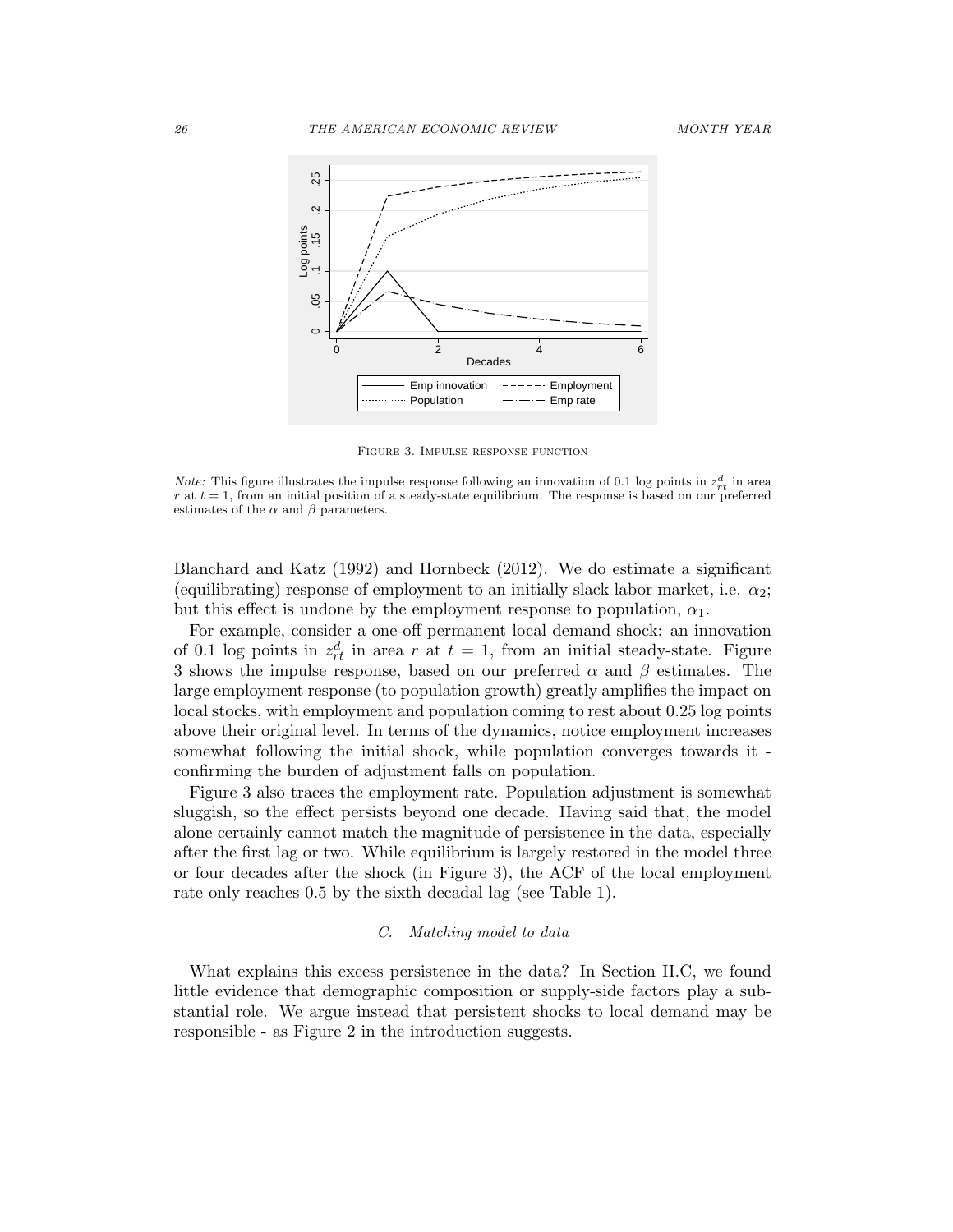The key idea comes from a well-known feature of ECMs: long run trends can cause a permanent deviation from equilibrium. To see this, suppose the demand shock  $\Delta z_{rt}^d$  in (14) is fixed at some constant  $\Delta z_r^d$ : every period, an area experiences the same increase or decrease in labor demand, so there is an area-specific trend. In the steady-state, the local employment rate deviation  $x_{rt}$  must rest at some level  $x_r^*$ . Imposing  $x_{rt} = x_r^*$  in equation (16) gives:

(17) 
$$
x_r^* = \frac{1 - \beta_1}{(1 - \alpha_1)\beta_2 - (1 - \beta_1)\alpha_2} \Delta z_r^d
$$

so that areas facing a negative trend in local demand will have permanently lower employment rates<sup>28</sup> (unless  $\beta_1 = 1$ , i.e. immediate adjustment).

Of course, a permanent shock is an extreme case. More generally, suppose the demand shock  $\Delta z_{rt}^d$  follows an AR(1) process:

(18) 
$$
\Delta z_{rt}^d = \lambda \Delta z_{rt-1}^d + \varsigma_{rt}
$$

where  $\varsigma_{rt}$  is a white noise shock. We can then ask: how much persistence in  $\Delta z_{rt}^d$ (i.e. what value of  $\lambda$ ) is required to match the observed persistence in joblessness? Substituting equation (18) for  $\Delta z_{rt}^d$  in (16) gives an AR(2) expression for  $x_{rt}$ :

(19) 
$$
(1 - \lambda L) (1 - \theta_1 L) x_{rt} = \theta_2 s_{rt}
$$

where L is the lag operator,  $\theta_1$  is the model-generated persistence in  $x_{rt}$ , and  $\theta_2$  is the initial amplification of the shock. Notice in (19) that  $\theta_1$  and  $\lambda$  are not separately identifiable using data on the employment rate  $x_{rt}$  alone. But, we can calibrate  $\theta_1$  using our IV estimates of the  $\alpha$  and  $\beta$  parameters. And we can then see what  $\lambda$  value is required to match the data.

We plot simulated ACFs of  $x_{rt}$  for different  $\lambda$  values in Figure 4, together with the ACF of the time-demeaned log employment rate, purged of observable amenity effects (the 10th row in Table 1). The model with  $\lambda = 0$  (i.e. a white noise demand shock) accounts for most of the observed persistence at the first decadal lag, but its explanatory power declines substantially thereafter. To match the autocorrelation at the first lag, a  $\lambda$  of approximately 0.5 is required; and the sixth lag requires a  $\lambda$  of 0.8. A higher order process for  $\Delta z_{rt}^d$  would likely achieve a better fit.

#### D. The plausibility of persistence

We have argued persistent joblessness is explained by persistent demand shocks, combined with some sluggishness in the population response. This section con-

<sup>&</sup>lt;sup>28</sup>For our benchmark  $\alpha$  and  $\beta$  values, the coefficient on  $\Delta z_r^d$  is 2.06. So a 1 percent permanent deviation in demand growth yields a 2 percent employment rate deviation.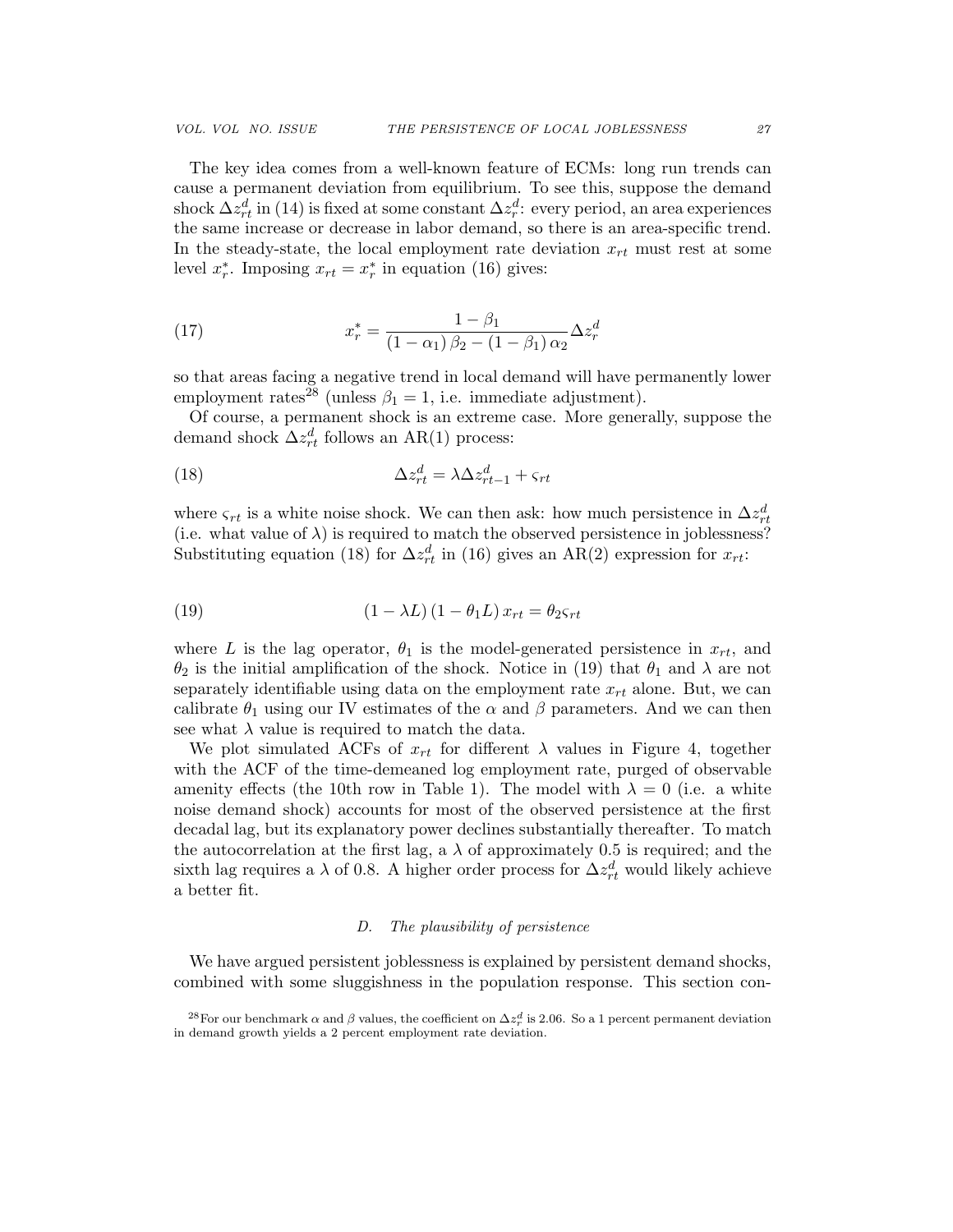

FIGURE 4. ACFS OF EMPLOYMENT RATE: DATA AND SIMULATED FOR DIFFERENT  $\lambda$ 

siders the plausibility of our claims. First, on the demand side, are the values of  $\lambda$  discussed above realistic? We do not observe all demand shocks directly, but the Bartik shift-share has an  $AR(1)$  persistence of 0.69, which falls between the 0.5 and 0.8 bounds required to match the employment rate ACF. The shiftshare's persistence derives from secular declines in agriculture (Michaels, Rauch and Redding, 2012) and (since 1960) manufacturing (see Online Appendix D.2), combined with stickiness in local industrial composition.<sup>29</sup> In fact, changes to local composition do nothing to dampen the persistence: a shift-share with industry composition fixed at 1940 (see Section II.A) has an AR(1) parameter of 0.72, only slightly larger than when we do not fix the composition. Any persistence in the Bartik shift-shares is likely to be amplified by large local spillovers: see e.g. Greenstone, Hornbeck and Moretti (2010), Kline and Moretti (2014) and Gathmann, Helm and Schönberg (2016). The flip-side of declining manufacturing is growing demand in ideas-producing regions: see Moretti (2004), Glaeser

Note: This figure illustrates the observed and simulated persistence of the log employment rate. The solid line is the time-demeaned ACF of the log employment rate in the data, purged of observable amenity effects (the 10th row in Table 1). The dashed lines are the simulated ACFs for different values of  $\lambda$  in equation (19), given our preferred estimates of the  $\alpha$  and  $\beta$  parameters.

 $29$ Individual industries are likely to have different levels of persistence, e.g. oil and gas are relatively volatile. But it is ultimately the persistence in the overall demand for labor that matters here, and the Bartik shock is designed to measure this. While much of the literature has relied on Bartik shocks, some studies have focused on shifts in more specific industries. For example, Autor, Dorn and Hanson (2013) study local shocks arising from industries exposed to Chinese import competition. Their work covers two time periods: 1990-2000 and 2000-2007. A regression of the local change in Chinese import exposure in the latter period on its lag, across 722 CZs, yields a coefficient of 1.2. An instructive comparison can also be drawn with Foster, Haltiwanger and Syverson (2008), who estimate a firm-level  $AR(1)$  persistence in revenue productivity of 0.3 over five year horizons (see Table 3 in that paper). This is clearly much weaker than the persistence in local demand we require. But, their estimates are picking up the large idiosyncrasies between individual firms, whereas we are interested in secular local-level trends.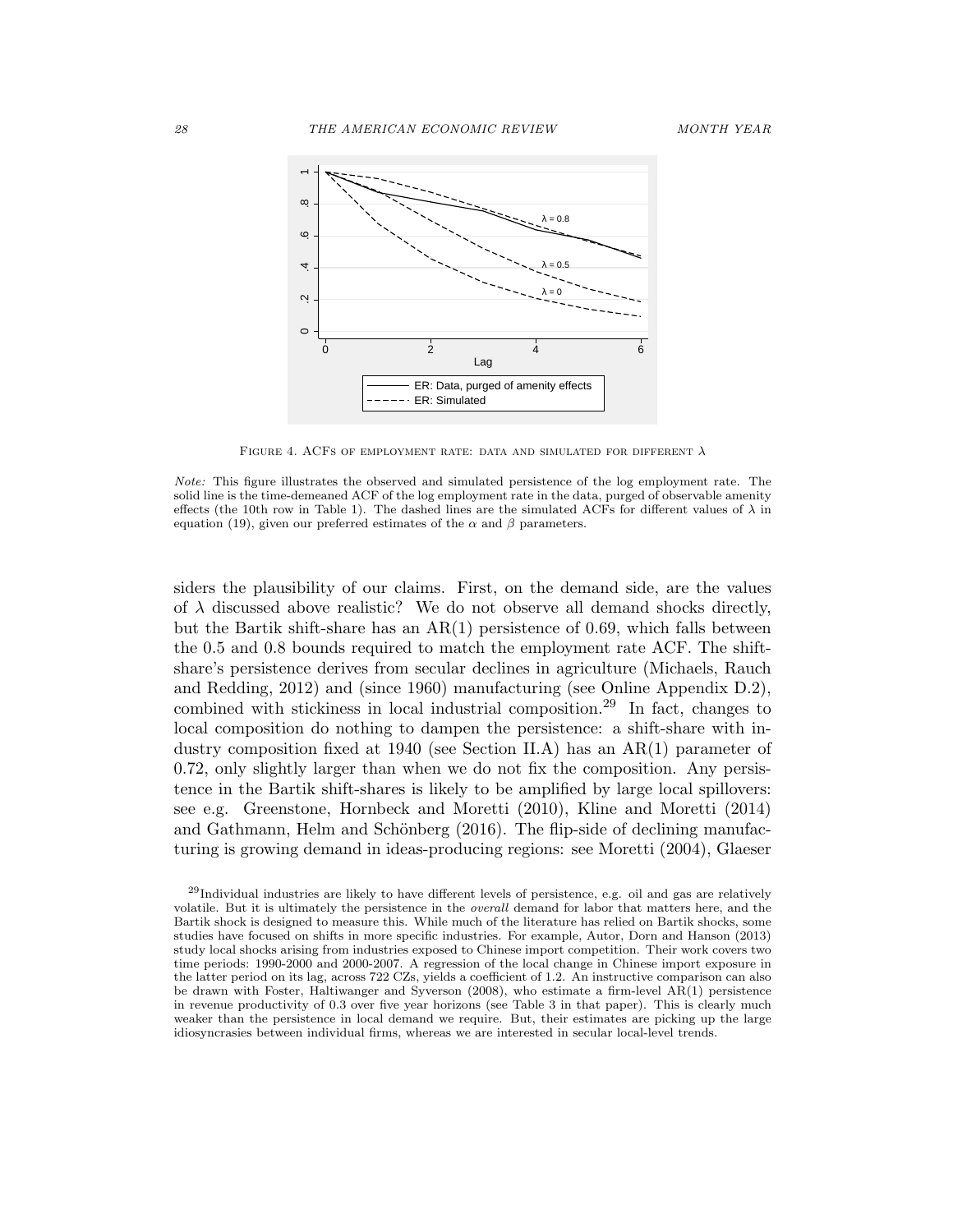(2005), Glaeser and Ponzetto (2007) and Moretti (2012). Related to this, Glaeser, Kerr and Kerr (2015) emphasize the role of persistent entrepreneurial clusters in driving urban growth. Dix-Carneiro and Kovak (2017) also argue that sluggish capital adjustment causes local labor demand shocks to persist.

Second, one might wonder why population does not respond more quickly especially if people realize that demand shocks are so persistent. Although we identify a sizable population response, it is slower than much of the earlier literature suggests. Blanchard and Katz (1992), the seminal study in this field, find the effect of a state-level employment shock on the employment rate disappears within seven years.<sup>30</sup> Time horizons in the empirical model may help explain the difference in our results: without access to the data now available, Blanchard and Katz were constrained to estimating a state-level VAR with just two annual lags (in local employment growth, employment rate and participation rate), based on Current Population Survey waves between 1978 and 1990. But, Obstfeld and Peri (1998) and Jordà (2005) argue that any misspecification errors in a short run VAR may be compounded when projecting over longer horizons. For example, if the most mobile workers are the quickest to respond to an employment shock, projecting the initial responses forward may over-state the long run effect.

#### V. Conclusion

Joblessness is very persistent across US commuting zones. We claim this persistence cannot be explained by differences in demographic composition or permanent amenities. These disparities persist despite a strong migratory response, and we attribute this to persistent shocks to labor demand.

We also make two methodological contributions. First, using a simple Rosen-Roback model with the plausible modification that labor supply is not completely inelastic, we show how the employment rate can be used as a sufficient statistic for local economic opportunity. This has advantages over the more conventional real consumer wage. Second, combining this model of local equilibrium with a dynamic migration equation yields an error correction mechanism, in which population growth is influenced by employment growth (driven by local demand shocks) and the lagged local employment rate (which measures the level of disequilibrium). Existing studies in the urban literature typically do not include the disequilibrium term, but we argue it is crucial for understanding the long-run persistence in joblessness.

We estimate our ECM model using current and lagged Bartik shift-shares as instruments, and we show the model performs well empirically. The migratory response is large, but not as large as commonly thought: adjustment to shocks is incomplete within a decade. Still, the persistence generated by our model is much weaker than what we observe in the data. We argue that serial correlation in local

<sup>30</sup>Beyer and Smets (2015) and Dao, Furceri and Loungani (2017) have found comparable results using an updated dataset. See Decressin and Fatás (1995), Jimeno and Bentolila (1998) and Obstfeld and Peri (1998) for European estimates of this model.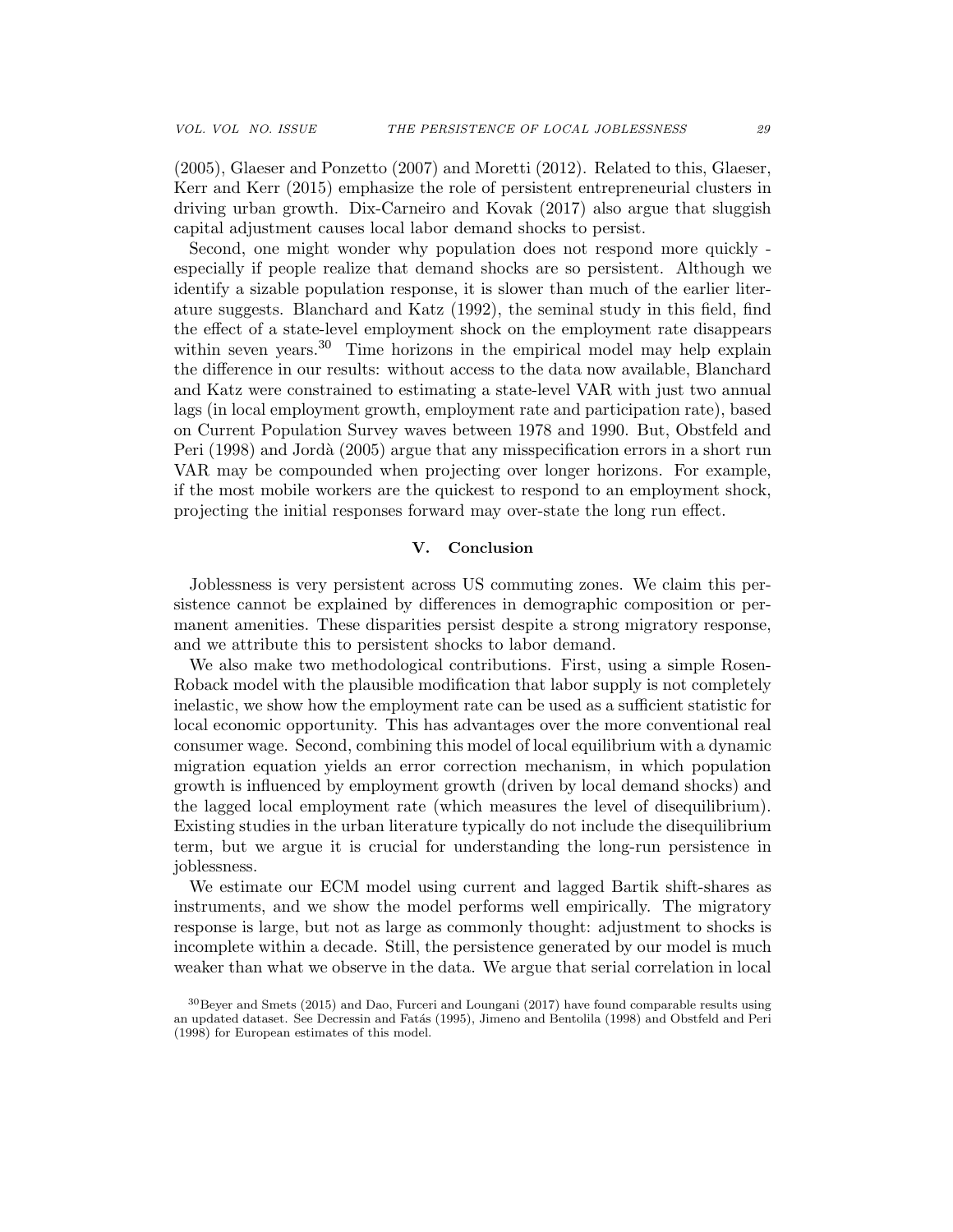demand growth can account for the difference. This gives rise to a "race" between employment and population. Population does respond strongly to a decline in demand; but further demand contractions are likely to follow, so population never catches up - and the employment rate only returns very slowly to its original level. We have argued the persistence in local demand growth may be driven by secular changes in the industrial structure of employment, coupled with stickiness in local industrial composition - but the exact causes of this stickiness should be the subject of future research.

#### REFERENCES

- Albouy, David. 2008. "Are Big Cities Bad Places to Live? Estimating Quality of Life across Metropolitan Areas." NBER Working Paper No. 14472.
- Altonji, Joseph G., and David Card. 1991. "The Effects of Immigration on the Labor Market Outcomes of Less-Skilled Natives." In Immigration, Trade, and the Labor Market. , ed. Richard B. Freeman John M. Abowd, 201–234. Chicago: University of Chicago Press.
- Amior, Michael. 2017a. "The Contribution of Foreign Migration to Local Labor Market Adjustment." http://sites.google.com/site/michaelamior.
- Amior, Michael. 2017b. "Education and the Geographical Integration of the Labor Market." http://sites.google.com/site/michaelamior.
- Autor, David H., and David Dorn. 2013. "The Growth of Low-Skill Service Jobs and the Polarization of the US Labor Market." American Economic Review,  $103(5)$ : 1553–1597.
- Autor, David H., and Mark G. Duggan. 2003. "The Rise in the Disability Rolls and the Decline in Unemployment." *Quarterly Journal of Economics*, 118(1): 157–206.
- Autor, David H., David Dorn, and Gordon H. Hanson. 2013. "The China Syndrome: Local Labor Market Effects of Import Competition in the United States." American Economic Review, 103(6): 2121–2168.
- Bartik, Timothy J. 1991. Who Benefits from State and Local Economic Development Policies? W.E. Upjohn Institute for Employment Research.
- Beaudry, Paul, David A. Green, and Benjamin M. Sand. 2012. "Does Industrial Composition Matter for Wages? A Test of Search and Bargaining Theory." Econometrica, 80(3): 1063–1104.
- Beaudry, Paul, David A. Green, and Benjamin M. Sand. 2014a. "In Search of Labor Demand." NBER Working Paper No. 20568.
- Beaudry, Paul, David A. Green, and Benjamin M. Sand. 2014b. "Spatial Equilibrium with Unemployment and Wage Bargaining: Theory and Estimation." Journal of Urban Economics, 79: 2–19.
- Beyer, Robert C.M., and Frank Smets. 2015. "Labour Market Adjustments and Migration in Europe and the United States: How Different?" Economic Policy, 30(84): 643–682.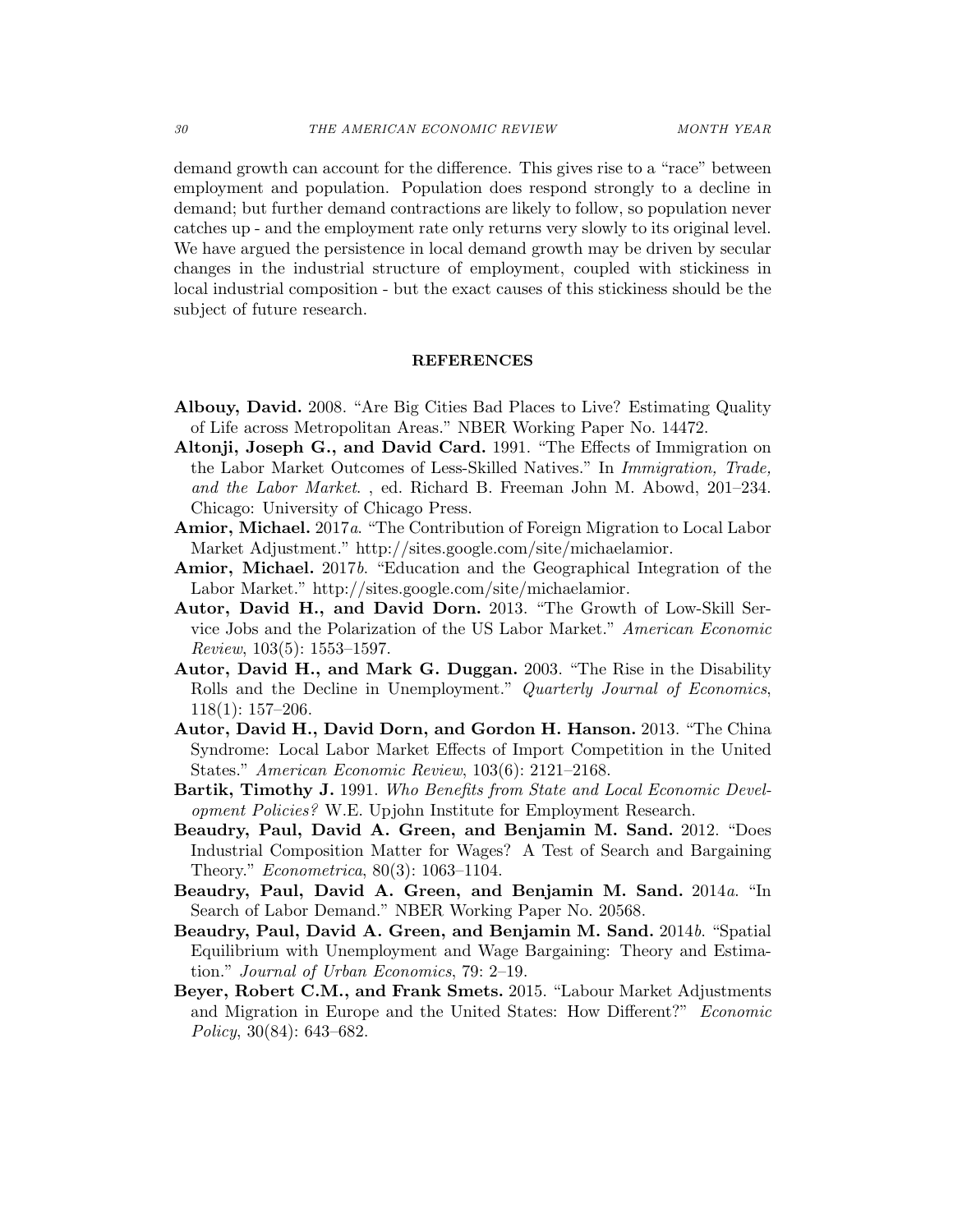- Black, Dan, Kermit Daniel, and Seth Sanders. 2002. "The Impact of Economic Conditions on Participation in Disability Programs: Evidence from the Coal Boom and Bust." American Economic Review, 92(1): 27–50.
- Blanchard, Olivier J., and Lawrence F. Katz. 1992. "Regional Evolutions." Brookings Papers on Economic Activity, 23(1): 1–76.
- Blanchflower, David G., and Andrew J. Oswald. 1994. The Wage Curve. Cambridge: MIT Press.
- Borjas, George J. 2001. "Does Immigration Grease the Wheels of the Labor Market?" *Brookings Papers on Economic Activity*, 2001(1): 69–133.
- Bound, John, and Harry J. Holzer. 2000. "Demand Shifts, Population Adjustments, and Labor Market Outcomes during the 1980s." Journal of Labor Economics, 18(1): 20–54.
- Cadena, Brian C., and Brian K. Kovak. 2016. "Immigrants Equilibrate Local Labor Markets: Evidence from the Great Recession." American Economic Journal: Applied Economics, 8(1): 257–290.
- Card, David. 2001. "Immigrant Inflows, Native Outflows, and the Local Labor Market Impacts of Higher Immigration." Journal of Labor Economics, 19(1): 22–64.
- Coen-Pirani, Daniele. 2010. "Understanding Gross Worker Flows across US States." Journal of Monetary Economics, 57(7): 769–784.
- Dao, Mai, Davide Furceri, and Prakash Loungani. 2017. "Regional Labor Market Adjustment in the United States: Trend and Cycle." Review of Economics and Statistics, 99(2): 243–257.
- Decressin, Jörg, and Antonio Fatás. 1995. "Regional Labor Market Dynamics in Europe." European Economic Review, 39(9): 1627–1655.
- Diamond, Rebecca. 2016. "The Determinants and Welfare Implications of US Workers' Diverging Location Choices by Skill: 1980-2000." American Economic Review, 106(3): 479–524.
- Dix-Carneiro, Rafael, and Brian K. Kovak. 2017. "Trade Liberalization and Regional Dynamics." American Economic Review, 107(10): 2908–46.
- Ferreira, Fernando, Joseph Gyourko, and Joseph Tracy. 2010. "Housing Busts and Household Mobility." Journal of Urban Economics, 68(1): 34–45.
- Foote, Andrew. 2016. "The Effects of Negative House Price Changes on Migration: Evidence across US Housing Downturns." Regional Science and Urban Economics, 60: 292–299.
- Foster, Lucia, John Haltiwanger, and Chad Syverson. 2008. "Reallocation, Firm Turnover, and Efficiency: Selection on Productivity or Profitability?" American Economic Review, 98(1): 394–425.
- Gathmann, Christina, Ines Helm, and Uta Schönberg. 2016. "Spillover Effects in Local Labor Markets: Evidence from Mass Layoffs." http://www.utaschoenberg.com/working-papers.
- Glaeser, Edward L. 2005. "Urban Colossus: Why is New York America's Largest City?" NBER Working Paper No. 11398.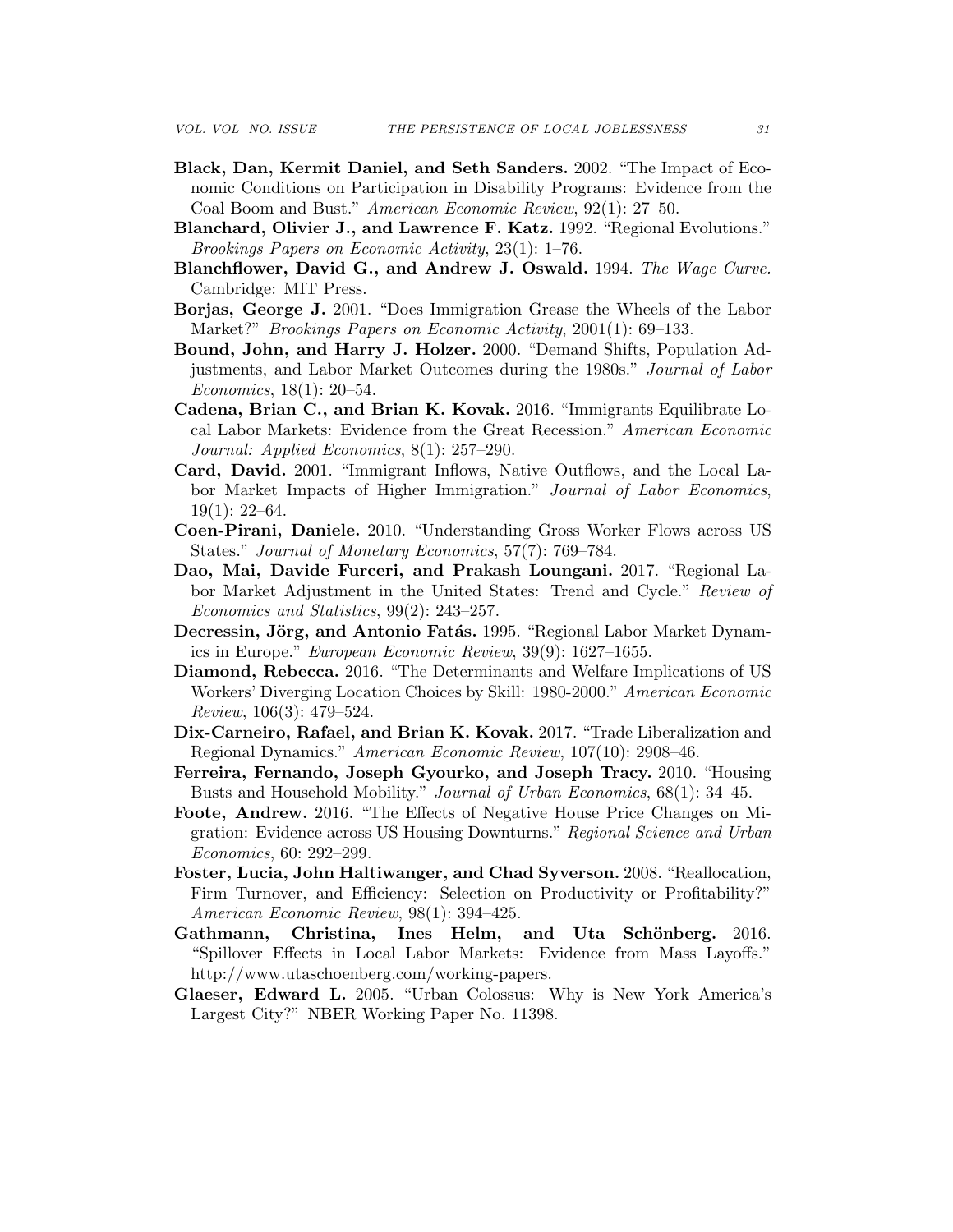- Glaeser, Edward L., and Giacomo A.M. Ponzetto. 2007. "Did the Death of Distance Hurt Detroit and Help New York?" NBER Working Paper No. 13710.
- Glaeser, Edward L., and Jesse Shapiro. 2001. "Is There a New Urbanism? The Growth of US cities in the 1990s." NBER Working Paper No. 8357.
- Glaeser, Edward L., and Joseph Gyourko. 2005. "Urban Decline and Durable Housing." Journal of Political Economy, 113(2): 345–000.
- Glaeser, Edward L., and Joshua D. Gottlieb. 2009. "The Wealth of Cities: Agglomeration Economies and Spatial Equilibrium in the United States." Journal of Economic Literature, 47(4): 983–1028.
- Glaeser, Edward L., Jed Kolko, and Albert Saiz. 2001. "Consumer City." Journal of Economic Geography, 1(1): 27–50.
- Glaeser, Edward L., José A. Scheinkman, and Andrei Shleifer. 1995. "Economic Growth in a Cross-Section of Cities." Journal of Monetary Economics,  $36(1)$ : 117–143.
- Glaeser, Edward L., Joseph Gyourko, and Raven E. Saks. 2006. "Urban Growth and Housing Supply." Journal of Economic Geography, 6(1): 71–89.
- Glaeser, Edward L., Sari Pekkala Kerr, and William R. Kerr. 2015. "Entrepreneurship and Urban Growth: An Empirical Assessment with Historical Mines." Review of Economics and Statistics, 97(2): 498–520.
- Goldin, Claudia D., and Lawrence F. Katz. 2008. The Race between Education and Technology. Harvard University Press.
- Goldsmith-Pinkham, Paul, Isaac Sorkin, and Henry Swift. 2017. "Bartik Instruments: What, When, Why, and How." https://sites.google.com/site/isaacsorkin/papers.
- Gonzalez, Arturo. 1998. "Mexican Enclaves and the Price of Culture." Journal of Urban Economics, 43(2): 273–291.
- Greenstone, Michael, Richard Hornbeck, and Enrico Moretti. 2010. "Identifying Agglomeration Spillovers: Evidence from Winners and Losers of Large Plant Openings." Journal of Political Economy, 118(3): 536–598.
- Hornbeck, Richard. 2012. "The Enduring Impact of the American Dust Bowl: Short-and Long-Run Adjustments to Environmental Catastrophe." American Economic Review, 102(4): 1477–1507.
- Howard, Greg. 2017. "The Migration Accelerator: Labor Mobility, Housing, and Aggregate Demand." https://sites.google.com/view/greghoward.
- Jaeger, David A., Joakim Ruist, and Jan Stuhler. 2017. "Shift-Share Instruments and the Impact of Immigration." https://janstuhler.wordpress.com/research.
- Jimeno, Juan F., and Samuel Bentolila. 1998. "Regional Unemployment Persistence (Spain, 1976–1994)." Labour Economics, 5(1): 25–51.
- Jordà, Oscar. 2005. "Estimation and Inference of Impulse Responses by Local Projections." American Economic Review, 95(1): 161–182.
- Kaplan, Greg, and Sam Schulhofer-Wohl. 2017. "Understanding the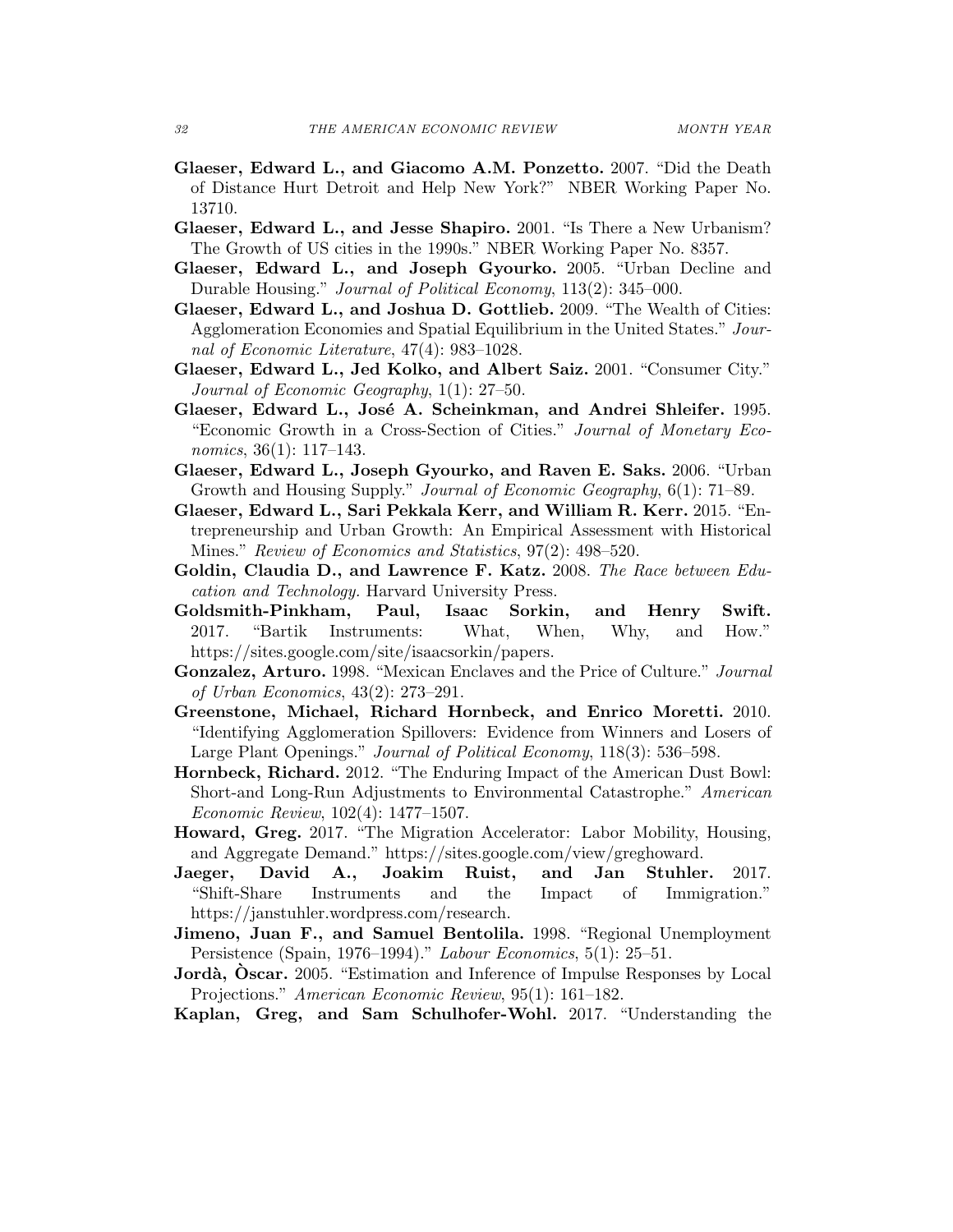Long-Run Decline in Interstate Migration." International Economic Review, 58(1): 57–94.

- Kennan, John, and James R. Walker. 2011. "The Effect of Expected Income on Individual Migration Decisions." Econometrica, 79(1): 211–251.
- Kline, Patrick, and Enrico Moretti. 2013. "Place Based Policies with Unemployment." American Economic Review, 103(3): 238–243.
- Kline, Patrick, and Enrico Moretti. 2014. "Local Economic Development, Agglomeration Economies, and the Big Push: 100 Years of Evidence from the Tennessee Valley Authority." Quarterly Journal of Economics, 129(1): 275–331.
- Koo, Jahyeong, Keith R. Phillips, and Fiona D. Sigalla. 2000. "Measuring Regional Cost of Living." Journal of Business and Economic Statistics, 18(1): 127–136.
- Manson, Steven, Jonathan Schroeder, David Van Riper, and Steven Ruggles. 2017. "IPUMS National Historical Geographic Information System: Version 12.0 [Database]." Minneapolis: University of Minnesota.
- Michaels, Guy, Ferdinand Rauch, and Stephen J. Redding. 2012. "Urbanization and Structural Transformation." Quarterly Journal of Economics, 127(2): 535–586.
- Molloy, Raven, Christopher L. Smith, and Abigail Wozniak. 2011. "Internal Migration in the United States." Journal of Economic Perspectives,  $25(3): 173-96.$
- Molloy, Raven, Christopher L. Smith, and Abigail Wozniak. 2017. "Job Changing and the Decline in Long-Distance Migration in the United States." Demography, 54(2): 631–653.
- Monras, Joan. 2015. "Economic Shocks and Internal Migration." IZA Discussion Paper No. 8840.
- Moretti, Enrico. 2004. "Human Capital Externalities in Cities." In Handbook of Urban and Regional Economics. Vol. 4, , ed. J. Vernon Henderson and Jacques F. Thisse, 2243–2291. Amsterdam: Elsevier.
- Moretti, Enrico. 2010. "Local Multipliers." American Economic Review, 100(2): 373–377.
- Moretti, Enrico. 2011. "Local Labor Markets." In Handbook of Labor Economics. Vol. 4B, , ed. David Card and Orley Ashenfelter, 1237–1313. New York: Elsevier.
- Moretti, Enrico. 2012. The New Geography of Jobs. New York: Houghton Mifflin Harcourt.
- Munshi, Kaivan. 2003. "Networks in the Modern Economy: Mexican Migrants in the US Labor Market." Quarterly Journal of Economics, 118(2): 549–599.
- Nickell, Stephen. 1981. "Biases in Dynamic Models with Fixed Effects." Econometrica, 49(6): 1417–1426.
- Notowidigdo, Matthew J. 2011. "The Incidence of Local Labor Demand Shocks." NBER Working Paper No. 17167.
- Obstfeld, Maurice, and Giovanni Peri. 1998. "Regional Non-Adjustment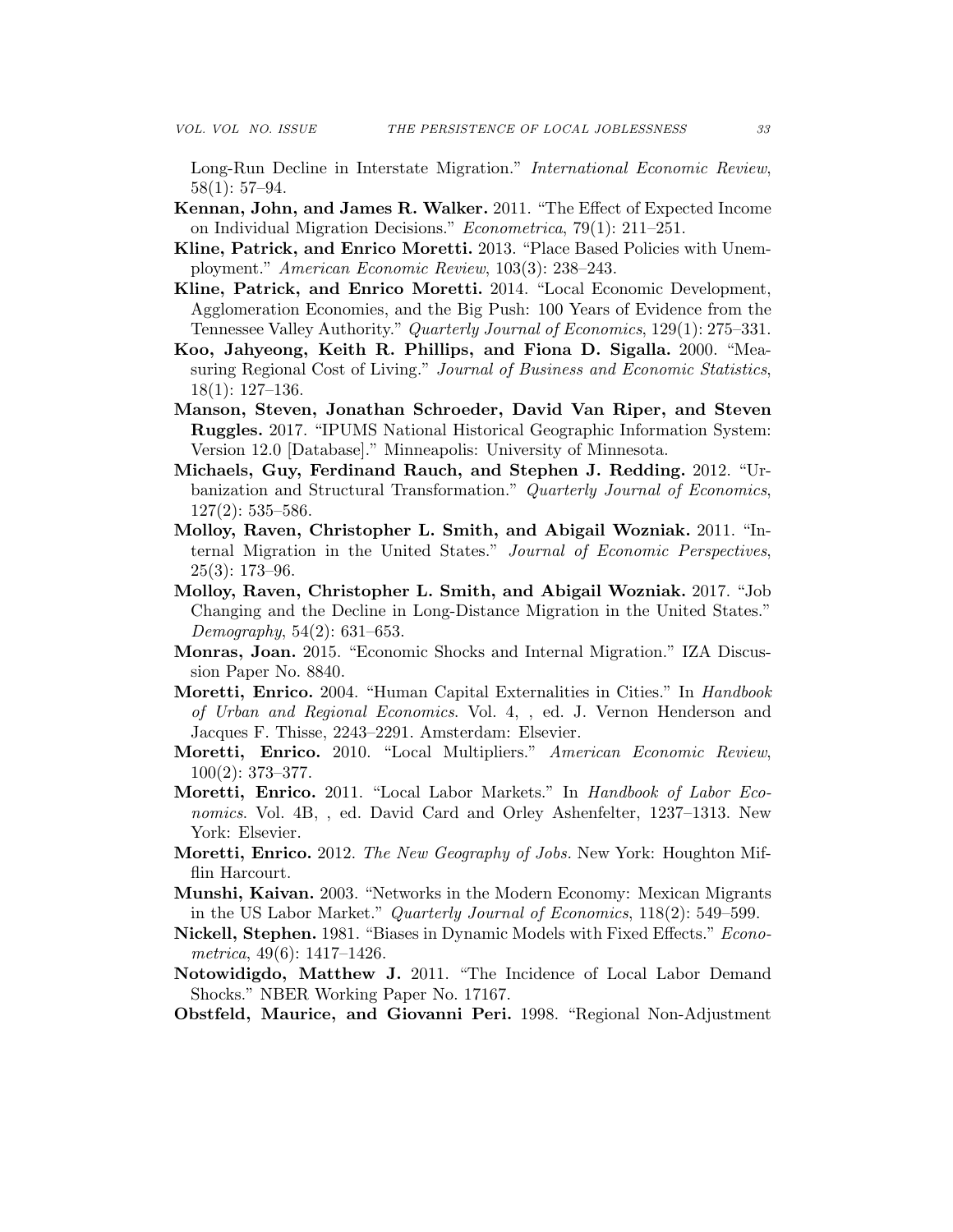and Fiscal Policy." Economic Policy, 13(26): 207–259.

- OECD. 2005. "How Persistent Are Regional Disparities in Employment? The Role of Geographic Mobility." OECD Employment Outlook.
- Oi, Walter Y. 1996. "The Welfare Implications of Invention." In The Economics of New Goods. , ed. Timothy F. Bresnahan and Robert J. Gordon, 109–142. Chicago: University of Chicago Press.
- Overman, Henry G., and Diego Puga. 2002. "Unemployment Clusters across Europe's Regions and Countries." Economic Policy, 17(34): 115–148.
- Partridge, Mark D., Dan S. Rickman, M. Rose Olfert, and Kamar Ali. 2012. "Dwindling U.S. Internal Migration: Evidence of Spatial Equilibrium or Structural Shifts in Local Labor Markets?" Regional Science and Urban Economics, 42(1): 375–388.
- Phillips, Keith R., and Christina Daly. 2010. "Improving the ACCRA US Regional Cost of Living Index." Journal of Economic and Social Measurement, 35(1): 33–42.
- Rappaport, Jordan. 2007. "Moving to Nice Weather." Regional Science and Urban Economics, 37(3): 375–398.
- Rappaport, Jordan. 2012. "Why Does Unemployment Differ Persistently Across Metro Areas?" Federal Reserve Bank of Kansas City, Economic Re*view*,  $97(2): 5-35$ .
- Rappaport, Jordan, and Jeffrey D. Sachs. 2003. "The United States as a Coastal Nation." Journal of Economic Growth, 8(1): 5–46.
- Roback, Jennifer. 1982. "Wages, Rents, and the Quality of Life." Journal of Political Economy, 90(6): 1257–1278.
- Rosen, Sherwin. 1979. "Current Issues in Urban Economics." , ed. Peter N. Miezkowski and Mahlon R. Straszheim, Chapter Wage-based Indexes of Urban Quality of Life, 74–104. Baltimore: Johns Hopkins University Press.
- Ruggles, Steven, Katie Genadek, Ronald Goeken, Josiah Grover, and Matthew Sobek. 2017. "Integrated Public Use Microdata Series: Version 7.0 [dataset]." Minneapolis: University of Minnesota. Minneapolis: University of Minnesota.
- Saiz, Albert. 2010. "The Geographic Determinants of Housing Supply." Quarterly Journal of Economics, 125(3): 1253–1296.
- Sinai, Todd, and Nicholas Souleles. 2013. "Can Owning a Home Hedge the Risk of Moving?" American Economic Journal: Economic Policy, 5(2): 282– 312.
- Sinai, Todd, and Nicholas S. Souleles. 2005. "Owner-Occupied Housing as a Hedge against Rent Risk." Quarterly Journal of Economics, 120(2): 763–789.
- Spring, Amy, Stewart E. Tolnay, and Kyle Crowder. 2016. "Moving for Opportunities? Changing Patterns of Migration in North America." In International Handbook of Migration and Population Distribution. Vol. 6, , ed. Michael J. White, 421–448. New York: Springer.
- Stock, James H., and Motohiro Yogo. 2005. "Testing for Weak Instruments